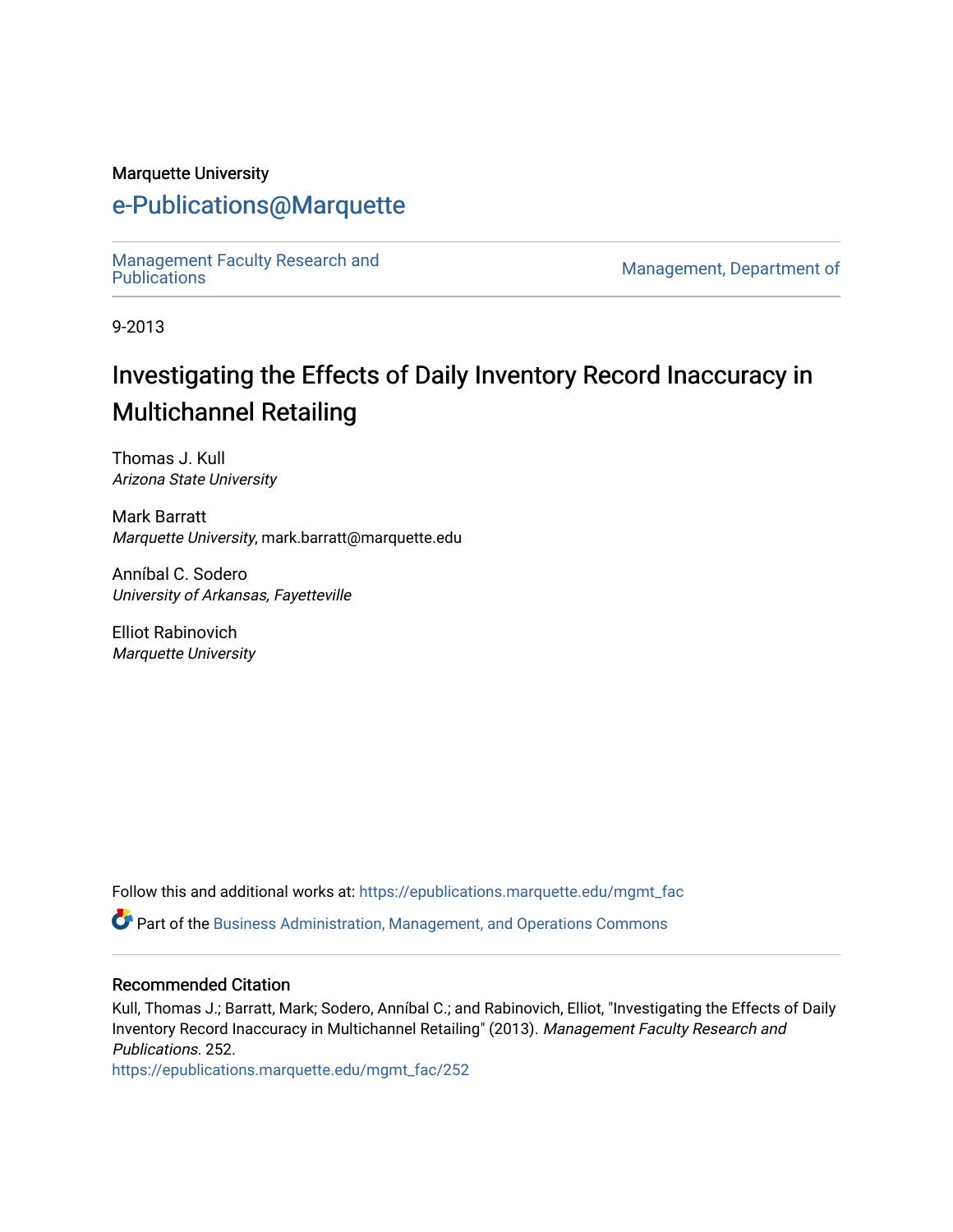**Marquette University**

# **e-Publications@Marquette**

# *Management Faculty Research and Publications/College of Business Administration*

#### *This paper is NOT THE PUBLISHED VERSION***.**

Access the published version at the link in the citation below.

*Journal of Business Logistics*, Vol. 34, No. 3 (September 20, 2013): 189-208[. DOI.](https://doi.org/10.1111/jbl.12019) This article is © Wiley and permission has been granted for this version to appear in [e-Publications@Marquette.](http://epublications.marquette.edu/) Wiley does not grant permission for this article to be further copied/distributed or hosted elsewhere without the express permission from Wiley.

# Investigating the Effects of Daily Inventory Record Inaccuracy in Multichannel Retailing.

Thomas J. Kull Arizona State University Mark Barratt Marquette University Anníbal C. Sodero University of Arkansas Elliot Rabinovich Arizona State University

## Abstract

Inventory record inaccuracy (IRI) challenges multichannel retailers in fulfilling both brick‐and‐mortar and direct channel demands from their distribution centers. The nature and damaging effects of IRI largely go unnoticed because retailers assume daily IRI remains stable over time within the replenishment cycle. While research shows that a high level of IRI is damaging, in reality the level of IRI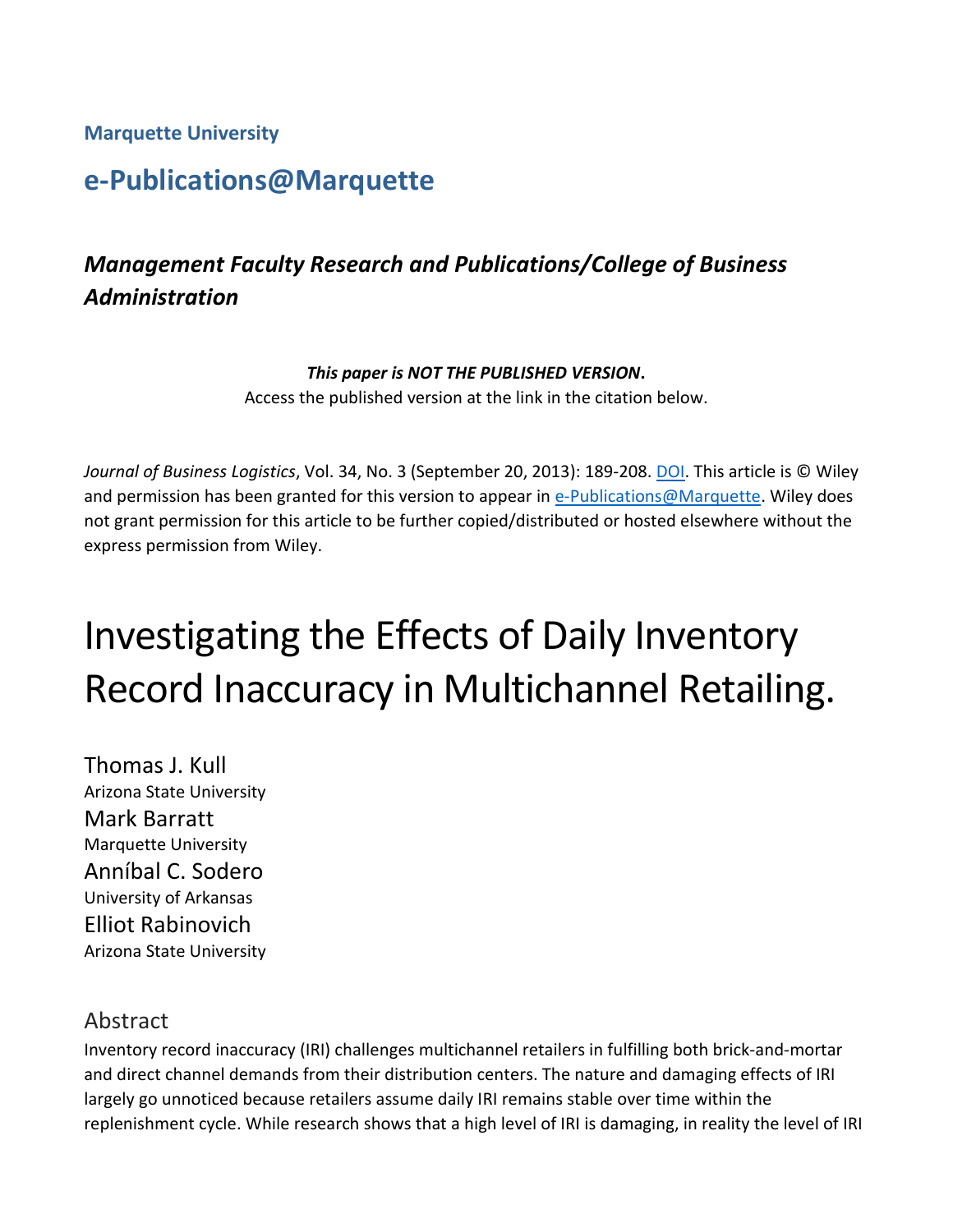can change every day. We posit that daily IRI variation increases the uncertainty in the system to negatively affect inventory and service levels. Our research uses data collected daily from a multichannel retailer to ground a discrete‐event simulation experiment. Going beyond testing just the level of IRI, we evaluate daily IRI variation's impact on operating performance. What we find in our empirical data challenges extant assumptions regarding the characteristics of IRI. In addition, our simulation results reveal that daily IRI variation has a paradoxical effect: it increases inventory levels while also decreasing service levels. Moreover, we also reveal that brick-and-mortar and direct channels are impacted differently. Our findings show that assumptions and practices that ignore daily IRI variation need revising. For managers, we demonstrate how periods of multiday counting help assess their daily IRI variation and indicate what the causes may be.

## Keywords

inventory record inaccuracy, multichannel retailing, inventory management, distribution center

## Introduction

To manage inventory complexities present across brick‐and‐mortar and direct (i.e., Internet‐based) channels, retailers commonly use centralized decision support systems to serve both of these channels from a single distribution center (DC) (Blankley et al. [ 9] ; Galbreth and LeBlanc [ 28] ). These systems assume that the retailer's system inventory record (SIR) is accurate, even though widespread inventory record inaccuracy (IRI) occurs in practice (Raman et al. [ 55] ; Rekik [ 56] ). Research shows that IRI, which is the relative discrepancy between the SIR and the actual inventory on-hand of a stock-keeping unit (SKU), is damaging to operating performance (Waller et al. [ 70] ; DeHoratius and Raman [ 23] ). However, because the level of IRI is continually changing, managers cannot make one-time adjustments to account for it, but must assess and manage the variability of IRI to maintain DC operating performance and predictability (Barratt et al. [ 6] ).

In this study, we examine the operating performance effects of daily IRI variation within replenishment cycles (i.e., the interval between successive supplier deliveries) of a multichannel retailer DC. Daily IRI variation is the degree to which SIR and actual inventory differ on a day-to-day basis. In practice, because multichannel managers realize IRI damages channel performance (Metters and Walton [ 46] ), they perform cycle counts and audits at single points in time to identify and correct IRI (Neeley [ 51] ). This practice assumes that these occasional, periodic point estimates represent the true level of IRI, that is, there is stability during the replenishment cycle and between cycle counts. In this paper, we test this assumption and investigate daily IRI variation and its effects on operating performance under different demand patterns (i.e., order size and frequency) within multichannel retailing. Our study aims to answer the following main questions: In the context of a multichannel retailer's DC, to what extent does daily IRI variation affect performance? Do channel demand patterns alter the effects of daily IRI variation?

Our research employs a multimethod approach (Mentzer and Flint [ 45] ; Sanders and Wagner [ 59] ), using both empirical and simulated daily IRI data to answer these questions. First, we review the impact that daily IRI variation has within the replenishment cycle and propose a paradoxical effect: that daily IRI variation increases inventory levels while also decreasing service levels (i.e., order fill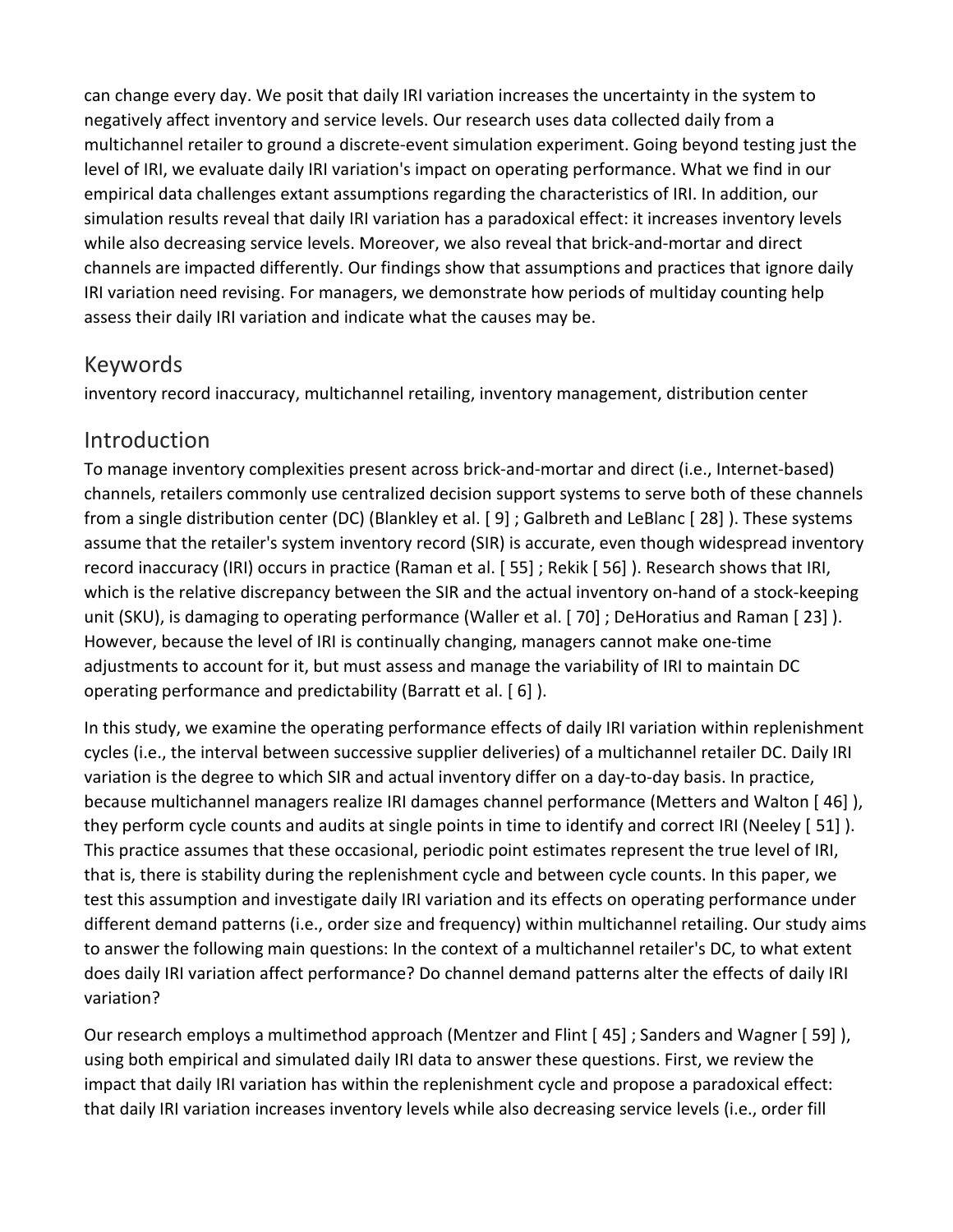rate). We also propose that direct channel demand patterns are more sensitive to the uncertainty created by this phenomenon.

Second, our research uses empirical, multiday IRI data from a multichannel retailer to investigate common assumptions of daily IRI variation. We also decouple SIR errors into those that are transaction‐dependent (TD) and transaction‐independent (TI) while accounting for the effects of inventory policies on performance. Finally, similar to recent logistics research (e.g., Shapiro and Wagner [63]; Torres and Maltz [67]), we use our data to ground a simulation with daily IRI variation and test the hypothesized effects on DC performance (i.e., customer service and inventory level). Simulation is appropriate because it: ( 1) incorporates a high level of detail regarding the factors of interest, ( 2) accommodates nonlinearities essential to IRI research (e.g., frequencies in cycle counting and record corrections), and ( 3) accounts for stochastic elements in lead times, SIR errors, and demand across channels (Bowersox and Closs [ 11] ).

We find that daily IRI variation increases inventory levels but decreases service levels, and that an interaction exists between daily IRI variation and channel demand patterns. Also, TI errors seem to be more damaging throughout the inventory system than TD errors. This reveals to managers the importance of knowing what type of errors induce daily IRI variation, so they may reduce the problem instead of using inventory to buffer against the problem.

Our study makes three primary contributions. First, it uses longitudinal evidence to extend the literature beyond current simplifying assumptions of daily IRI variation (cf. Kök and Shang [ 36] ; DeHoratius et al. [ 22] ), giving a more accurate description for researchers to use. Second, it demonstrates how daily IRI variation is a detrimental phenomenon that managers should be aware of as they seek to avoid stock‐outs and improve DC performance (Rabinovich [ 54] ). Third, it presents an approach that managers can use to begin assessing and controlling the problems that cause daily IRI variation. Thus, our research leads to a better understanding of IRI behavior in DCs and suggests how managers can respond to further improve DC performance.

In the next two sections, we review the literature to propose direct and interaction hypotheses about daily IRI variation's effect on DC operating performance. Next, we present our empirical method and results, followed by our simulation method and results. We conclude with a discussion of our findings, contributions, and future research opportunities. Finally, we refer the reader to the Appendix.

## Literature Review

## Investigations concerning IRI

Since the early works of Rinehart ([ 58] ), Schrady ([ 62] ), and Iglehart and Morey ([ 32] ), the extant literature has focused on the conspicuous presence of IRI in distinct contexts: manufacturing (Graff [ 30] ; Brown et al. [ 14] ), retailing (Morey [ 47] ; Raman et al. [ 55] ; Corsten and Gruen [ 20] ; Nachtmann et al. [ 49] ), and the extended supply chain (Delen et al. [ 24] ; Heese [ 31] ; Ukun et al. [ 68] ). Common across this literature is the attempt by researchers to map the causes and consequences of IRI and to provide managerial guidance regarding ideal or optimal approaches for tackling the problem with inventory management practices.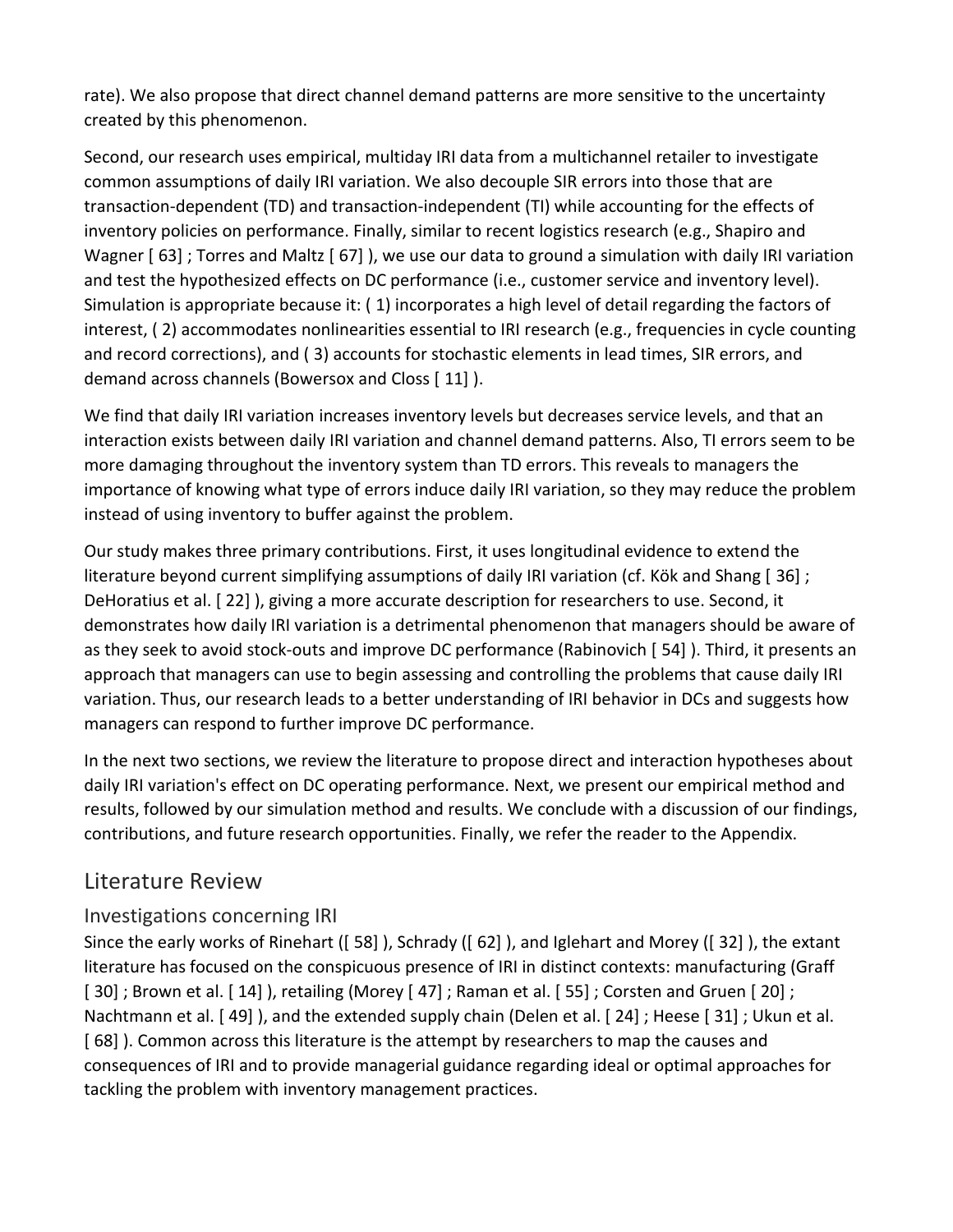This literature on IRI may be segregated into two streams of research: empirical and analytical. The empirical stream, which primarily investigates correlations between operating conditions and the presence of IRI, is best represented by DeHoratius and Raman ([ 23] ). In that study, data from a retailer are used to develop a framework relating several factors that mitigate or exacerbate IRI, such as auditing practices, product variety, sales velocity, price, retail stores environment, and distribution structure. DeHoratius and Raman ([ 23] ) argue that these factors should be incorporated into inventory planning tools to account for the presence of IRI. While empirical research has shown the influence and variability of IRI, there remains a lack of empirical characterizations of how IRI varies over time and of the errors that drive IRI variation, and the impact that this variation has on performance.

The analytical stream of IRI literature, by contrast, primarily considers auditing policies and base‐stock levels to minimize inspection and inventory holding costs when IRI is present (e.g., Fleisch and Tellkamp [ 27] ; Delen et al. [ 24] ). Kang and Gershwin ([ 33] ) use simulation to demonstrate how even small levels (1%–3%) of IRI during replenishment cycles lead to severe stock‐outs. Camdereli and Swaminathan ([ 15] ) describe how IRI influences optimal replenishment policy decisions and coordinating contracts in a single‐period, single‐location system. Kök and Shang ([ 36] ) develop a joint inspection and replenishment policy that minimizes total costs in a finite horizon, while DeHoratius et al. ([ 22] ) propose replenishment policies that account for errors using a Bayesian updating of error distribution.

Taken as a whole, analytical research has reinforced the notion that the replenishment cycle is a crucial process in scheduling periodic inventory counts to manage IRI. However, it has yet to show how measuring and managing daily IRI variations within replenishment cycles can impact DC performance. In addition, the above research commonly makes several simplifying assumptions. First, it assumes that errors inducing daily IRI variation are identically distributed and independent of demand and of the channels through which demand arrives. Therefore, this research assumes that IRI follows a simple random‐walk pattern over time.[ 1] Second, the research assumes that managers will only know of inaccuracies as a result of scheduled cycle counts. Third, it assumes that IRI variation involves only a single SKU, as opposed to a wider range of SKUs, which is more common in practice. By contrast, our research uses an empirically grounded simulation to examine these assumptions while showing how DC performance is affected by daily IRI variation across multiple channels. In addition, because managers may look to increase inventory to protect against IRI, we examine how replenishment policies interact with IRI‐inducing errors to exacerbate the problem.

#### Drivers of IRI

Since IRI is the logistics equivalent of a manufacturing defect (Ernst et al. [ 26] ), the manifestation of IRI is linked to SIR errors that are akin to unscheduled downtimes in manufacturing and material handling systems (Banks et al. [5]). Such SIR errors may be classified into two groups: (1) TD errors and ( 2) TI errors (Lee and Özer [ 40] ; Nachtmann et al. [ 49] ). TD errors are changes in IRI as triggered by replenishments, demand orders, or product returns (Lee and Özer [ 40] ). Errors in this category can be due to: ( 1) incorrect deliveries, ( 2) misplaced items, or ( 3) incorrect picking (Kang and Gershwin [33]). TI errors are changes in IRI that occur irrespective of transaction and are influenced by the amount of inventory on‐hand (DeHoratius and Raman [ 23] ). Such errors are related to: ( 1) internal materials movement, and ( 2) shrinkage from theft, spoilage, or damage (Kang and Gershwin [ 33] ).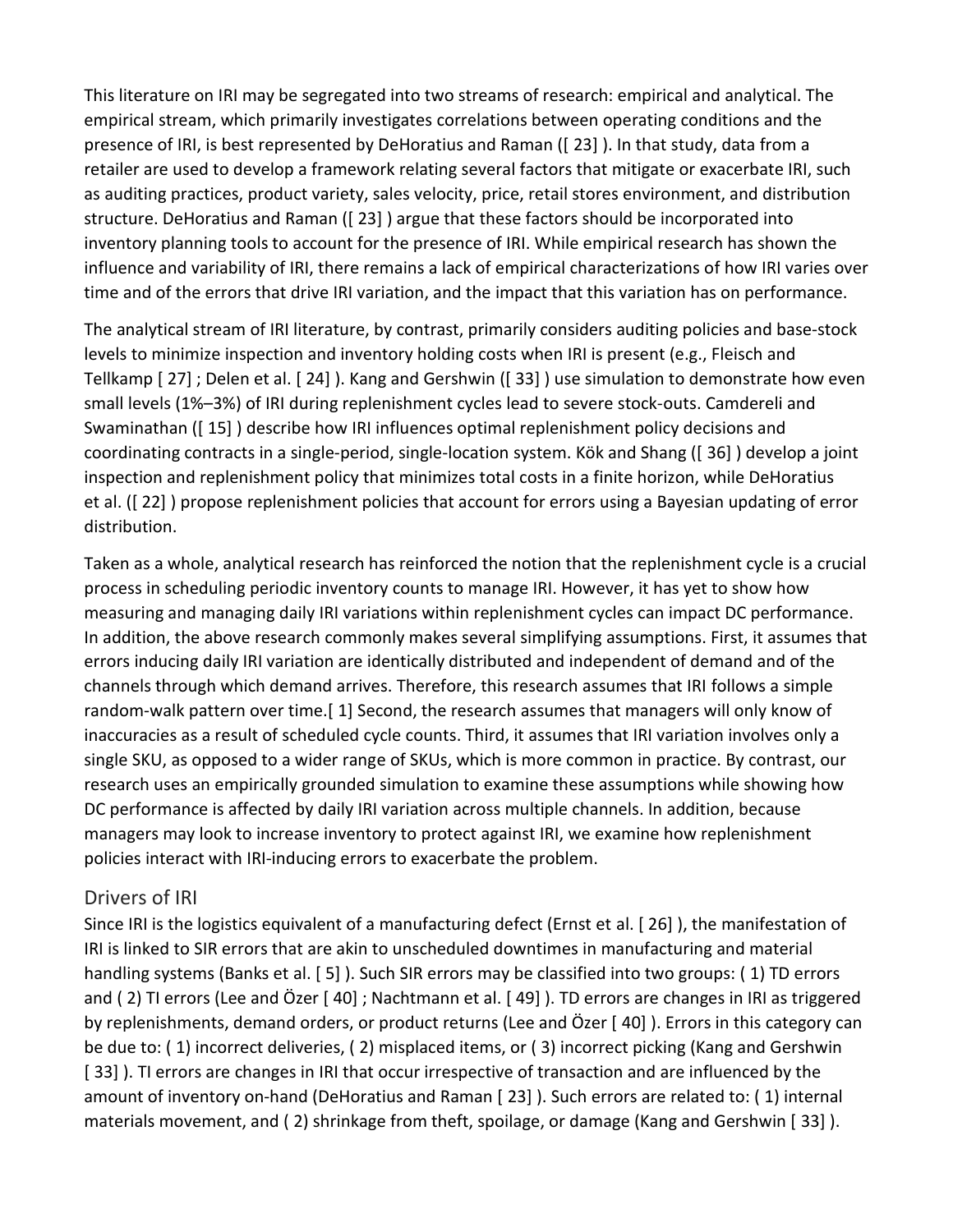Channel characteristics also affect IRI. In some cases, multichannel retailers fulfill both their brick‐and‐ mortar and direct channel demands from a single‐location DC. While this allows for the pooling of inventory to reduce stock‐outs (Ton and Raman [ 66] ) and facilitates the coordination of operations (Metters and Walton [ 46] ), there is speculation that the inherent differences in both channels may affect how IRI occurs and influences DC operating performance (Agatz et al. [ 1] ). In particular, because consumer search costs are lower in direct channels than in brick‐and‐mortar channels, consumers in direct channels will have easier, more regular access to wider product variety (Bakos [ 3] ). This will induce smaller, more frequent consumer orders in direct channels (Metters and Walton [ 46] ; Agatz et al. [ 1] ) than in brick‐and‐mortar channels that can create a wider variety in the sources of IRI within the DC (DeHoratius and Raman [ 23] ). Thus, relative to brick‐and‐mortar channels, the economics of direct channels create more opportunities for TD errors in the DC.

Inventory management policies may also influence the levels of IRI (Kök and Shang [ 36] ; DeHoratius et al. [ 22] ). Safety stock policies that hold more inventory create complexity and tracking difficulties because of the sheer volume and variety of items (Lee and Billington [ 41] ; DeHoratius [ 21] ). Replenishment policies that prescribe highly frequent order deliveries create more opportunities for TD errors (Bonney et al. [ 10] ). Even the common method of using a single‐day, periodic cycle count to reconcile SIR with physical inventory can present IRI‐management problems (Brooks and Wilson [ 13] ). Not only is cycle counting costly (Graff [ 30] ), it is also prone to human error that can induce IRI rather than correct it (Neeley [ 51] ). Moreover, it only offers snapshots of IRI that mask the TD and TI errors that influence daily IRI variation; items observed with low (high) IRI during a cycle count may spike (drop) in IRI after the count (Kang and Gershwin [ 33] ; Lee and Özer [ 40] ). As such, managers can adopt policies based on unrealistic assumptions of SIR accuracy. Thus, understanding how channel characteristics and inventory policies interact with the underlying SIR errors that drive IRI variation will benefit both managers and academics.

## The replenishment cycle as related to IRI

During the replenishment cycle, decision support system records (including the SIR) are reviewed either continuously or periodically to determine reorder needs. Periodic reviews are used in most real‐ world environments so to jointly replenish products and leverage economies of scale (Waller et al. [ 71] ). In addition,  $(s, S)$  policies, also known as min–max, are seen as efficient in retail distribution (Scarf et al. [61]; Ballou [4]). In fact, Viswanathan ([69]) shows that periodic  $(s, S)$  policies are optimal in many DC‐related environments. Not surprisingly, such a policy has been adopted in retail organizations (Caro and Gallien [ 17] ), including the company we discuss in the empirical portion of this paper. As such, without loss of generalizability, we use the period  $(s, S)$  structure as a framework to discuss IRI variation effects.

A primary concern of the replenishment cycle is when and how much to reorder, so that inventories and backorders are kept optimally low. When the system determines replenishment is needed, a reorder is placed that is to be received after a specific lead time but before inventory is insufficient to fill customer orders. While partial order fulfillment may be allowed, customer service is highest when orders are filled "on-time/in-full" or OTIF (Livingstone [43] ; Braithwaite and Samakh [12] ). We therefore adopt in our paper the concept of a potential backorder point, defined as the point where inventory depletes just below the average customer order size (cf. Li et al. [ 42] , 411); this is the point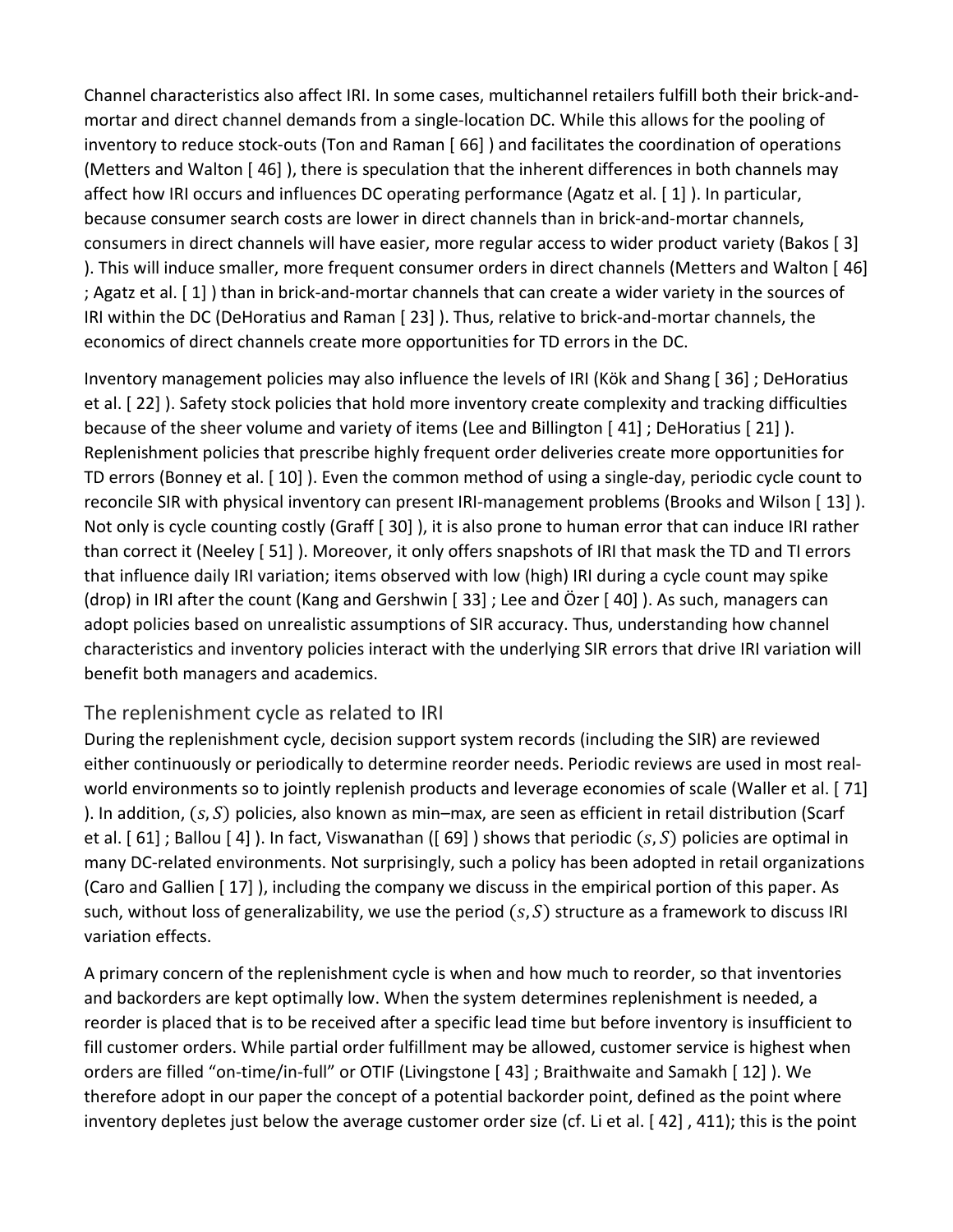where backorders not only become highly probable, but also have the greatest detriment to service levels. While the literature has focused on incorporating demand or supply uncertainties to prevent backorders (cf. Silver [ 64] ; LeBlanc et al. [ 39] ), only recent work has examined uncertainties in the inventory record itself (DeHoratius et al. [ 22] ). This is crucial because the time at which the reorder point and potential backorder point occur will change depending on the characteristics of IRI and the average customer order size in the distribution channel.

Figure 1 depicts an inventory profile with a periodic  $(s, S)$  policy and IRI during the reorder interval of a replenishment cycle. Actual and recorded inventory are distinguished, as are the time‐ordered periodic reviews (in gray). Early in the replenishment cycle, inventory levels are high and IRI does not instigate performance problems. However, during the reorder interval of the replenishment cycle (shown in Figure 1 as beginning around the first periodic review), IRI creates problems that have both customer service and inventory performance ramifications. Although the literature has shown IRI to affect replenishment cycle performance, how daily IRI variation impacts performance has not been studied. In the next section, we hypothesize how daily IRI variation directly affects inventory and service levels, and how daily IRI variation during the reorder interval of the replenishment cycle interacts with channel demand patterns (shaped by the demand characteristics we discussed earlier for direct and brick‐and‐mortar channels) to impact inventory and service levels.

# Hypotheses: How Daily IRI Variation Affects Performance

Consistent with literature (Angulo et al. [ 2] ; Kang and Gershwin [ 33] ), we operationalize IRI as the relative discrepancy between the SIR amount (J) less the actual amount on‐hand (I). When IRI is negative, the amount of inventory that managers believe they have is less than actual; when IRI is positive, the amount of inventory that managers believe they have is more than actual.

If IRI is negative, which the retail literature has referred to as "inflating" (Barratt et al. [ 6] ), managers will begin a premature reorder interval at point "A" in Figure 1 at the third review instead of the more appropriate fourth review. This means early receipts and, thus, higher inventory levels than required. Moreover, while awaiting resupply, inventory depletes toward the average customer order size. If the system reaches the potential backorder point "B" in Figure 1, managers are more likely to believe they have insufficient stock to fill the order in full. The likelihood of a backorder increases, even though inventory is available, thus impacting service levels negatively. Under this scenario, managers will not receive indications that IRI exists and so IRI will remain negative.

If IRI is positive, which in a retail setting leads to "freezing" (Kang and Gershwin [ 33] ; DeHoratius and Raman [23]), managers will begin the reorder interval at point "C" at the sixth review in Figure 1 that is later than required, meaning late receipts and lower inventory levels. However, when actual inventory reaches point "D" in Figure 1, managers will likely accept orders that cannot be fulfilled, thus potentially hurting service levels. In contrast to negative IRI, under this scenario DC picking personnel will observe that stock is unavailable, informing managers that IRI exists, correcting the positive IRI condition and repairing the "frozen" SKU (Barratt et al. [ 6] ). This has been referred to as a "free inspection" (Kök and Shang [ 36] , 201) and has been largely ignored in the IRI literature. So long as IRI stays positive during the reorder interval, the situation will be corrected at point "D" and thereby eliminate the IRI condition.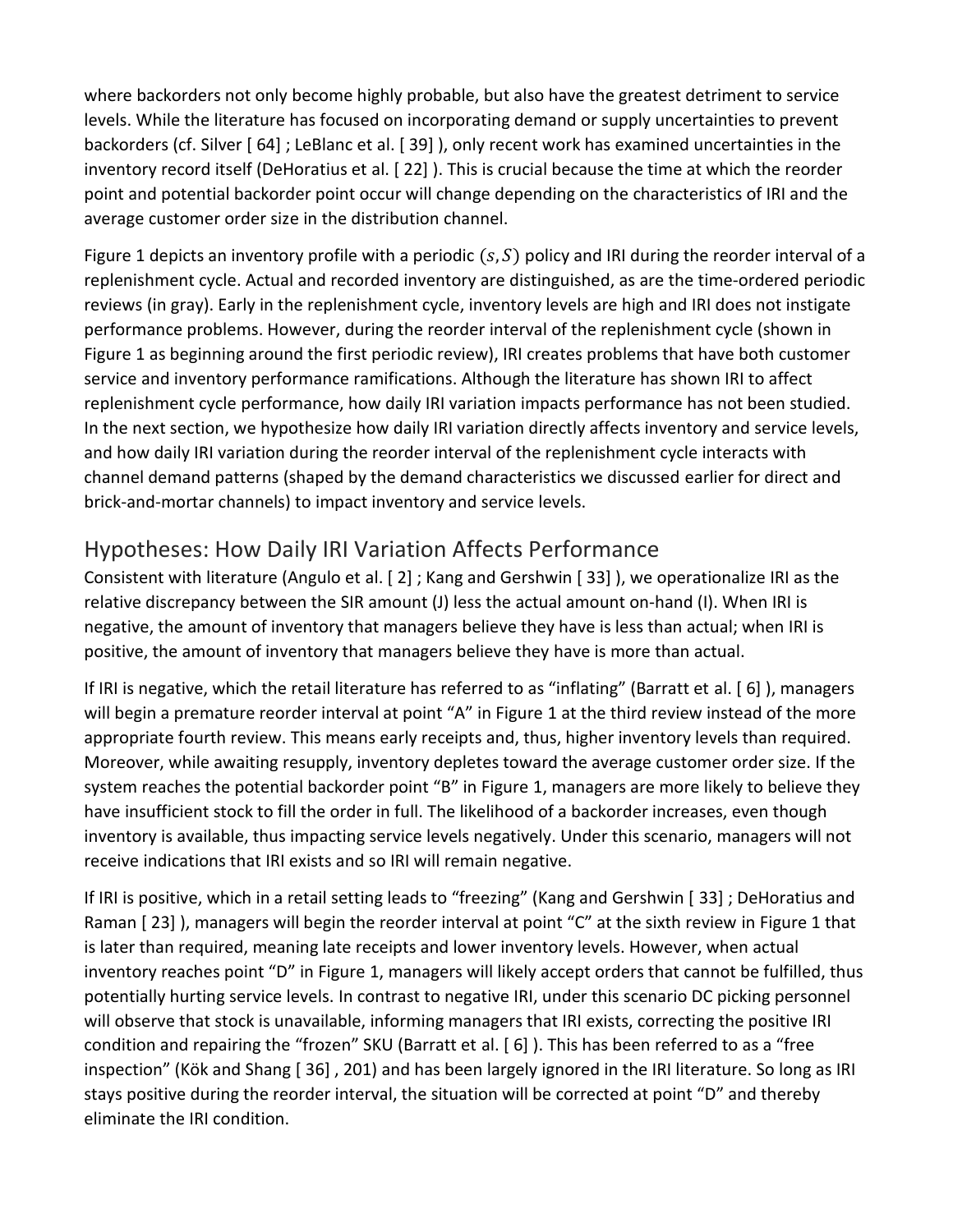Our first two hypotheses relate to the direct performance effects of daily IRI variation. High daily IRI variation means that extreme levels of both positive and negative IRI are likely to occur. That is, when daily IRI variation is high, the range of values to which SIR can deviate from actual inventory is greater than if daily IRI variation was low. Although previous studies do not examine daily IRI variation empirically, it has been shown analytically that IRI variation can increase requisite inventory or decrease service levels. For instance, Iglehart and Morey ([ 32] ) show that error variation increases requisite buffer stock under a periodic review system, while Kök and Shang ([ 36] ) show that maintaining requisite service levels becomes more costly as error variations increase. While these studies do not investigate daily IRI variation in a multichannel DC setting, we expect similar outcomes. We posit that an increase in daily IRI variation has the paradoxical effect of concurrently raising DC inventory levels and lowering DC service levels.

Regarding service levels, both negative and positive values of IRI will diminish performance. As daily IRI variation increases, the range between negative and positive IRI values increases, which increases the frequency that the potential backorder points "B" and "D" in Figure 1 will occur. That is, either point "B" will cause premature backordering earlier in the reorder interval, or point "D" will cause failed pick attempts more often because of later reorders. We therefore posit the following:

H<sub>1</sub>: Daily IRI variation decreases DC service levels.

Regarding inventory, higher daily IRI variation causes an increase in actual levels. While negative IRI increases inventory levels because of early reordering at point "A," positive IRI decreases inventory levels because of late reordering at point "C." Yet higher daily IRI variation means more instability, increasing the degree that both negative and positive IRI states exist. Although, as stated above, picker-induced corrections will repair positive IRI states, these corrections will be effective only if the IRI state remains stable. Because daily IRI variation creates instability during the reorder interval, a correction to record inaccuracies will be only temporary. Therefore, as daily IRI variation increases, regardless if IRI is positive or negative, the damaging effects of IRI will persist and inventory levels will remain higher. The related hypothesis is stated:

H2: Daily IRI variation increases DC inventory levels.

We next hypothesize how channel demand patterns interact with daily IRI variation to influence DC performance. Similar to daily IRI variation, demand order size and frequency increase the potential range of SIR values. Our earlier discussion about demand characteristics for brick‐and‐mortar and direct channels suggests that the infrequent, large orders that typify brick‐and‐mortar channels are "lumpier" than the frequent, small orders that characterize direct channels (Ward [ 72] ). Lumpy, erratic demand generally induces more uncertainty into an inventory system (Bartezzaghi and Verganti [7], 116), increasing the likelihood that brick-and-mortar channels will have a wider range of potential SIR values, and higher SIR variability, than direct channels. Moreover, because of this disparity in SIR variability, an increase in daily IRI variation will have a relatively different effect between the two channels. Specifically, brick‐and‐mortar channels, with relatively higher SIR variability, will experience smaller increases in SIR variability from daily IRI variation than direct channels. Thus, brick-and-mortar channels will be less sensitive to increases in daily IRI variation than direct channels.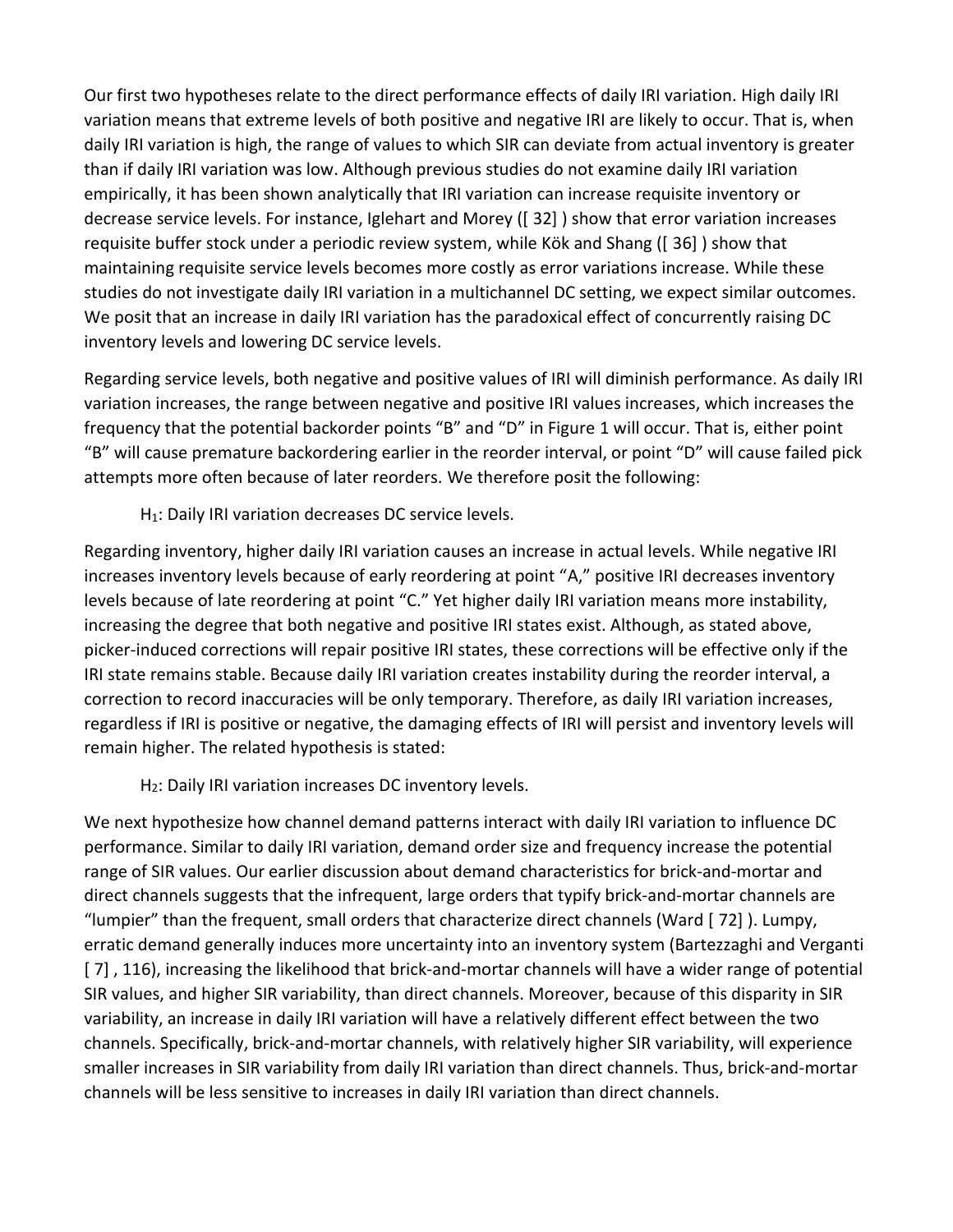This implies that daily IRI variation exacerbates the service level problems discussed in the development of  $H_1$  more in direct channels than in brick-and-mortar channels. The relatively larger effect by IRI variation on SIR variability in a direct channel increases the frequency in which potential backorder points "B" and "D" occur. Therefore, for an equivalent level of IRI variation across direct and brick‐and‐mortar channels, there will be more premature backorders and order‐pick failures in direct than in brick‐and‐mortar channels. This leads to the following hypothesis.

H3a: Daily IRI variation has a more adverse effect on DC service levels under direct channel demand than under brick‐and‐mortar channel demand.

Daily IRI variation also exacerbates problems regarding inventory levels to a greater degree in direct channels than in brick‐and‐mortar channels. Lumpy demand, as in a brick‐and‐mortar channel, is generally associated with higher inventory (Bartezzaghi et al. [ 8] ). The relatively larger effect by IRI variation on SIR variability in direct channels causes more frequent early ordering and less permanent IRI corrections. Thus, the inventory effects caused by IRI variation will be more damaging in direct than in brick‐and‐mortar channels. This leads to our last hypothesis.

H3b: Increases in DC inventory levels due to daily IRI variation are higher under direct channel demand than under brick‐and‐mortar channel demand.

#### Contextual factors

Beyond the above hypotheses, we discuss other factors that interact in the DC system for which we control (see in Figure 2). As we discussed in the literature review section, these factors and their effects on performance are based on whether daily IRI variations are caused by TD or TI errors. Detailed explanations are given in Table 1, but are summarized as follows: ( 1) because opportunities for TI errors are more frequent than TD errors, we expect that TI errors exert a greater interactive and direct influence than TD errors on DC operating performance; ( 2) because of more frequent customer orders, we expect that direct channel demand patterns interact more with the negative effects of TD errors than with the negative effects of TI errors on DC operating performance; ( 3) because inventory variations are proportional to the inventory policy reorder point (little s), we expect that little s interacts more with the negative effects of TI errors than with the negative effects of TD errors on DC operating performance; ( 4) because of the increased opportunity for TD errors, we expect that the inventory policy's reorder quantity (i.e.,  $S$  – little  $s = \Delta$ ) interacts more with the negative effects of TD errors than with the negative effects of TI errors on DC inventory and service levels; and finally, ( 5) because of the increased opportunity for TI error to accumulate, we expect that cycle count frequency (time between counts) interacts more with the negative effects of TI errors than with the negative effects of TD errors on DC operating performance.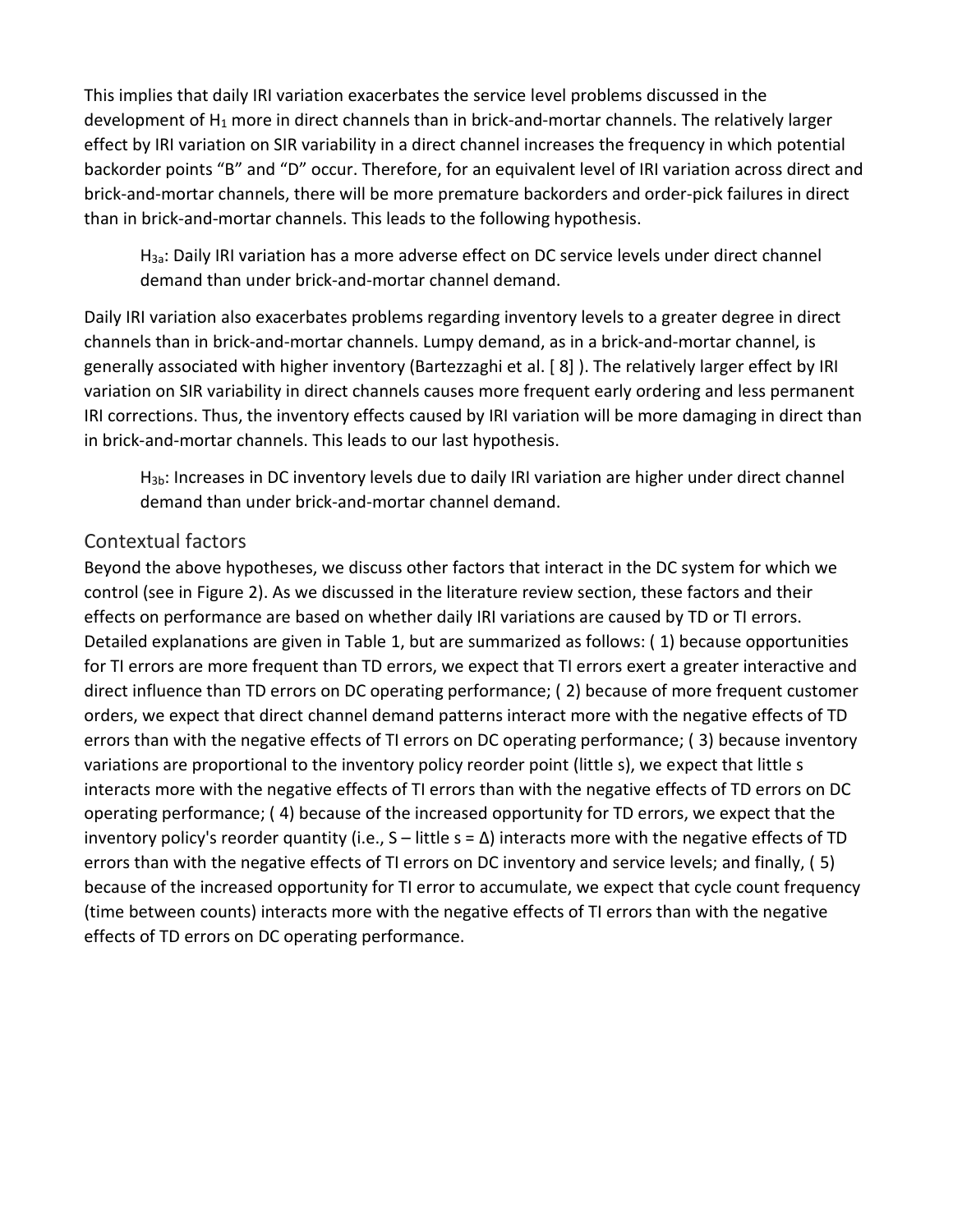| <b>Expected contextual factor</b>                          | <b>Justification</b>                                                                       |
|------------------------------------------------------------|--------------------------------------------------------------------------------------------|
| (1) TI errors exert a greater interactive and direct       | The literature suggests differing causes for TD and TI errors (Iglehart and Morey 32;      |
| influence than TD errors on DC inventory levels            | Ernst et al. 26). TD errors occur when too many or too few units are actually picked       |
| and service levels                                         | than are recorded during a shipping transaction, and when receipt documents are            |
|                                                            | inaccurate during a receiving or returning transaction. TI errors, by contrast, occur      |
|                                                            | regardless of incoming or outgoing product, and are the result of unrecorded               |
|                                                            | spoilage, damage, theft, and the like. Opportunities for TI errors are more frequent       |
|                                                            | than TD errors because inventory exists nearly every day, while transactions do not        |
| (2) Direct channel demand patterns interact more           | TD and TI errors will also interact with the demand patterns observed in different         |
| with the negative effects of TD errors than with           | channels. Given an equal total demand in a period across channels, a direct channel        |
| the negative effects of TI errors on DC inventory          | will have smaller order sizes and higher order frequencies than a brick-and-mortar         |
| levels and service levels                                  | channel. If we represent the relationship between order frequencies and order sizes        |
|                                                            | in a channel by a ratio r, a higher r represents a direct channel and translates into      |
|                                                            | more frequent customer orders and, therefore, more opportunities for TD errors.            |
|                                                            | This would compound the record errors in the system and reduce system                      |
|                                                            | performance                                                                                |
| (3) Inventory policy reorder point (little s) interacts    | TD and TI errors will also interact with the inventory levels used as reorder points. In   |
| more with the negative effects of TI errors than           | a periodic review reorder policy $(s, S)$ regime, the reorder point (little s) — which     |
| with the negative effects of TD errors on DC               | managers base on various costs, policies, and lead times-influences the average            |
| inventory levels and service levels                        | amount of stock carried: ceteris paribus, a higher reorder point will increase the         |
|                                                            | average amount of inventory on hand. As the amount of inventory on hand                    |
|                                                            | increases, the opportunity for TI errors will increase. This is because as more units      |
|                                                            | are available in stock, there will be more units to miscount, misplace, or experience      |
|                                                            | shrinkage. In this way, as the reorder point increases, the exposure to the effects of     |
|                                                            | TI errors will increase and damage DC performance. On the other hand, the reorder          |
|                                                            | point has little bearing on the size or frequency of transactions and, thus, will have a   |
|                                                            | relatively minor interaction with the negative effects of TD errors on DC inventory        |
|                                                            | levels and service levels                                                                  |
| (4) Inventory policy reorder quantity $(\Delta)$ interacts | The size of reorder quantities $(\Delta)$ — which managers base on various costs and       |
| more with the negative effects of TD errors than           | policies-influence the occurrence of TD errors because these errors occur, in part,        |
| with the negative effects of TI errors on DC               | when inventory is replenished. The frequency of replenishment is inversely related         |
| inventory and service levels                               | to the average reorder quantity: ceteris paribus, as reorder quantity decreases, the       |
|                                                            | frequency of reorder transactions increases. In this way, a smaller $\Delta$ increases the |

Table 1. Contextual factors interacting with record errors and affecting DC operating performance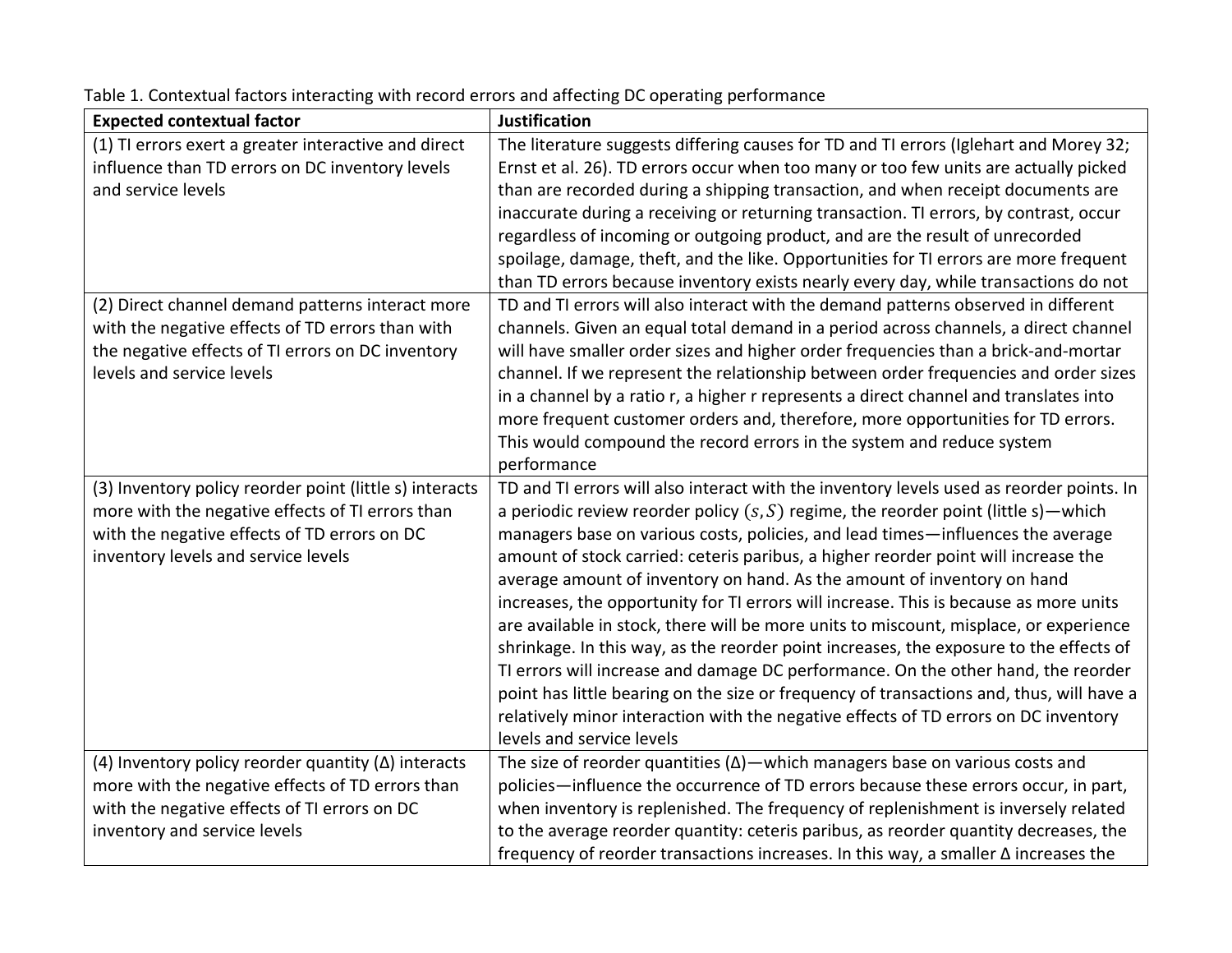|                                                      | opportunities for possible TD errors and for replenishment cycle problems in                   |
|------------------------------------------------------|------------------------------------------------------------------------------------------------|
|                                                      | general. Although $\Delta$ may also interact with TI because $\Delta$ influences the amount of |
|                                                      | inventory on hand, the constant amount of inventory on hand as influenced by                   |
|                                                      | reorder point (little s) is expected to dominate interactions with TI                          |
| (5) Cycle count frequencies (time between counts)    | TD and TI errors and their impact on inventory and service level performance will              |
| interact more with the negative effects of TI errors | depend on the inventory audit policy in place. A common policy to control IRI and              |
| than with the negative effects of TD errors on DC    | improve performance is cycle counting, in which frequency (i.e., time between                  |
| inventory levels and service levels                  | counts) is the primary parameter necessary to define the policy. Counting occurs in            |
|                                                      | longer cycles for those items that are considered less important in terms of sales             |
|                                                      | volume or item value (Cantwell 16). Because cycle counting occurs infrequently for             |
|                                                      | these items, there will be more opportunity for TI errors to accumulate (as                    |
|                                                      | explained in item (1) above). As such, longer audit frequencies will increase the              |
|                                                      | opportunity for TI errors to occur                                                             |

Notes : DC, distribution center; TI, transaction‐independent; TD, transaction‐dependent.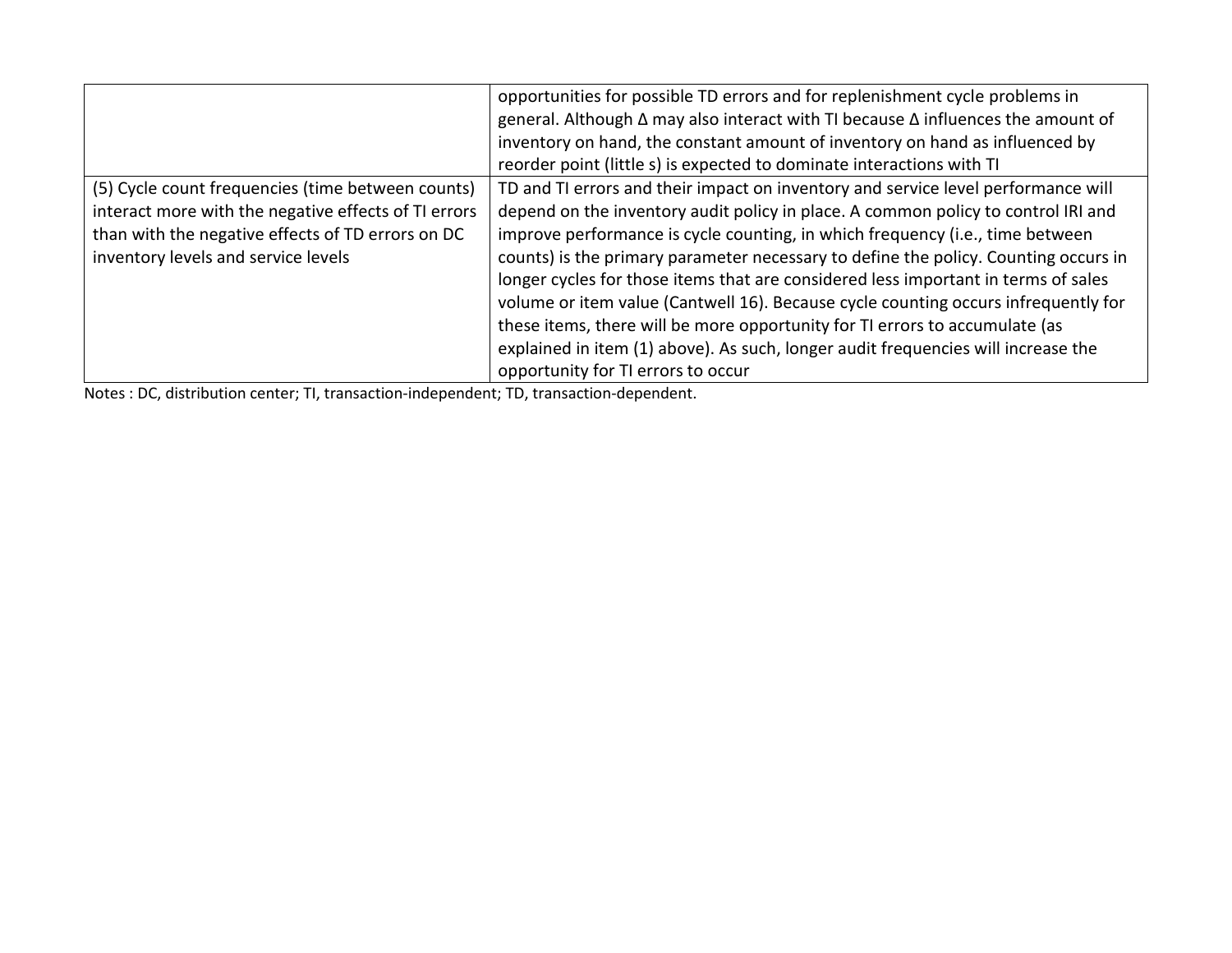Finally, it is important to note that an influential characteristic of IRI is bias, meaning that over time the system may consistently be in a positive IRI or a negative IRI state. As stated above, the effects of these conditions on inventory levels are well known. As such, although no hypotheses are given for this characteristic, in order to test our hypotheses regarding daily IRI variation, we control for the IRI bias condition in our analysis.

# Methodology

To test our hypotheses with a simulation model, we first collected data to represent essential DC characteristics while controlling for spurious sources of variation. This enabled us to stringently focus on DC fulfillment operations and daily IRI variation. We chose a DC that fulfilled demand from both direct and brick‐and‐mortar retail channels of a midsize apparel retailer in the United States. This research setting was ideal because the retailer's DC faced high IRI levels across many SKUs even though efforts to mitigate IRI were in place—for example, the implementation of continuous improvement initiatives and the adoption of a modern warehouse management system (WMS). Moreover, given the nature of the apparel retailer's business, there was relatively less variation in the physical size of the SKUs than in most industrial settings. This mitigated the effects of a factor that has been found elsewhere to significantly induce IRI (DeHoratius and Raman [ 23] ). In addition, although the retailer held and managed separate inventories for its direct and brick‐and‐mortar channels, operational processes, equipment, and personnel were shared between the fulfillment operations of both channels within the DC, thus preventing such factors to induce biases between channels. By focusing on a single DC location of a multichannel retailer, we avoided the introduction of bias that might otherwise compromise the comparability of measures and establishment of relationships between concepts. The homogeneity of factors across both channels also controlled for extraneous sources of IRI, which might introduce unobservable variability.

The retailer followed a periodic review policy based on an  $(s, S)$  approach for reordering and replenishing: when the periodic reviews showed that inventory (i.e., system record + in‐transit replenishment orders – backordered demand orders) reached a position equal to or approaching the reorder point, little s, the DC reordered from suppliers an amount necessary to take the level back to a preset maximum S. While little s performs the function of a reorder point with some element of safety stock, the difference Δ (i.e., S – little s) accounts for demand patterns, replenishment lead time, and reordering costs, so it serves to control reorder quantity.

## Data collection

The retailer carried approximately 15,000 SKUs across seven product categories. Of these, 100 SKUs were common to both channels, representing just four of the seven product categories. SKUs for each channel were in separate locations within the DC. We ranked these 100 common SKUs by unit sales volume within each of the four product‐channel categories to identify fast‐, medium‐, and slow‐ velocity products. The two products best representing each type of velocity were selected, resulting in 24 matched pairs (i.e., 2 [SKUs]  $\times$  3 [velocity types]  $\times$  4 [product categories]) across the two channels to allow for comparability of findings (Metters and Walton [ 46] ) and to cover a broad spectrum of prices and popularities. Because three of the 24 sampled SKUs had been scheduled to be discontinued during our data collection process, we also selected three additional SKUs as possible substitutes. The three additional SKUs were chosen based on their similarities (category, velocity, price) to the SKUs that had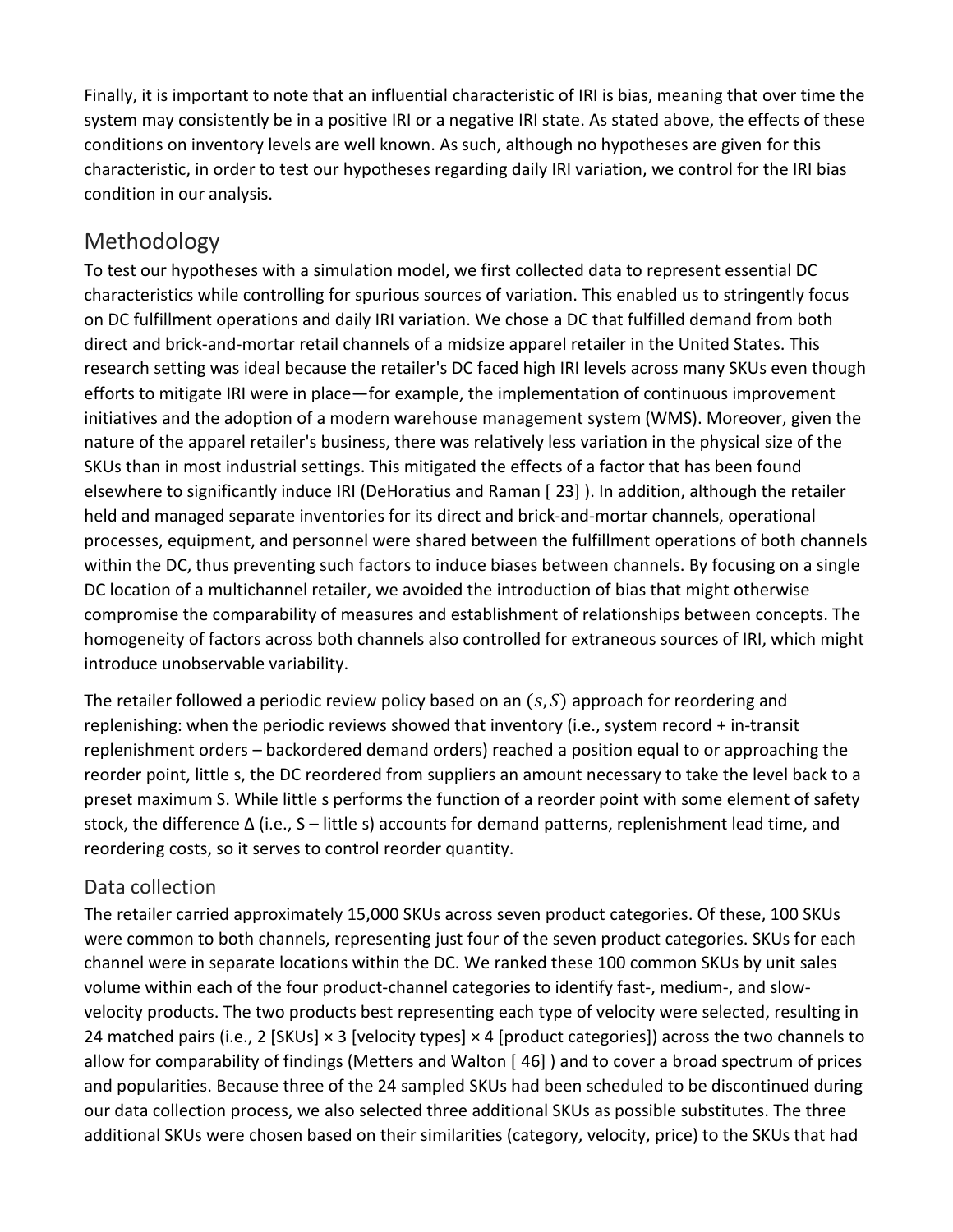been scheduled to be discontinued. As we continued to see inventory and product receipts for these three SKUs during the data collection, we decided to maximize our sample by retaining the three "discontinued" as well as the three additional SKUs in the final sample. The final sample of 27 SKUs across two channels (for a total sample of 54) is presented in Table 2.

|                         |            |                |                     | <b>Estimates of IRI</b>  |                   |                      |                   |
|-------------------------|------------|----------------|---------------------|--------------------------|-------------------|----------------------|-------------------|
|                         |            |                |                     | parameters (% on-        |                   |                      |                   |
|                         |            |                |                     | hand inventory)          |                   |                      |                   |
|                         |            |                |                     | Bias (mean $\mu_{IRI}$ ) |                   | <b>Daily</b>         |                   |
|                         |            |                |                     |                          |                   | variability          |                   |
|                         |            |                |                     |                          |                   | (SD $\sigma_{IRI}$ ) |                   |
| Item                    | <b>SKU</b> | <b>Price</b>   | Rank in             | <b>Direct channel</b>    | <b>Brick-and-</b> | <b>Direct</b>        | <b>Brick-and-</b> |
|                         |            | (\$)           | category            |                          | mortar            | channel              | mortar            |
|                         |            |                |                     |                          | channel           |                      | channel           |
| $\mathbf{1}$            | 2446300    | $\overline{4}$ | Slow                | 0.00                     | $-1.04$           | $0.00*$              | 2.37              |
| $\overline{2}$          | 2315968    | $\overline{4}$ | Medium              | $-1.77$                  | 2.35              | 3.38                 | 15.16             |
| 3                       | 2315927    | 4              | Fast                | 0.03                     | 2.14              | 0.19                 | 8.52              |
| $\overline{\mathbf{4}}$ | 2100402    | 4.75           | Unique <sup>+</sup> | 0.04                     | $-0.14$           | 1.88                 | 1.36              |
| 5                       | 2083954    | 4.75           | Slow                | $-1.37$                  | $-1.08$           | 1.56                 | 2.31              |
| 6                       | 2083947    | 4.75           | Medium              | 0.00                     | $-0.04$           | $0.00*$              | 0.12              |
| $\overline{7}$          | 2008985    | 4.75           | Fast                | $-2.00$                  | $-16.11$          | 1.19                 | 21.99             |
| 8                       | 2225977    | 5              | Unique <sup>+</sup> | $-10.00$                 | $-10.00$          | 31.62                | 31.62             |
| 9                       | 2268167    | 5              | Medium              | $-1.12$                  | $-2.21$           | 0.69                 | 12.26             |
| 10                      | 2268100    | 5              | Fast                | $-10.00$                 | $-10.00$          | 31.62                | 31.62             |
| 11                      | 2268118    | 5              | Fast                | $-0.09$                  | $-3.57$           | 0.38                 | 11.29             |
| 12                      | 2237402    | 14             | Slow                | $-0.13$                  | 39.26             | 0.41                 | 64.69             |
| 13                      | 2199966    | 14             | Medium              | 0.26                     | 0.27              | 0.83                 | 0.43              |
| 14                      | 2199982    | 14             | Medium              | $-0.26$                  | 0.56              | 0.46                 | 0.48              |
| 15                      | 2237410    | 14             | Fast                | 0.57                     | $-2.85$           | 1.92                 | 9.35              |
| 16                      | 1577527    | 27             | Slow                | $-1.29$                  | 0.00              | 0.36                 | $0.00*$           |
| 17                      | 1603919    | 27             | Slow                | $-9.90$                  | $-10.00$          | 31.66                | 31.62             |
| 18                      | 1740356    | 27             | Medium              | $-1.64$                  | $-18.79$          | 0.62                 | 31.47             |
| 19                      | 1372960    | 27             | Fast                | 0.66                     | 0.00              | 0.43                 | $0.00*$           |
| 20                      | 1862911    | 28             | Slow                | $-7.17$                  | 0.00              | 16.12                | $0.00*$           |
| 21                      | 1785328    | 28             | Medium              | $-1.81$                  | $-2.45$           | 4.86                 | 7.75              |
| 22                      | 1785419    | 28             | Fast                | 0.23                     | 0.00              | 0.42                 | $0.00*$           |
| 23                      | 2099356    | 30             | Medium              | $-2.73$                  | 2.49              | 1.27                 | 4.10              |
| 24                      | 2099612    | 30             | Fast                | $-0.40$                  | 2.03              | 1.26                 | 4.91              |
| 25                      | 2259570    | 44             | Slow                | $-0.47$                  | 0.00              | 3.89                 | $0.00*$           |
| 26                      | 2259588    | 44             | Fast                | $-0.68$                  | 0.00              | 1.01                 | $0.00*$           |
| 27                      | 2374106    | 60             | Unique <sup>+</sup> | $-10.23$                 | 10.00             | 17.93                | 31.62             |
|                         | Average    |                |                     | $-2.27\%$ (3.63%)        | $-0.71%$          | 5.78%                | 12.04%            |
|                         | (SD)       |                |                     |                          | (9.99%)           | (10.29%)             | (15.85%)          |

Table 2. IRI parameters among SKU characteristics and channels

Notes : IRI, inventory record inaccuracy; SKU, stock‐keeping unit; SD, standard deviation.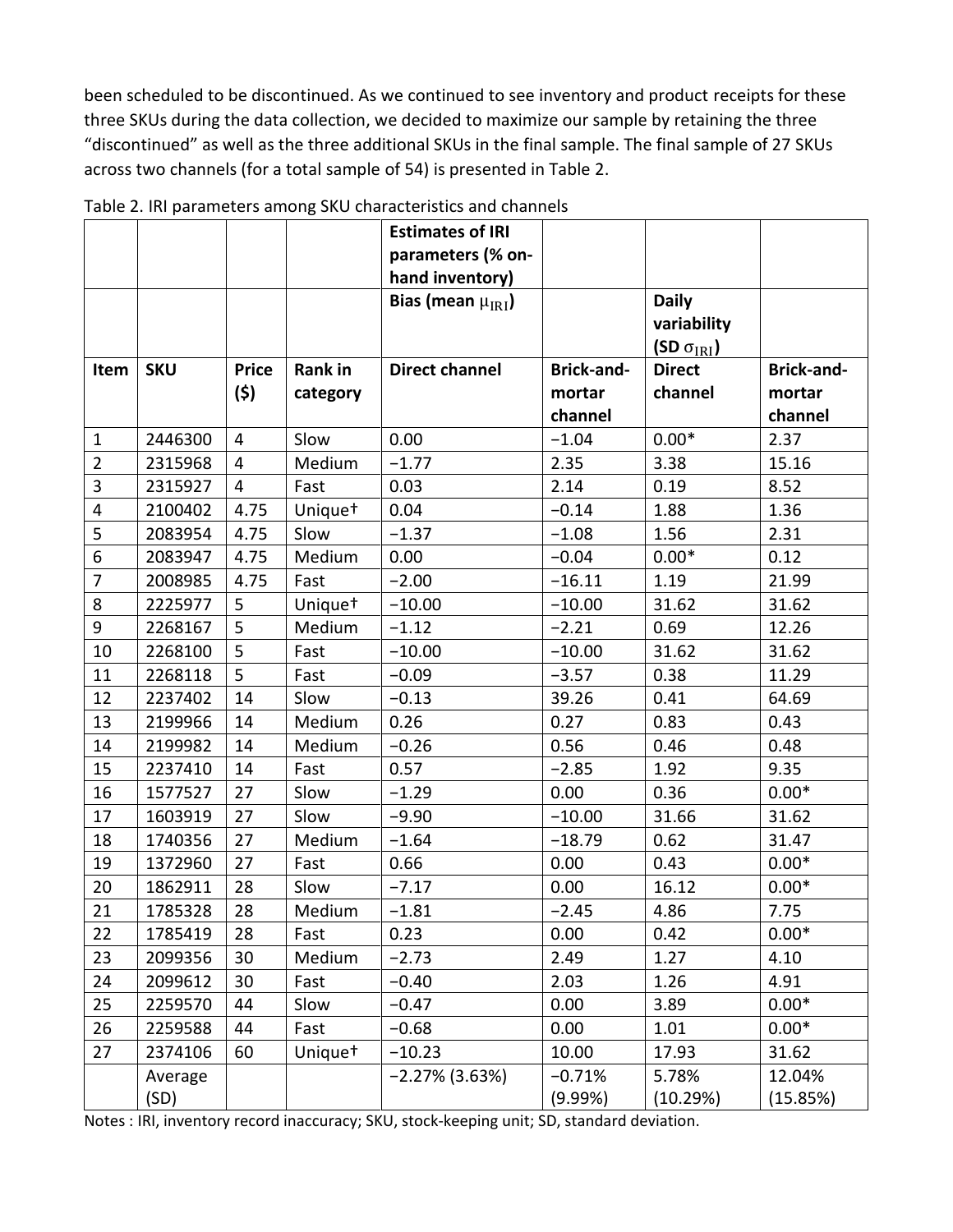\*SKUs with zero variability, that is, accurate over the period, were excluded from error estimations. †Item was announced as "discontinued" but continued to be monitored.

To assess IRI, we focused on tracking the physical inventory held for the 27 sampled SKUs at the DC for both the direct and brick‐and‐mortar channels during a period of 10 consecutive business days. Simultaneously, we contrasted this information with the data in the retailer's SIR. We did not count the physical inventory during the weekend because the DC operated only from Monday to Friday. The 10 business days corresponding to two calendar weeks were chosen to avoid the interference of seasonality in demand. The company carried out a complete physical audit of every SKU in the DC two weeks before our data collection.

To track the physical inventory and minimize the likelihood of counting error, at least two of the researchers counted the number of items in storage for each SKU and for each channel. Every day, the counters were randomly assigned to 27 SKUs (13 or 14 SKUs for each channel), to avoid counting bias due to fatigue and knowledge of previous inventory levels. It has been shown that repetitive counting of many items of the same SKU might decrease the counters' attention, or increase their expectations about a "correct" count (Neeley [51], [52]). At the beginning of every counting day, for all selected SKUs, we printed the SIR balance and the locations from the WMS onto a counting sheet. The items in the counting sheet were then sorted by nearby locations within each channel to ensure that we counted the SKUs in the same order every day. Each SKU had a fixed channel location in the DC—that is, one direct channel location and one brick‐and‐mortar channel location. All counts were performed at the start of each day before operations started to ensure that items were not in temporary storage or shipping/packing locations. The average on‐hand amount per SKU ranged from near zero to 9,000 units, with an overall average of about 140, 430, and 770 units for slow-, medium-, and fast-velocity SKUs, respectively.

From 540 observations of SIR and actual inventory across 27 SKUs in both channels over 10 consecutive business days, a relative measure of IRI was computed as shown in Equation that follows from the IRI literature (Angulo et al. [ 2] ; Fleisch and Tellkamp [ 27] ).

(1)

$$
IRI_{\text{pqt}} = \begin{cases} d_{\text{pqt}}/I_{\text{pqt}}, & \text{if } I_{\text{pqt}} > 0\\ 0, & \text{otherwise} \end{cases}
$$

where  $d_{\text{pat}}$  is the difference between the SIR balance (J<sub>pqt</sub>) and physical inventory ( $I_{\text{pat}}$ ) of SKU p in channel q at counting day t ( $p = 1, ..., 27$ ;  $q = 1, 2$ ;  $t = 1, ..., 10$ ). Our measure of IRI departs from some previous studies because we measure the relative rather than the absolute discrepancy (cf. DeHoratius and Raman [ 23] ). A relative measure enables comparability of IRI across different SKUs and is the common approach used in practice (Brown et al. [ 14] ). Although the possibility exists for  $d_{\text{pqt}}$  to be nonzero when  $I_{\text{pqt}}$  is zero (which we observed 1.1% of the time), our relative measure provides better generalizability than an absolute measure. In addition, a relative discrepancy (i.e., percentage of actual inventory on hand) is consistent with a percentage representation of TD and TI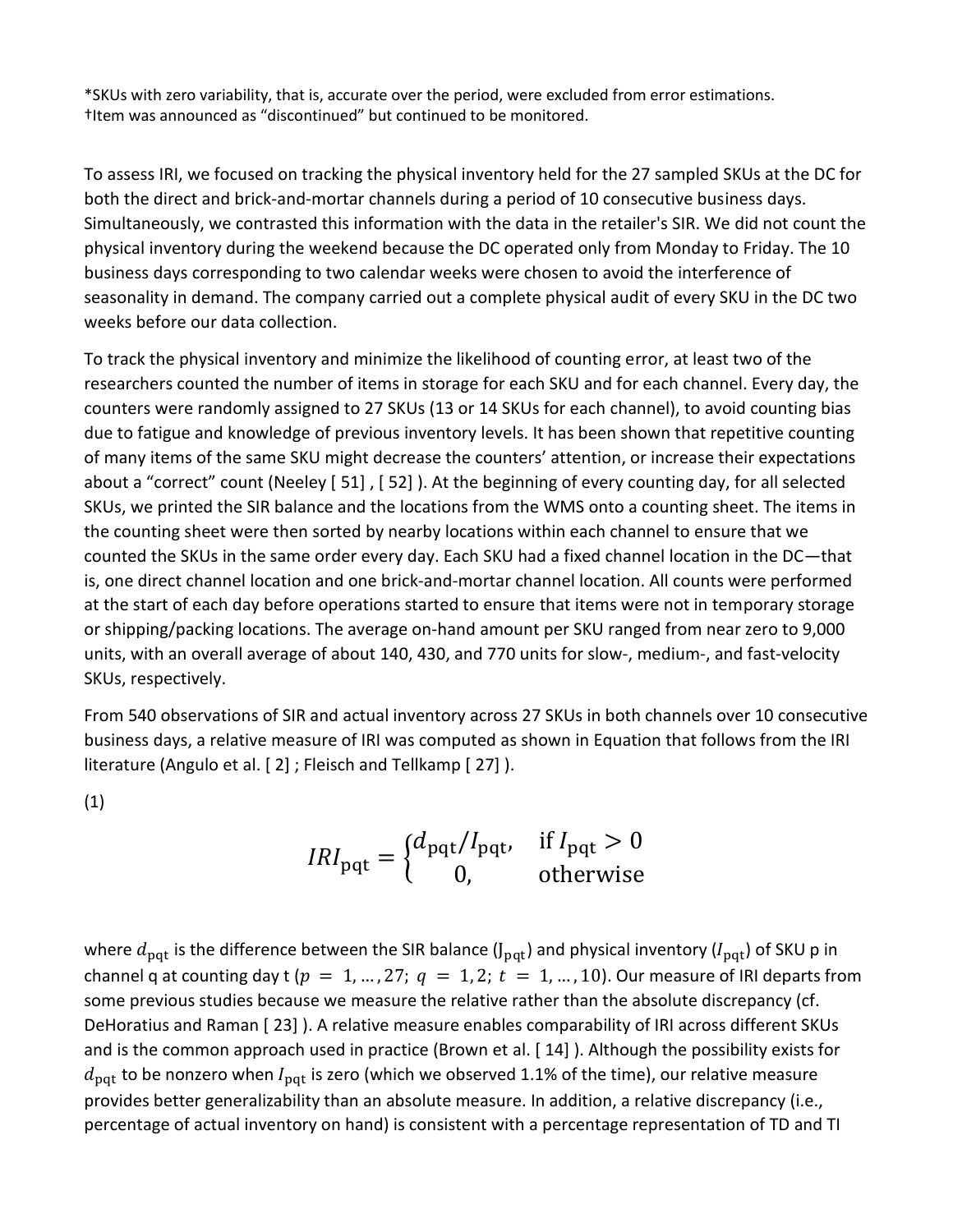errors. Finally, because in our analysis, we statistically assess the relative impact of daily IRI variation, use of a percentage versus an absolute measure is common among all scenarios and is thus controlled.[ 2]

As shown in Table 2, daily IRI variability (measured as standard deviation  $\sigma_{IRI}$ ) remained equal to zero across the ten counting days in eight out of the 54 series. In the 46 series that presented some variation, IRI showed large variability relative to the bias (measured as mean magnitude  $\mu_{IRI}$ ). Although, on average, the direct channel had a more negative bias than the brick‐and‐mortar channel, a between‐subjects multivariate analysis of variance revealed no significant influence of price, sales velocity, or channel type on  $\mu_{IRI}$  or  $\sigma_{IRI}$ . This suggests a latent tendency toward a negative IRI bias, possibly because picker corrections are occurring when IRI is positive.

To further assess literature assumptions of IRI behavior, we fit the 46 IRI series that presented IRI variability to various auto‐regressive integrated moving average (ARIMA) models. We found it most likely (at the.05 level) that 37 time series have an integrated and moving average term—that is, an ARIMA (0, 1, 1). This departs from the literature's assumption that IRI moves in a random‐walk pattern—that is, ARIMA (0, 1, 0)—and is likely a result of TD errors that are demand-dependent and intermittent in nature. In addition, IRI variation across time was found to be 35% lower than IRI variation across SKUs, showing that it is erroneous to assume IRI varies similarly across time versus across SKU. Examples of daily  $d_{\text{pat}}$  values are shown in Figure 3 and were observed to have random shocks, followed by periods of stability. These observations challenge some of the simplifying assumptions made in the literature.

We also examined the issue of IRI patterns more closely by modeling the probability of occurrence and the magnitude of the errors—the result of underlying, unobserved incidents that generate IRI (DeHoratius et al. [ 22] ). An error occurs in the multichannel retailer's inventory system when the difference ( $d_{\text{pat}}$ ) between J<sub>pqt</sub> and I<sub>pqt</sub> of a particular SKU in a given channel changes between two consecutive days. That is:

(2)

$$
e_{\rm pqt} = d_{\rm pqt} - d_{\rm pq,t-1}
$$

where  $e_{pat}$  is an error that changes the IRI of SKU p in channel q at counting day t  $(p = 1, ..., 27; q = 1, 2; t = 1, ..., 10)$ . We model error differently from the unobservable process; others have termed stock loss (Kang and Gershwin [ 33] ), random error (Kök and Shang [ 36] ), invisible demand (DeHoratius et al. [ 22] ), or demand error (Nachtmann et al. [ 49] ). This literature assumes that an independent and identically distributed random variable following a continuous distribution impacts inventory in each period, and that this random variable is independent of any receipts, returns, or shipments over time; thus leading to a random‐walk pattern. We see from the empirical data that this is not the case. Therefore, we make no such assumptions and, instead, we associate errors closer to IRI's generating mechanisms (cf. Rinehart [ 58] ; Lee and Özer [ 40] ). Following early work on IRI (Iglehart and Morey [ 32] ; Ernst et al. [ 26] ), we seek distinct estimates of TD and TI errors. As we could not directly observe every possible error over the study time frame, we adopt a heuristic to estimate TD and TI errors: Errors during no SIR change are assumed to be TI errors while those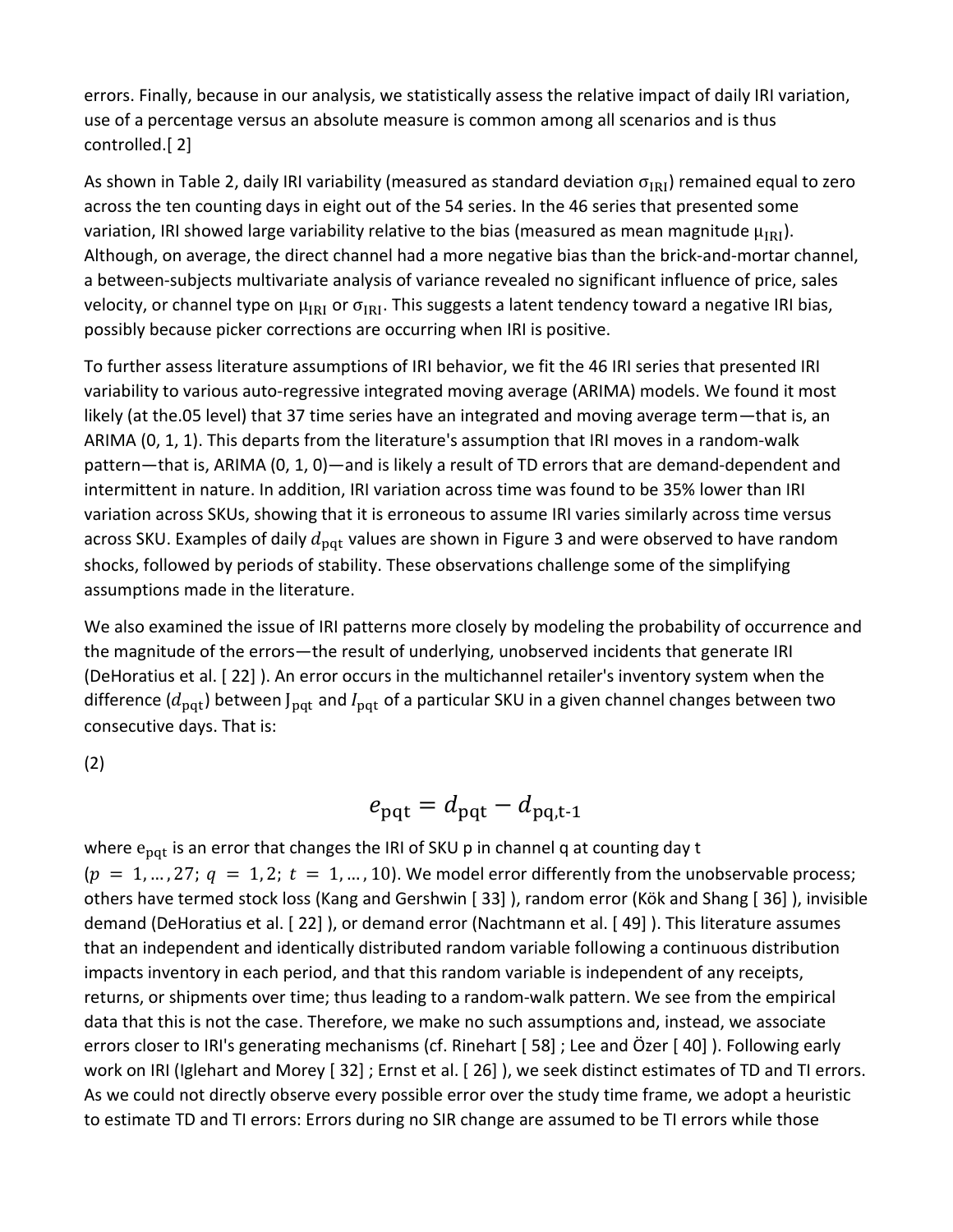during SIR change are divided into TI and TD errors based on TI error rates observed when there was no SIR change (see the Appendix).

In Table 3, we examine the frequency and magnitude of TD and TI errors across channels, price, and sales velocity in accordance with literature (DeHoratius and Raman [ 23] ). Because high skewness exists in portions of the data, we focus on the median values. Regarding TD and TI frequencies, we find mostly no significant differences (p > .05), except for lower price SKUs having significantly higher TD rates that could be due to larger pack sizes. Regarding TD and TI magnitudes, we find mostly no significant differences (p > .05), an exception being that channels show significant TD difference. Further investigation reveals that because error rates are percentage values, a series of uncharacteristically small retail transaction quantities induced large TD values—if these are removed then no significant TD difference is found ( $p > .10$ ). In sum, we conclude that assuming similar TD and TI frequencies and magnitudes across channels and sales velocities is acceptable, but that price may have some effect on IRI through differences in TD frequencies.

|                                | <b>Frequency</b> |                  | Magnitude        |                  |
|--------------------------------|------------------|------------------|------------------|------------------|
| <b>Product characteristics</b> | <b>TD errors</b> | <b>TI errors</b> | <b>TD errors</b> | <b>TI errors</b> |
| Price                          |                  |                  |                  |                  |
| High                           |                  |                  |                  |                  |
| N                              | 21               | 24               | 52               | 18               |
| Mean $(%)$                     | 51.4             | 25.8             | $-102.9$         | $-8.4$           |
| Median (%)                     | 57.1             | 15.5             | $-47.7$          | $-1.0$           |
| Low                            |                  |                  |                  |                  |
| N                              | 25               | 29               | 76               | 54               |
| Mean $(%)$                     | 69.0             | 34.9             | 9.2              | $-1.7$           |
| Median (%)                     | 77.8             | 33.3             | $-8.0$           | $-0.1$           |
| p-value of differences         |                  |                  |                  |                  |
| Mean*                          | .218             | .213             | .248             | .365             |
| Median <sup>+</sup>            | .038             | .179             | .280             | .276             |
| Channel                        |                  |                  |                  |                  |
| <b>Direct</b>                  |                  |                  |                  |                  |
| N                              | 26               | 26               | 98               | 29               |
| Mean (%)                       | 61.3             | 39.3             | $-33.4$          | $-5.3$           |
| Median (%)                     | 70.8             | 29.2             | $-11.8$          | $-0.6$           |
| Brick-and-mortar               |                  |                  |                  |                  |
| N                              | 20               | 27               | 30               | 43               |
| Mean (%)                       | 60.5             | 22.6             | $-45.9$          | $-2.1$           |
| Median (%)                     | 55.0             | 14.3             | $-99.0$          | $-0.1$           |
| p-value of differences         |                  |                  |                  |                  |
| Mean*                          | .968             | .115             | .912             | .630             |
| Median <sup>+</sup>            | .552             | .341             | .012             | .471             |
| Sales velocity                 |                  |                  |                  |                  |
| Fast                           |                  |                  |                  |                  |
| N                              | 16               | 17               | 50               | 22               |

Table 3. Observed inventory error frequencies and magnitudes across product characteristics<sup>‡,§</sup>,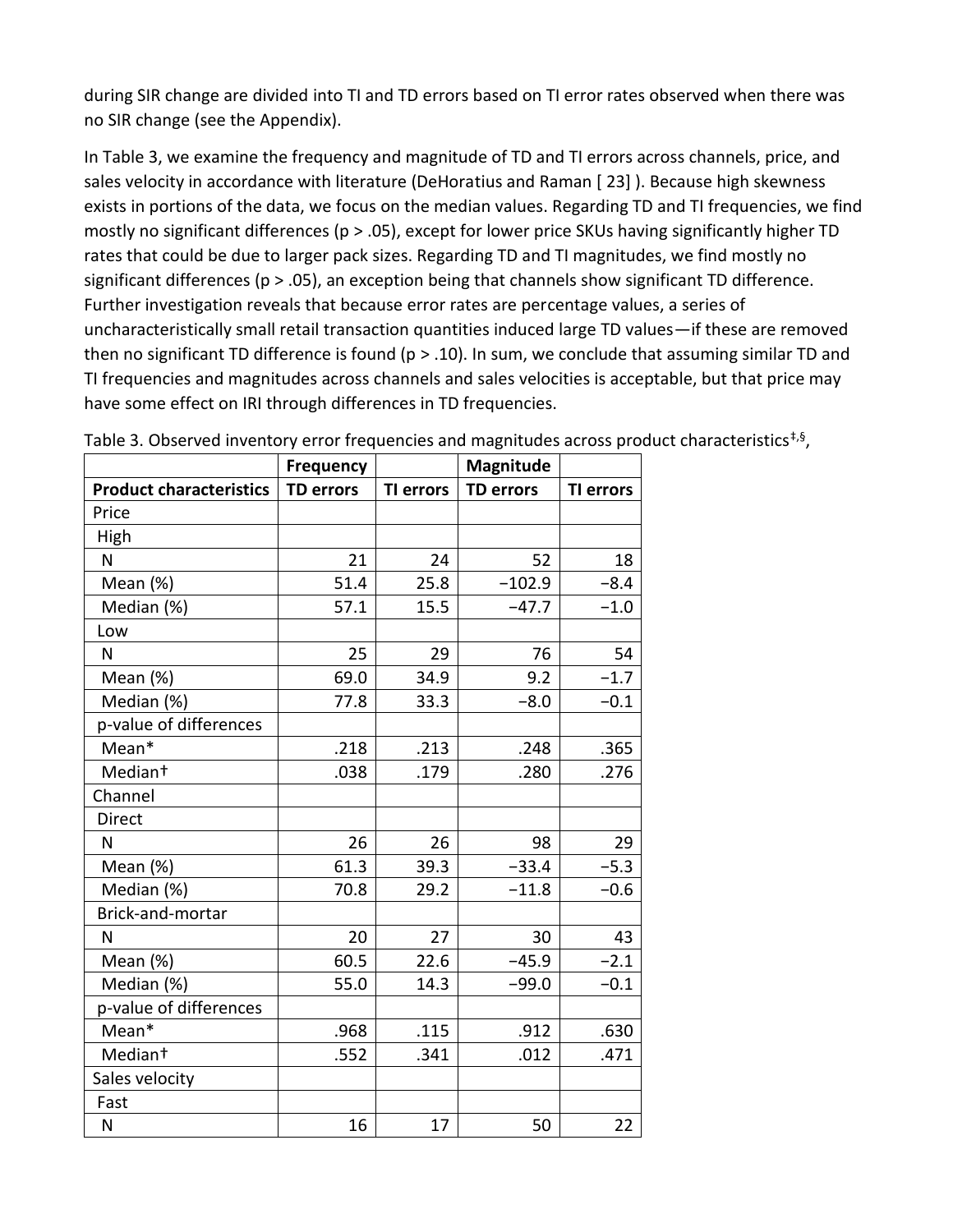| Mean $(\%)$            | 54.3 | 39.5 | 98.5     | $-1.9$  |
|------------------------|------|------|----------|---------|
| Median (%)             | 56.3 | 33.3 | 18.3     | 0.1     |
| Medium                 |      |      |          |         |
| N                      | 13   | 16   | 32       | 29      |
| Mean $(\%)$            | 60.1 | 27.9 | $-241.4$ | $-1.1$  |
| Median (%)             | 60.0 | 25.0 | $-99.9$  | $-0.2$  |
| Slow                   |      |      |          |         |
| N                      | 11   | 14   | 30       | 17      |
| Mean $(\%)$            | 57.6 | 30.4 | $-33.6$  | 1.7     |
| Median (%)             | 50.0 | 15.5 | $-16.3$  | $-0.7$  |
| Unique                 |      |      |          |         |
| N                      | 6    | 6    | 16       | 4       |
| Mean $(\%)$            | 86.9 | 14.6 | $-52.8$  | $-50.0$ |
| Median (%)             | 92.9 | 12.5 | $-85.7$  | $-50.3$ |
| p-value of differences |      |      |          |         |
| Mean                   | .247 | .284 | .048     | .003    |
| Median                 | .379 | .292 | .054     | .610    |

Notes : TD, transaction‐dependent, TI, transaction‐independent.

\*p‐value from univariate ANOVA tests.

†p‐value from nonparametric median difference tests.

‡Distribution values across groups are found to be equivalent except for TD magnitudes between velocity and channels (p < .01), revealing the influence that order patterns have (based on nonparametric Kolmogorov– Smirnov two-sample tests for price and channel, and Kruskal–Wallis k-sample tests for sale velocity). §The estimation procedure used is found in the Appendix.

#### Simulation model

On the basis of our empirical analysis, we used a discrete‐event simulation (Kelton et al. [ 34] , 197) to test our hypotheses and to observe outcomes for the relationships among the contextual factors (see Figure 2). The simulation methodology accommodates nonlinearities (e.g., cycle counting and picker corrections) that are key elements of IRI research and that cannot be assessed accurately using analytical techniques that require limiting assumptions (Bowersox and Closs [ 11] ).

In order to explore the IRI dynamics in the DC of a multichannel retailer, a simple inventory management system is considered with a single SKU available in a retail channel: either direct or brick‐ and-mortar. The retailer follows an  $(s, S)$  inventory policy at the DC that is consistent with our empirical setting and extant literature, making the simulation generalizable to other DCs (Nahmias and Smith [ 50] ; cf. Ballou [ 4] ). The amount of reordered inventory, Δ, corresponds to the difference between S and the inventory position. Under such review policies, both the predetermined minimum level, little s and the Δ (i.e., S – little s) quantity are expected to influence IRI and inventory performance as described in earlier sections. The replenishment of inventory at the DC involves supply lead times given by a random variable with mean  $\mu_{\rm{leading}}$  and standard deviation  $\sigma_{\rm{leading}}$  from an uncapacitated supply source.

Demand input corresponds to the arrival of batch orders in the brick‐and‐mortar channel and the arrival of individual, end‐customer orders in the direct channel. We do not allow multiple SKUs in the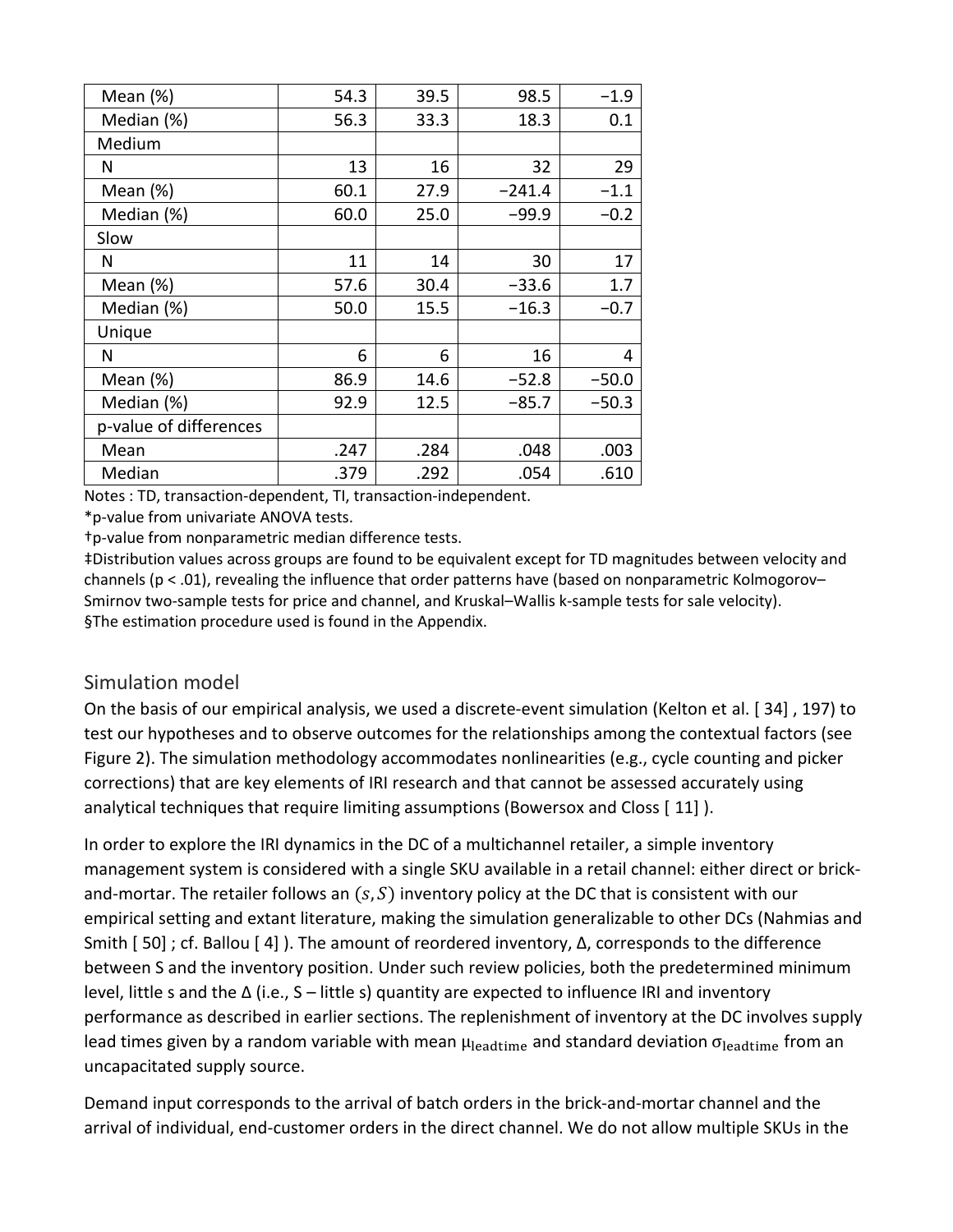orders to preserve the internal validity of the results; doing so allows the simulation to consider DC performance in an unbiased fashion, across all demand orders, irrespective of their product composition. Orders in the simulation may induce multiple items for an SKU. These order sizes follow a known distribution with mean  $\mu_d$  and standard deviation  $\sigma_d$ . They arrive according to a Poisson distribution with mean  $\lambda_d$  and standard deviation  $\sqrt{\lambda_d}$ .

Demand in the orders is fulfilled by the WMS when the SIR shows inventory availability; otherwise, they are backordered. No partial shipments are allowed (Kumar et al. [ 37] ). This ensures consistency with OTIF measures of customer service that can be found in practice (Godsell and Van Hoek [29]), and also ensures an equal treatment of small versus large order sizes that are common in direct and brick‐and‐mortar channels, respectively. If SIR shows enough inventory availability to fulfill an order but physical inventory is too low to fill the order in full (i.e., point "D" in Figure 1), the nonlinearity of a picker correction (i.e., an adjustment made by picking employees) is modeled by making the SIR equal to the actual inventory while backlogging the order.

A fundamental distinction between an inventory management system in the direct channel and one in the brick‐and‐mortar channel is the difference in demand patterns—that is, customer order size and frequency (Agatz et al. [ 1] ). To assure comparability of results between channels, we assume that the total volume of demand (in units) is equal in both channels. This allows holding constant both s and Δ while varying a ratio, r, which is the relative change from a base brick-and-mortar order frequency. Higher values of r represent more frequent and, thus, smaller orders, according to the demand pattern in the direct channel than those based on the demand pattern in the base brick‐and‐mortar channel.

Therefore, in our simulation, a lower ratio r represents the brick‐and‐mortar channel and a higher ratio r represents the direct channel. For example, if the average monthly demand is 100 units in each channel, while the base brick‐and‐mortar channel (with r = 1) will receive an average of 20 orders of 5 items each, the direct channel (with r = 2.5) will receive 50 orders of 2 items each. By dividing  $\mu_d$ ,  $\sigma_d$ , and  $\lambda_d$  by the ratio r, we modify the differences in magnitudes and interarrival times of demand to represent channel characteristics, while holding the coefficients of variation  $\sigma_d\mu_d$  and  $\lambda_d\lambda_d$  and total demand constant.

The simulation also takes into account the sources of IRI variation. Rather than assuming that IRI varies from an identically distributed, demand‐independent random integer variable, we seek to replicate our empirical results by allowing IRI to vary from two sources: TD errors and TI errors. The magnitude of a TD error is defined by the realization of a random percentage variable, normally distributed (cf. Fleisch and Tellkamp [27]) with mean zero and standard deviation  $\sigma_{TD}$  multiplied by the size of the transaction. TD errors occur according to a conditional probability  $P_{TD}$ . Conversely, the magnitude of a TI error is defined by the realization of a random percentage variable, normally distributed with mean zero and standard deviation  $\sigma_{TI}$  times the amount of physical inventory. TI errors occur according to a probability  $P_{TI}$ . The occurrence of either TD or TI errors will change daily IRI dependent on demand and inventory levels. Finally, in the simulation, we correct IRI by accounting for the possibility that IRI will be reconciled with SIR every time cycle counting is performed at f time intervals—larger f values mean more infrequent (less often) cycle counting.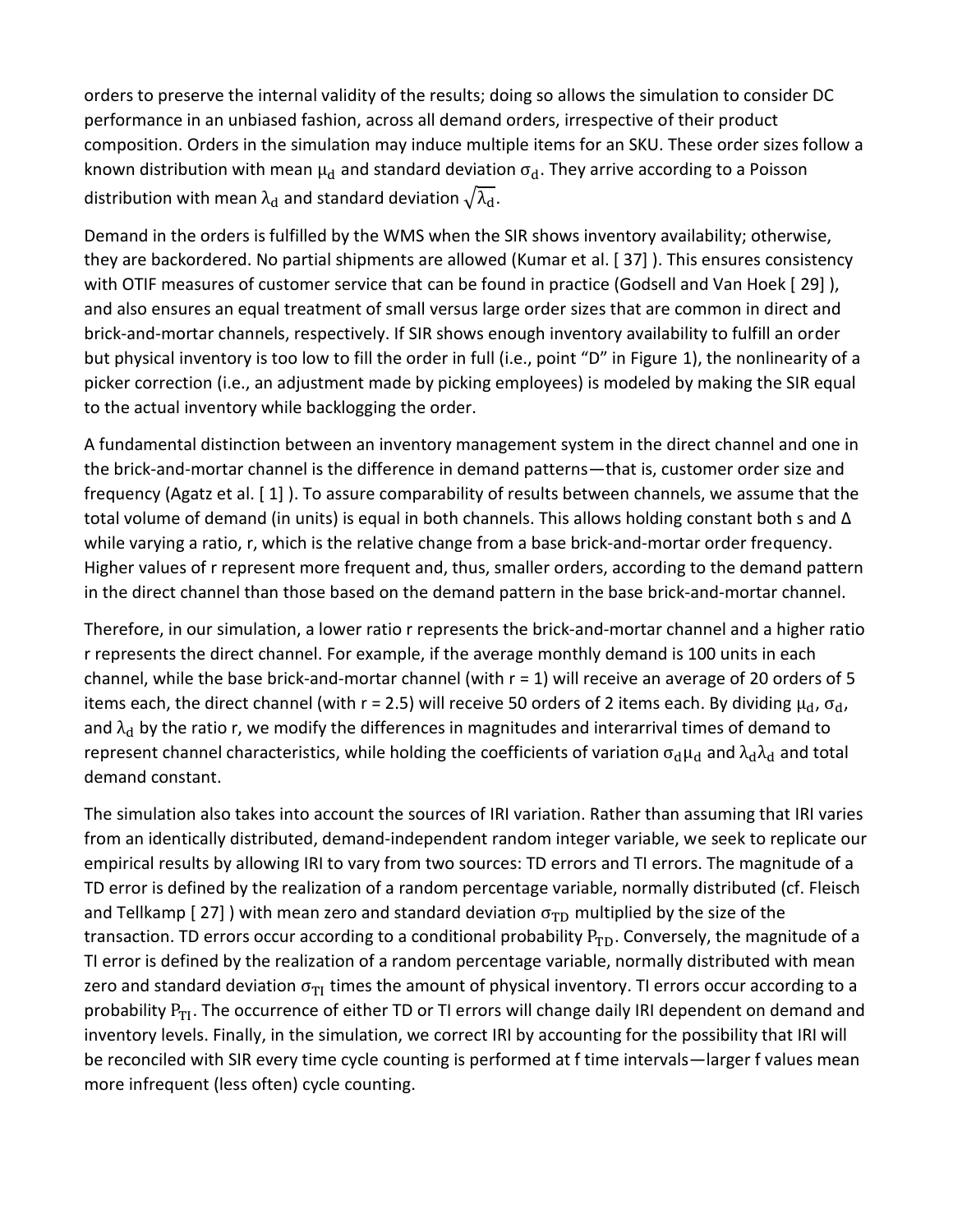Holding the channel fixed, our simulation not only takes into account a daily sequence of events in the inventory system that follows past simulation studies addressing IRI (Kök and Shang [ 36] ), but also incorporates important nonlinearities. First, TD errors may occur only on days with replenishments or order picking, while TI errors are possible every day. Second, if fulfillment orders are released without enough stock, order pickers will notice this and the SIR level will be corrected. Third, physical inventory is not allowed to become negative. Fourth, cycle counting corrects SIR balances at discrete time intervals. Finally, IRI parameters, mean  $\mu_{IRI}$  and standard deviation  $\sigma_{IRI}$ , are computed from the daily IRI values. Further details about our simulation model development (Sargent [ 60] ) are in the Appendix.

# Results

To test our hypotheses, we designed a model in line with our empirical observations shown in Tables 2 and 3 for a full factorial experiment across eight factors: little s (2 levels: 15 and 20), Δ (2 levels: 35 and 50), r (3 levels: 1, 2, and 3), f (3 levels: 30, 180, and 360),  $\sigma_{TD}$  (2 levels: 0.03 and 0.06),  $P_{TD}$  (2 levels: 0.40 and 0.60),  $\sigma_{TI}$  (2 levels: 0.03 and 0.06), and  $P_{TI}$  (2 levels: 0.10 and 0.20). To assure proper statistical power across factor combinations,[ 3] 35 replications were conducted for each of the 576 factorial combinations to generate a total of 20,160 observations. Further background information relating to parameters, demand, errors, cycle counting, and model operations in our model is summarized in Table 4.

Table 4. Summary of simulation background information

| Replenishment lead time and service level                                                                                                       |
|-------------------------------------------------------------------------------------------------------------------------------------------------|
| Replenishment lead time: normally distributed with mean ( $\mu_{\rm{leading}}$ ) 5 and SD ( $\sigma_{\rm{leading}}$ ) 1 (in days)               |
| Target order fill rate (frequency of nonbackordering) determines the reordering policy parameters:                                              |
| 99%                                                                                                                                             |
| Demand                                                                                                                                          |
| Representative customer originates all demand                                                                                                   |
| Demand orders are independent and identically distributed                                                                                       |
| Base <sup>+</sup> demand order size is normally distributed with mean ( $\mu$ <sub>d</sub> ) 4.5 and SD ( $\sigma$ <sub>d</sub> ) 1 (in units)* |
| Baset demand order interarrival times follow a Poisson distribution with mean $(\lambda_d)$ 3 (in days)*                                        |
| Errors                                                                                                                                          |
| TI errors are independent and identically distributed                                                                                           |
| TI errors arrival times follow a Poisson distribution                                                                                           |
| TD error magnitude is a percentage of transaction size. The percentage is normally distributed with                                             |
| mean zero and an SD                                                                                                                             |
| TD errors occur according to a conditional probability with given mean and an SD                                                                |
| Cycle counting                                                                                                                                  |
| Physical inventory levels are correctly assessed                                                                                                |
| IRI levels are correctly assessed                                                                                                               |
| SIR levels are correctly adjusted at the end of cycle counting                                                                                  |
| <b>Model operations</b>                                                                                                                         |
| DC operates 24 hr, seven days per week                                                                                                          |
| DC stock levels preloaded with typical days-on-hand inventory                                                                                   |
| Reordering policy determined based upon strategic goals and no IRI assumption                                                                   |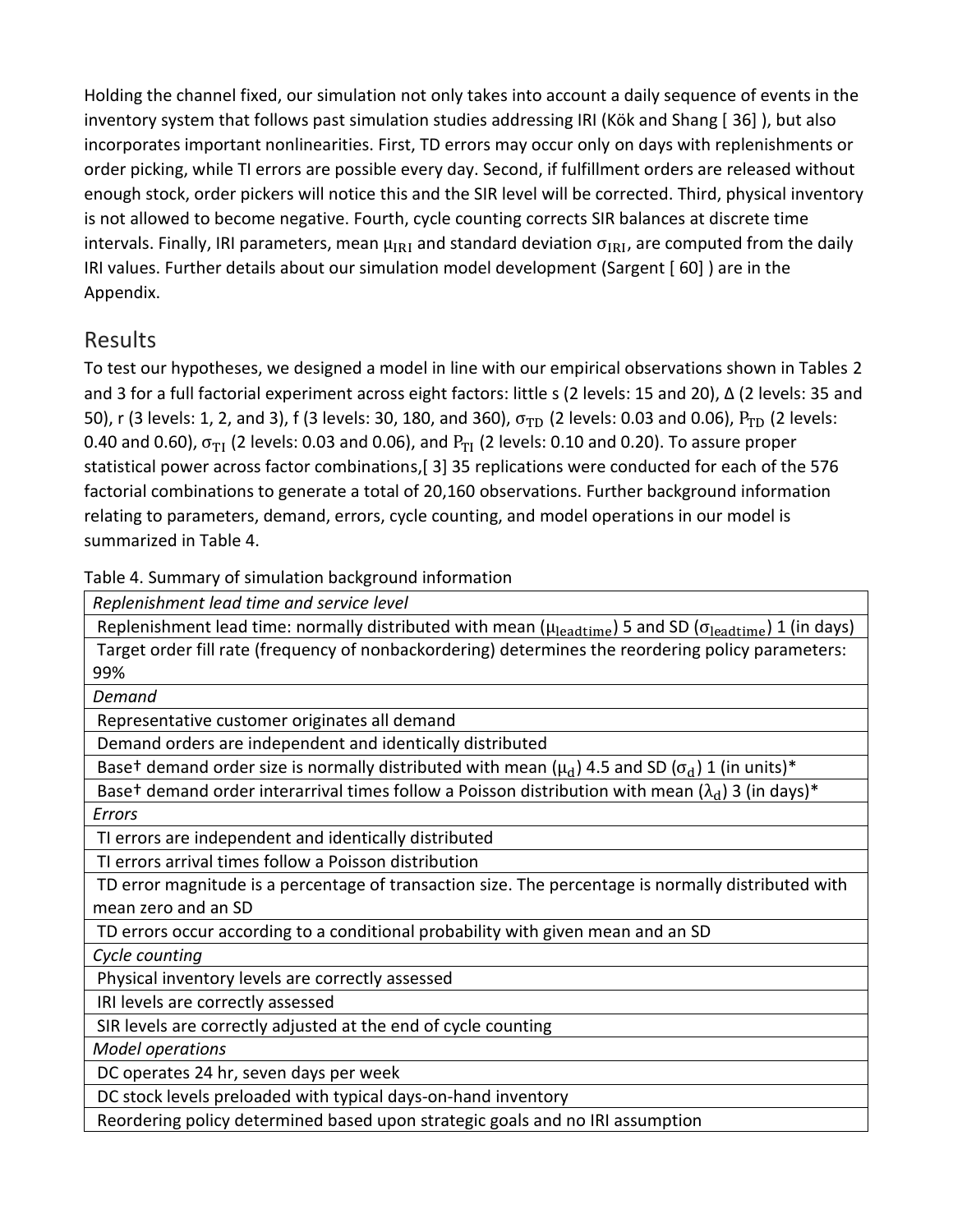Reordering policy is min–max, or  $(s, S)$ , following a seven-day periodic review

Reordering policy parameters (little s and Δ) are stagnant throughout simulation run

Notes : DC, distribution center; TD, transaction‐dependent, TI, transaction‐independent; IRI, inventory record inaccuracy; SIR, system inventory record; SD, standard deviation.

\*Additional information regarding the estimation of these parameters is included in the Appendix. †Base demand represents the brick‐and‐mortar channel.

To test the hypotheses, we used regressions analysis based on the output from 20,160 simulation runs. Because we expected interactions among experimental factors, we included, in the regression analysis, the factors' main effects and two-way interactions along with the direct effects of IRI bias  $\mu_{\text{IR}}$  and daily IRI variation  $\sigma_{IRI}$ . To avoid multicollinearity, we centered all factor variables before we formed interaction terms (Cohen et al. [ 19] ). We estimated variance inflation factors for the full model and found values ranging from 1 to 3.914. These values are below the threshold value ( 10) that would signal a multicollinearity problem.

The regression results appear in Table 5. There are two models for each DC performance variable: service level (as measured by the percentage of orders accepted on-time and in-full) and average actual inventory level. The first model (model 1) includes all controls, while the second model (model 2) includes all control as well as daily IRI variation ( $\sigma_{IRI}$ ) and its interaction with channel demand pattern (r). Both models list standardized regression coefficients. Because model 2 controls for IRI effects, substantial changes in the coefficients indicate IRI sensitivity to particular variables. Overall, the  $R^2$  values range from 0.847 to 0.981 and show an improvement from model 1 to model 2 for each dependent variable. In addition, the second model's  $\Delta \chi^2$ (df) values for service level and average inventory show a significant improvement in variance explained [151( 2) and 2,992( 2), respectively]. Thus, the importance of understanding dynamic IRI characteristics is supported.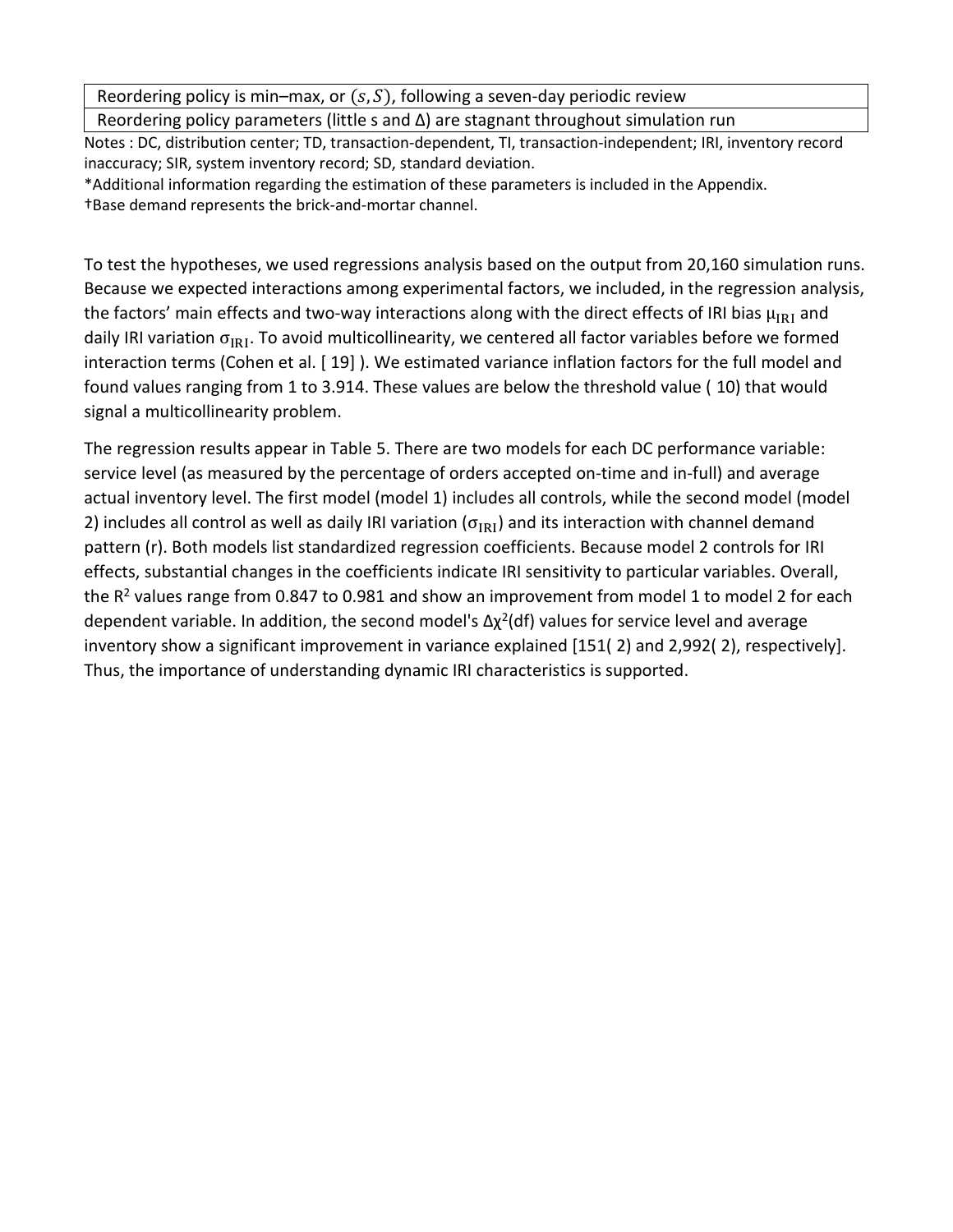Table 5. Regression results

| Dependent variable main effects                        | <b>Service level</b> |                      | <b>Average inventory</b> |                      |
|--------------------------------------------------------|----------------------|----------------------|--------------------------|----------------------|
|                                                        | Model 1 <sup>+</sup> | Model 2 <sup>+</sup> | Model 1 <sup>t</sup>     | Model 2 <sup>+</sup> |
| little s                                               | $0.900(0.001)$ ***   | $0.884(0.001)*$      | $0.552(0.002)$ **        | $0.564(0.002)$ ***   |
| Δ                                                      | $0.103(0.000)$ ***   | $0.118(0.000)$ ***   | $0.807(0.001)$ ***       | $0.796(0.001)$ ***   |
| $\mathsf{r}$                                           | $-0.053(0.003)$ ***  | $-0.053(0.003)$ **   | $-0.024(0.007)$ ***      | $-0.024(0.006)$ ***  |
| F                                                      | $-0.211(0.000)$ ***  | $-0.060(0.000)$ ***  | $0.112(0.000)$ ***       | 0.002(0.000)         |
| $P_{TD}$                                               | $-0.012(0.022)$ ***  | $-0.004(0.022)$      | $0.008(0.056)$ ***       | $0.002(0.049)*$      |
| $\sigma_{\rm TD}$                                      | $-0.050(0.150)$ ***  | $-0.027(0.148)$ ***  | $0.026(0.375)$ ***       | $0.008(0.337)$ ***   |
| $P_{TI}$                                               | $-0.118(0.045)$ ***  | $-0.068(0.048)$ ***  | $0.069(0.113)$ ***       | $0.034(0.109)$ ***   |
| $\sigma_{TI}$                                          | $-0.206(0.150)$ ***  | $-0.109(0.196)$ ***  | $0.124(0.375)$ ***       | $0.054(0.448)$ ***   |
| $\mu_{\rm IRI}$                                        | $-0.183(0.052)$ ***  | $-0.102(0.058)$ ***  | $-0.309(0.129)$ ***      | $-0.369(0.132)$ ***  |
| $\sigma_{\rm IRI}$ (H <sub>1</sub> , H <sub>2</sub> )  |                      | $-0.207(0.026)$ ***  |                          | $0.149(0.058)$ ***   |
| $\sigma_{IRI}$ Xr (H <sub>3a</sub> , H <sub>3b</sub> ) |                      | $-0.052(0.025)$ ***  |                          | 0.001(0.057)         |
| Two-way control interactions of experimental factors   |                      |                      |                          |                      |
| sΧΔ                                                    | $-0.111(0.000)$ ***  | $-0.105(0.000)$ ***  | $-0.008(0.000)$ ***      | $-0.012(0.000)$ ***  |
| sXr                                                    | $0.067(0.001)$ ***   | $0.068(0.001)$ ***   | $0.009(0.003)$ ***       | $0.009(0.002)$ ***   |
| sXf                                                    | $0.039(0.000)$ ***   | $0.045(0.000)$ ***   | $0.045(0.000)****$       | $0.041(0.000)$ ***   |
| $sXP_{TD}$                                             | 0.005(0.009)         | 0.005(0.009)         | 0.000(0.023)             | 0.001(0.020)         |
| $sX\sigma_{TD}$                                        | $0.017(0.060)$ ***   | $0.015(0.058)$ ***   | $-0.001(0.150)$          | 0.001(0.131)         |
| sXP <sub>TI</sub>                                      | $0.036(0.018)$ ***   | $0.039(0.017)$ ***   | $0.008(0.045)$ ***       | $0.006(0.039)$ ***   |
| $sX\sigma_{TI}$                                        | $0.056(0.060)$ ***   | $0.062$ (0.058) ***  | $0.014(0.150)$ ***       | $0.010(0.132)$ ***   |
| ∆Xr                                                    | $0.009(0.000)**$     | $0.015(0.000)$ ***   | $0.009(0.001)$ ***       | $0.008(0.001)$ ***   |
| ΔXf                                                    | $-0.028(0.000)$ ***  | $-0.014(0.000)$ ***  | $0.045(0.000)$ ***       | $0.035(0.000)$ ***   |
| $\Delta XP_{TD}$                                       | $0.006(0.003)*$      | $0.006(0.003)*$      | 0.002(0.008)             | $0.002(0.007)*$      |
| $\Delta X\sigma_{\rm TD}$                              | 0.003(0.020)         | 0.002(0.019)         | 0.001(0.050)             | $0.002(0.044)*$      |
| $\Delta XP_{TI}$                                       | $-0.008(0.006)$ **   | $-0.004(0.006)$      | $0.014(0.015)$ ***       | $0.011(0.013)$ ***   |
| $\Delta X\sigma_{TI}$                                  | $-0.022(0.020)$ ***  | $-0.013(0.019)$ ***  | $0.023(0.050)$ ***       | $0.017(0.044)$ ***   |
| rXf                                                    | 0.000(0.000)         | $0.028(0.000)$ ***   | $-0.003(0.000)**$        | $-0.004(0.000)**$    |
| $rXP_{TD}$                                             | 0.000(0.028)         | 0.001(0.027)         | 0.000(0.069)             | 0.000(0.060)         |
| $rX\sigma_{TD}$                                        | $0.003(0.183)$ ***   | $0.008(0.179)$ **    | 0.000(0.459)             | 0.001(0.409)         |
| $rXP_{TI}$                                             | $-0.001(0.055)*$     | $0.012(0.057)$ ***   | $-0.001(0.138)$          | $-0.002(0.129)*$     |
| $rX\sigma_{TI}$                                        | $-0.019(0.183)$ ***  | $0.007(0.221)*$      | 0.001(0.459)             | $-0.001(0.503)$      |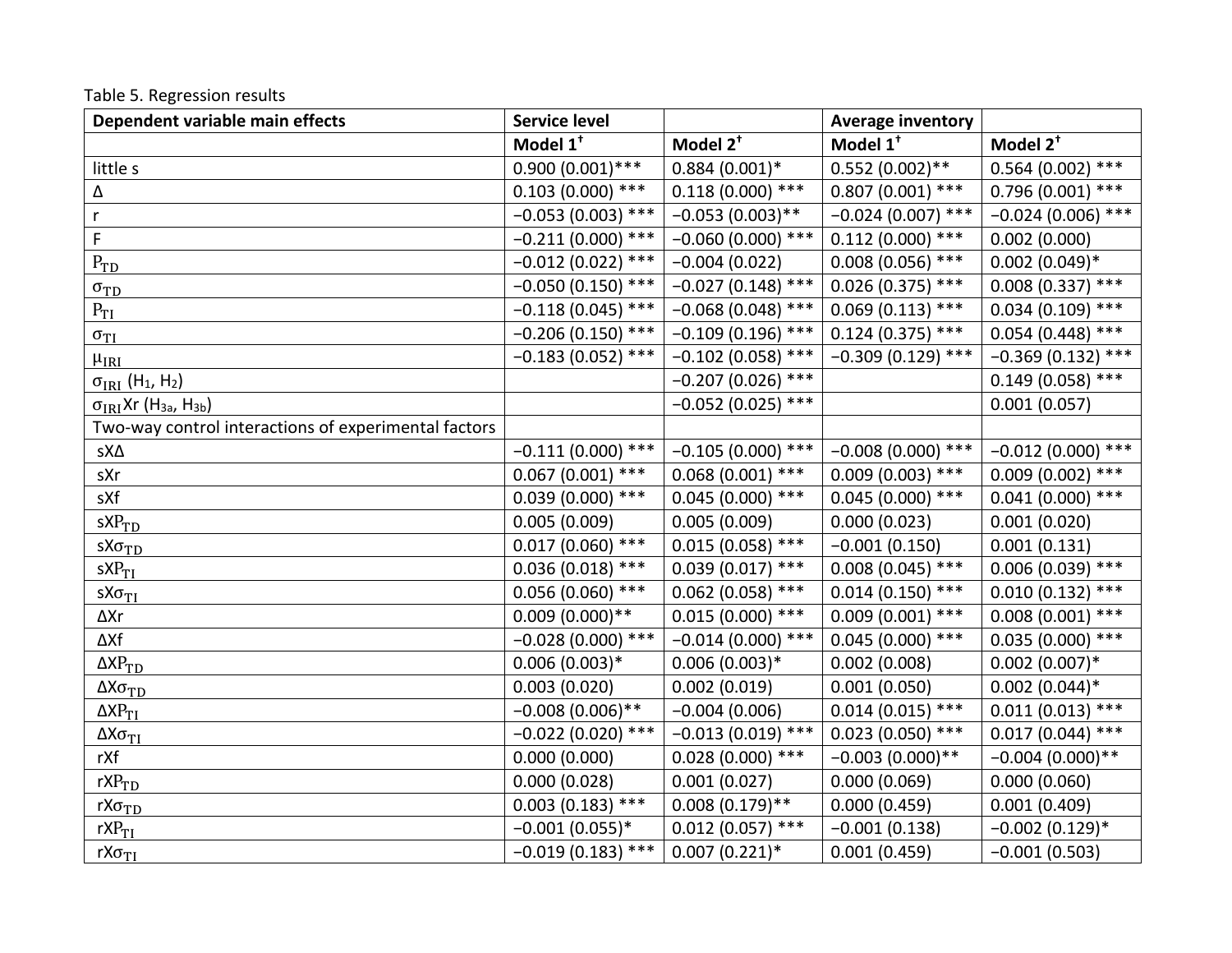| $fXP_{TD}$                            | $-0.006(0.000)$ *** | $-0.002(0.000)$     | $0.004(0.000)$ *** | 0.001(0.000)        |
|---------------------------------------|---------------------|---------------------|--------------------|---------------------|
| $fX\sigma_{TD}$                       | $-0.016(0.001)$ *** | $-0.006(0.001)^*$   | $0.012(0.003)$ *** | $0.006(0.002)$ ***  |
| $fXP_{TI}$                            | $-0.014(0.000)$ **  | $-0.006(0.000)*$    | $0.030(0.001)$ *** | $0.023(0.001)$ ***  |
| $fX\sigma_{TI}$                       | $-0.032(0.001)$ *** | $-0.014(0.001)$ *** | $0.054(0.003)$ *** | $0.041(0.002)$ ***  |
| $P_{TD}X\sigma_{TD}$                  | $-0.007(1.498)$ **  | $-0.003(1.443)$     | $0.005(3.751)$ *** | $0.002(3.287)^*$    |
| $P_{TI}X\sigma_{TI}$                  | $-0.051(2.996)$ *** | $-0.034(2.922)$ *** | $0.039(7.503)$ *** | $0.027(6.660)$ ***  |
| $P_{TD}XP_{TI}$                       | $0.006(0.449)*$     | $0.005(0.432)*$     | 0.001(1.125)       | 0.002(0.986)        |
| $P_{TD}X\sigma_{TI}$                  | $0.007(1.498)*$     | $0.006(1.442)*$     | 0.001(3.751)       | 0.001(3.285)        |
| $P_{TI}X\sigma_{TD}$                  | 0.003(2.996)        | 0.001(2.884)        | 0.000(7.502)       | 0.002(6.573)        |
| $\sigma_{\rm TD}$ Х $\sigma_{\rm TI}$ | $0.007(9.986)$ *    | 0.000(9.633)        | $-0.001(25.007)$   | $0.004(21.954)$ *** |
| N                                     | 20160               | 20160               | 20160              | 20160               |
| $R^2$                                 | 0.847               | 0.858               | 0.918              | 0.981               |
| $\Delta \chi^2$ (df)                  |                     | 151(2)              |                    | 2,992(2)            |
| % $\chi^2$ improvement                |                     | 7.4%                |                    | 23.3%               |

Notes : †Standardized coefficients are shown along with standard errors.

 $*p < .05$ .

\*\*p < .01.

\*\*\*p < .001.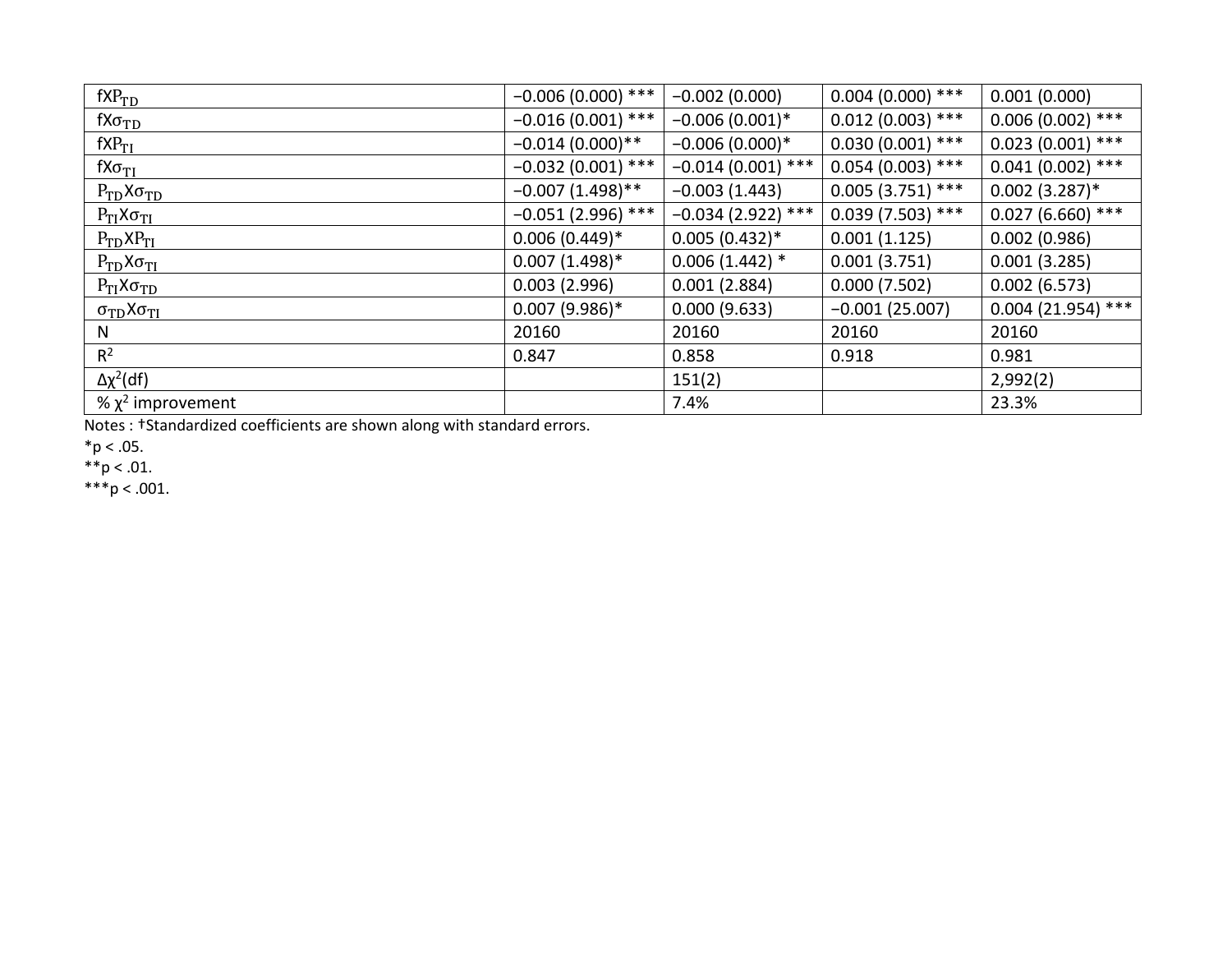We first examine the results regarding the impact of daily IRI variation ( $\sigma_{IRI}$ ) on DC performance and their support for  $H_1$  and  $H_2$ . As shown in model 2 for service level as dependent variable, the standardized coefficient for  $\sigma_{IRI}$  is −0.207 (p < .001), in support of H<sub>1</sub>. Moreover, as shown in model 2 for average inventory level as dependent variable, the standardized coefficient for  $\sigma_{IRI}$  is 0.149  $(p < .001)$ , in support of H<sub>2</sub>. These coefficients show that daily IRI variation is quite damaging to DC performance. This is because daily IRI variation is shown to decrease service levels and increase average inventory level.

We also examined how channel demand patterns r exacerbate the damaging effects of daily IRI variation σ<sub>IRI</sub>, in order to test H<sub>3a</sub> and H<sub>3b</sub>. As shown in model 2 for service level as dependent variable, the standardized coefficient for  $\sigma_{IRI}Xr$  is −0.052 (p < .001), which supports H<sub>3a</sub>. However, as shown in model 2 with average inventory level as dependent variable, the standardized coefficient for  $\sigma_{IR}$ Xr is 0.001 (p = .374), which provides no evidence to support  $H_{3b}$ . Thus, channel demand patterns are shown to only interact negatively with daily IRI variation with respect to service level, meaning that customer satisfaction should be especially a concern for direct channel managers when confronted with daily IRI variability.

We also evaluated the effect of IRI bias,  $\mu_{IRI}$ , on DC performance. As shown in the results for model 2 for service level and average inventory as dependent variables, the standardized coefficients for  $\mu_{IRI}$  are −0.102 (p < .001) and −0.369 (p < .001). Thus, as expected, a positive IRI bias (SIR > actual inventory) is unfavorable to service level but favorable to average inventory, and a negative IRI bias (SIR < actual inventory) has the opposite effect. This result comports with the literature's traditional perspective about the effects of IRI, but also contrasts with this study's findings about the effects of daily IRI variation.

While not of primary theoretical interest, we also had expectations as to how the various experimental factors interacted with the TD and TI errors that drive IRI and influence performance. Regarding channel effects, the direct channel (with higher r) has worse service levels under IRI conditions (a negative direct effect) and interacts with the magnitude of TI in reducing service levels—smaller orders are sensitive to TI. This is contrary to our expectations. Also unexpected is the favorable (i.e., negative) direct effect r has on average inventory, showing that direct channels use more inventories during replenishment cycles and that larger reorder points are needed when direct channels have IRI. Regarding the order policy factors (little s and Δ), both benefit service levels as expected when in the presence of IRI. Yet, unexpectedly, little s interacts favorably with TI and TD for service level, while Δ has a stronger unfavorable interaction with TI than with TD for both performance variables. This shows that little s is the more useful factor in the  $(s, S)$  regime as errors increase. Regarding audit policy, as expected a larger time between cycle counts (f) is generally unfavorable to both performance variables, but f does not affect inventory when daily IRI variability is accounted. Interactions between f and TI are more damaging because of the longer exposure of SIR to error opportunities. Finally, regarding TD and TI, the results overall indicate that TI is more damaging to operating performance than TD, both in the direct effects of  $P_{TI}$  and  $\sigma_{TI}$  and in the interaction  $P_{TI}X\sigma_{TI}$ . This was expected because opportunities for these types of errors exist more frequently. Interestingly, the TI magnitude  $(\sigma_{TI})$  is more damaging than the TI probability (P<sub>TI</sub>), suggesting that reducing the size of the errors is more beneficial than reducing the likelihood of the errors. The issues with TI also suggest that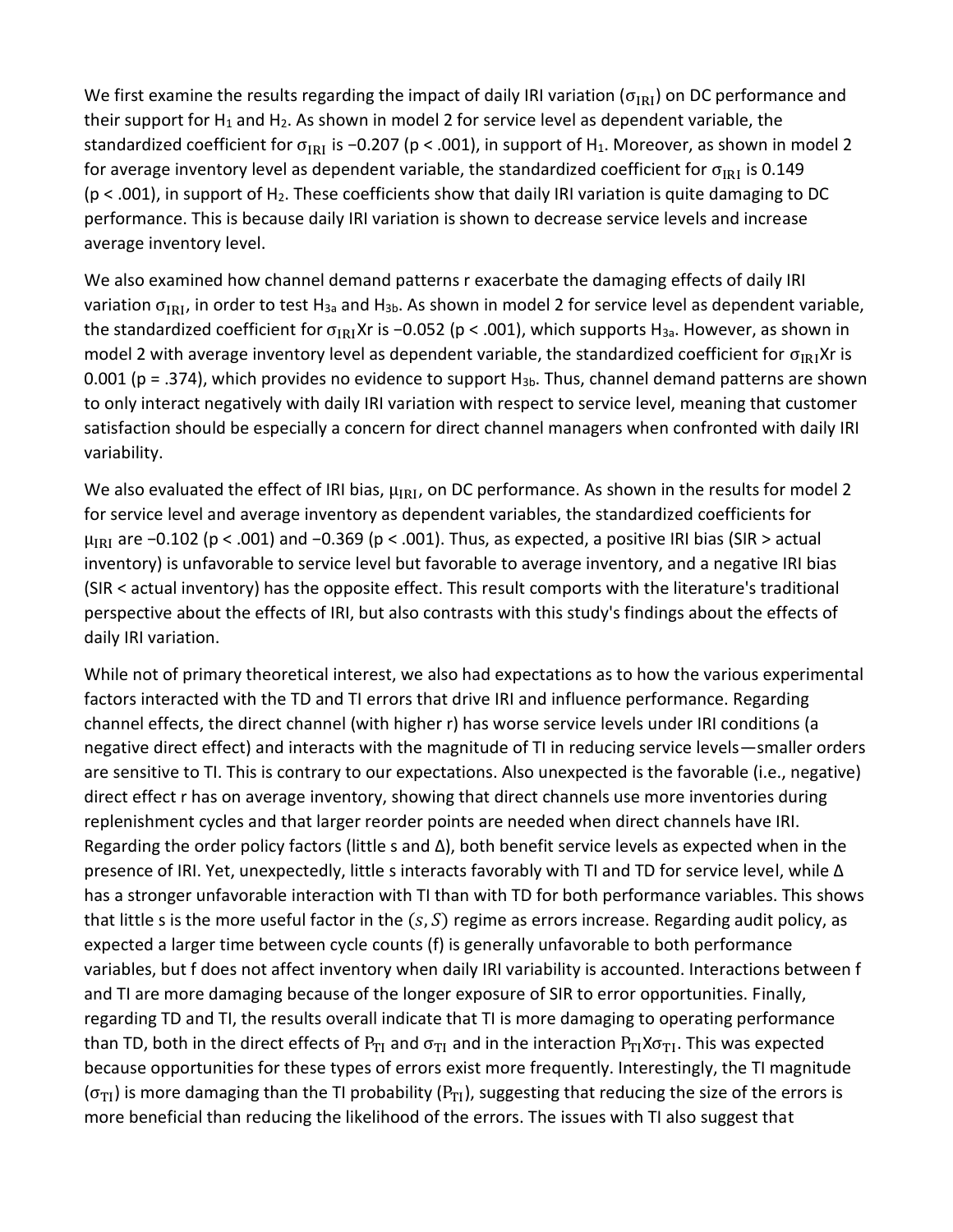managers should not increase inventory through larger order sizes to compensate for IRI because more on‐hand inventory creates more opportunities for error.

# **Conclusion**

Inventory management theory and practice has perpetuated the assumption that static, periodic measures of IRI provide adequate information on which to base inventory reorder and audit policies. In this study, we examine the unexplored effects of daily IRI variation as an important influence on the operating performance of DCs in retail channels. We used continuous, multiday observations of IRI from a retailer's DC that uncovered problematic literature assumptions of IRI. We then used this data as a basis to build a simulation and validate hypotheses regarding the effect that daily IRI variation and the interaction between this variation and channel demand patterns have on DC performance. Our study also uncovers how operating conditions—inventory control policies and the frequency of cycle counts—interact with IRI to impact DC performance in favorable and unfavorable ways.

## Contributions to theory

This is the first study to both describe empirically the characteristics of daily IRI variation and, with a grounded simulation, give its performance implications. As such, this paper breaks new ground into how IRI behaves over time and how DC operations are affected. Our data collection at a retailer's DC shows that substantial variability exists over time in ways that do not comport with common literature assumptions (see Williams and Tokar [ 73] ). We find that ( 1) IRI follows a moving average pattern likely tied to demand rather than a random‐walk pattern, and ( 2) IRI variability is better understood by SKU-specific observations across days than single-day observations across SKUs. In particular, our data collection finds that using across‐SKU IRI variation to infer actual IRI variation is an overestimate that will lead to excessive inventory on-hand. Our results also underscore the fallacy of using single-point estimates to gauge SKU IRI. As Table 2 shows, an item's IRI variation is often two or three times an item's IRI mean. Thus, our study shows empirically that there are better ways to estimate the true extent to which an item is exposed to IRI problems.

Our study is also the first to use empirical data to both describe the characteristics and explore the effects of two key drivers of daily IRI variation—TD and TI errors. Potentially surprising are the high frequencies and magnitudes of both TD and TI errors that occur. Those familiar with the many opportunities for errors in DC operations, however, will likely attest that order fulfillment and inventory replenishment are quite susceptible to such problems (Lee and Özer [ 40] ). Our study gives evidence to support such an intuition. Yet, we push the boundary of understanding further in our simulation experiment, showing in Table 5 that the prevalence of TI errors interacts with inventory policies and impairs DC performance more than TD errors. This suggests that drivers of TI errors, such as storage practices and human behavior (DeHoratius [ 21] ; Rekik et al. [ 57] ), are at the root of daily IRI variation and could be a useful avenue for future behavior research in logistics (Tokar [ 65] ; Knemeyer and Naylor [ 35] ). In addition, the different interaction effects of TI and TD reveal the importance of using a multiday counting method as we have to not only assess daily IRI variation, but also to indicate whether TI or TD errors are most prevalent (as we do in Table 3).

A crucial contribution of this study is the introduction of a new approach toward modeling IRI's daily variation. We analytically replicated the empirically observed patterns and parameters of daily IRI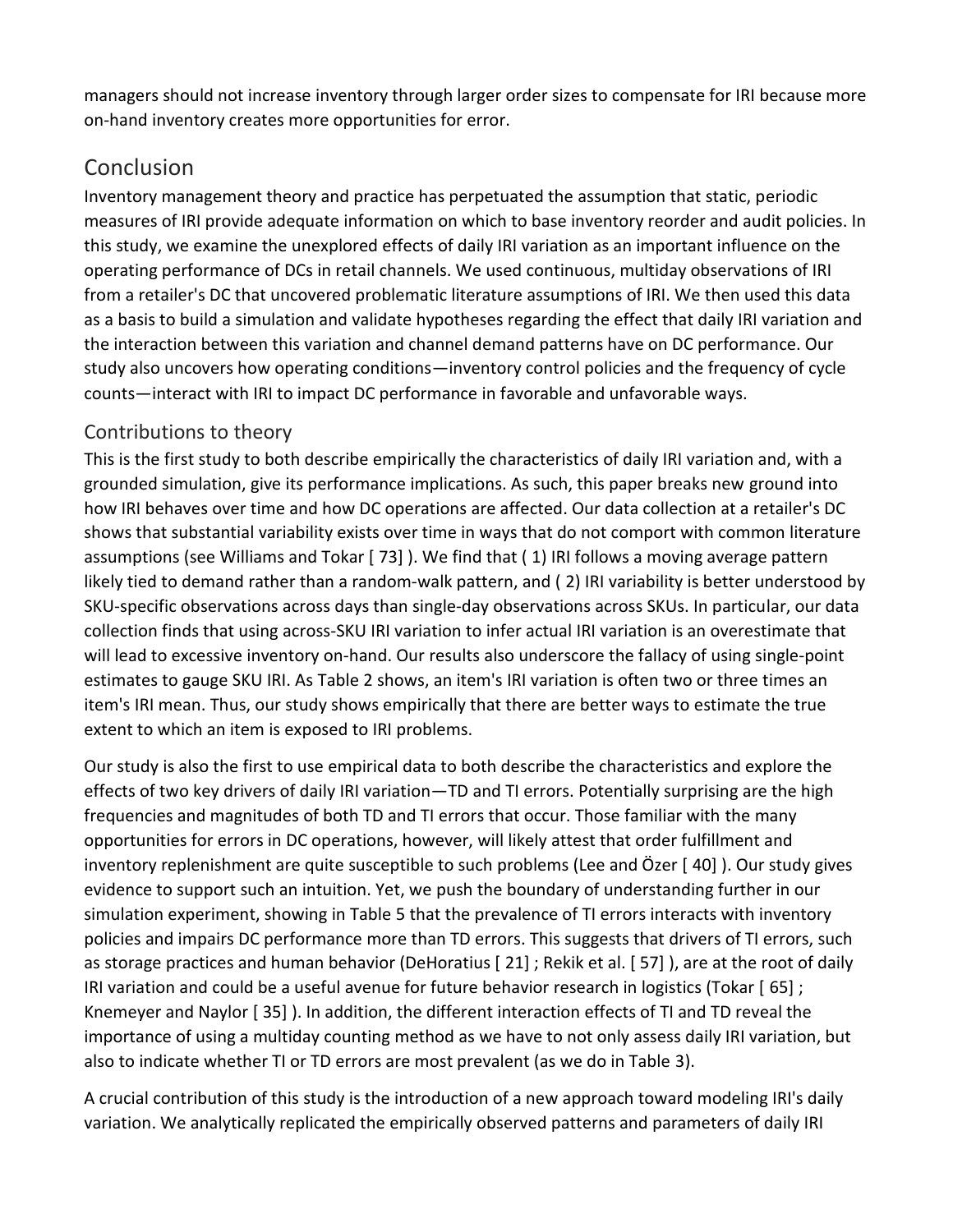variation. In addition, the damaging effects of daily IRI variation on DC performance were shown to be acute. An example of this is given in Figure 4; although the impact varies, daily IRI variation  $\sigma_{IRI}$  decreases service levels regardless of the experimental factor. This result is important because research has yet to recognize day‐to‐day IRI variation as critical, instead of being focused on static observations to infer variation (DeHoratius and Raman [ 23] ) or to detect biases (Morey and Dittman [ 48] ). Without an accounting for daily IRI variation, such an important feature of the IRI phenomena is not recognized. Daily IRI variation also has a pernicious cognitive effect: record confidence degradation. Management of increasingly complex, multichannel DCs is reliant on decision support systems for ordering and product replenishment. As the informational foundation for managerial judgment erodes, inefficient triple‐checking of records and buffering of time and material likely grow, driving down operating performance. These secondary, negative effects of daily IRI variation may be worse than the primary effects we show; however, the message is the same that the variability characteristics of IRI need further study.

A final theoretical contribution stems from our regression analysis where a more nuanced understanding is given as to the role that inventory control policies play with respect to IRI. As Table 5 shows, higher reorder points (little s) and larger reorder quantities (Δ) have the expected effect of buffering inventory to protect service levels. However, our study shows these policy parameters have differing interactions with the TD and TI record errors that drive IRI variations. For instance, little s is shown in Table 5 to be particularly beneficial to service levels in its interaction with record errors; meaning that even though more inventory during the replenishment cycle can exacerbate TI errors, the earlier reorder point from a larger little s is more beneficial in the presence of larger TI errors. Yet, this is not the case for the reorder size  $\Delta$ . Like little s, a larger  $\Delta$  increases inventory that exacerbates TI errors, but Δ has no benefits for the replenishment cycle and, thus, the interaction of Δ and TI error is detrimental. This suggests that reducing the reorder size is a potential IRI-management strategy. Thus, by examining in detail these interactions with both type of errors, we come closer to understanding the role various managerial choices play in the operation of DCs in the presence of IRI.

#### Contributions to practice

DC managers must choose where to allocate limited resources, such as employee time or technology investment, in their effort to diminish the negative impact of IRI. Our research suggests that DC managers should focus their attention not only on IRI bias, but also on daily IRI variability. Indeed, the paradoxical effect of daily IRI variation increasing inventory while decreasing service levels should be of keen interest to managers. Yet, this means devoting resources to multiday cycle counts without corrections in order to estimate the degree to which IRI variation exists. If managers correct on a daily basis, then IRI's inherently dynamic nature is not captured and crucial information may be lost. Future research should provide guidance as to how many days are required.

Another recommendation from our research is that critical SKUs with perplexingly high inventory levels and low service levels be targeted for multiday counts. Following the approach described in our methodology, managers can gain rough estimates as to the likelihood that TD and TI errors exist. Items demonstrating high daily IRI variation and high TI errors should be the first priority, with particular attention being given to the magnitude of TI errors. Our results show that large, infrequent TI errors which may be associated with large-scale spoilage—are more detrimental than small, frequent TI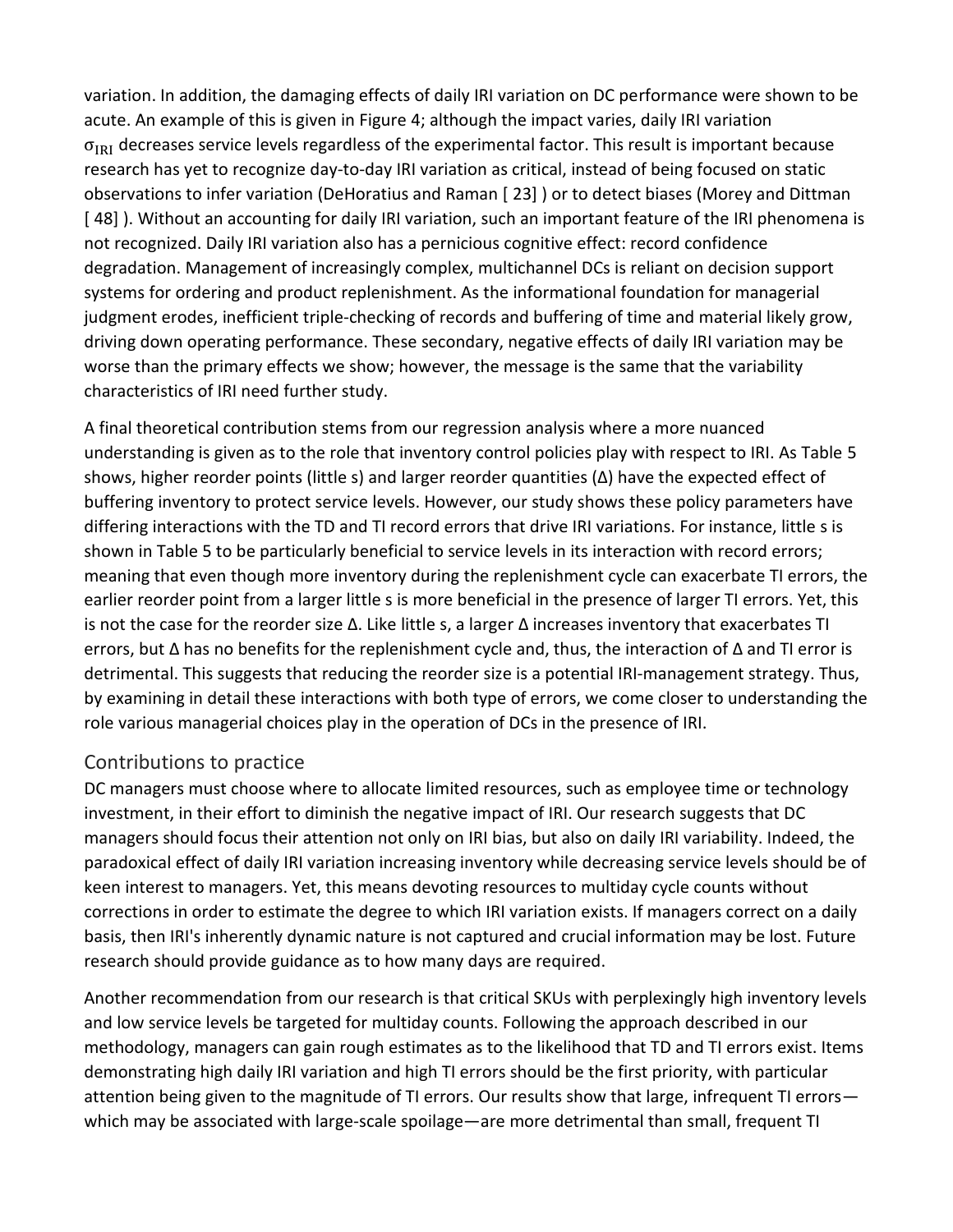errors—which may be associated with small item breakage or theft. Plus, as Table 5 shows, TI errors correlate with daily IRI variation and interact with inventory policies more than TD errors. Therefore, resources dedicated to lessen large magnitude stock loss, such as assuring a proper storage environment to avoid spoilage, may be more beneficial than resources dedicated to reduce small, frequent errors, such as petty‐theft prevention. Of course, reducing both the magnitude and frequency of errors are important. Yet, understanding the broader performance effects of daily IRI variation will help managers make more informed decisions under resource constraints, and help avoid the naive reaction and potentially damaging strategy of simply increasing inventory levels.

The observations we make with respect to the mixed channel effects will likely give confidence to managers that significant changes will not be required in managing IRI in multichannel DCs. That is, the demand pattern difference between direct channels as opposed to brick‐and‐mortar channels has minor direct and interacting influences on operating performance. The high frequency of customer orders that are typically observed in a direct channel may create the impression to managers that even minor TD errors will lead to large problems, but it appears that the smaller sizes that are common in these orders negate these consequences. However, it should be noted that because order sizes are lower in a direct channel, the potential backorder point is lower and, thus, the likelihood for picker correction diminishes. We find this to be of significant consequence to service levels, and managers should develop more intentional methods for ad‐hoc corrections. For example, early warning indicators within the WMS of paradoxically higher inventory levels and lower service levels than expected could perhaps be used as an initial trigger. Another important note for direct channels is that behavioral influences such as cognitive fatigue from repeated transactions (cf. Perrey et al. [ 53] ) or overconfidence from frequent experience (Einhorn and Hogarth [ 25] ) are more likely and should be examined in future research. As our empirical observations show, although not statistically significant, a higher median frequency of TD errors is possible in direct channels as opposed to brick‐and‐mortar channels. These issues should be of interest to researchers and managers alike.

A final note to managers should be the importance of the DC employees. The context of a DC is substantially different than a retail store environment because DC employees see inventory storage for every sale. This increases the opportunity for DC employees to monitor the status of IRI. In particular, the frequency with which items are "frozen" is substantially less because orders that are accepted will not get filled and will therefore be rejected back to customer service. Crucial assumptions are that rejections will be expedient and proper stock corrections will be made. In our study, these assumptions are made and the benefits to operating performance are significant. As can be seen in Table 5, a positive, "freeze‐inducing" IRI bias still has a negative effect on service, but the impact is not as strong as daily IRI variation. In a retail store environment, this would not be the case; a stable IRI bias would create long periods of no replenishment and unsatisfied customers. Our results, therefore, emphasize the crucial role that employees have on the ability of DCs to diminish the damaging effects of IRI on performance. Having DC employees solely focused on productivity may seem to be beneficial, but a loss of accuracy for the sake of increased productivity may not be in the best interest of the operation.

#### Limitations and future research opportunities

One of our study's limitations is that we did not observe TD or TI errors as they occurred. However, doing so would have created a "Hawthorne effect" (Mayo [ 44] ), with employees artificially curtailing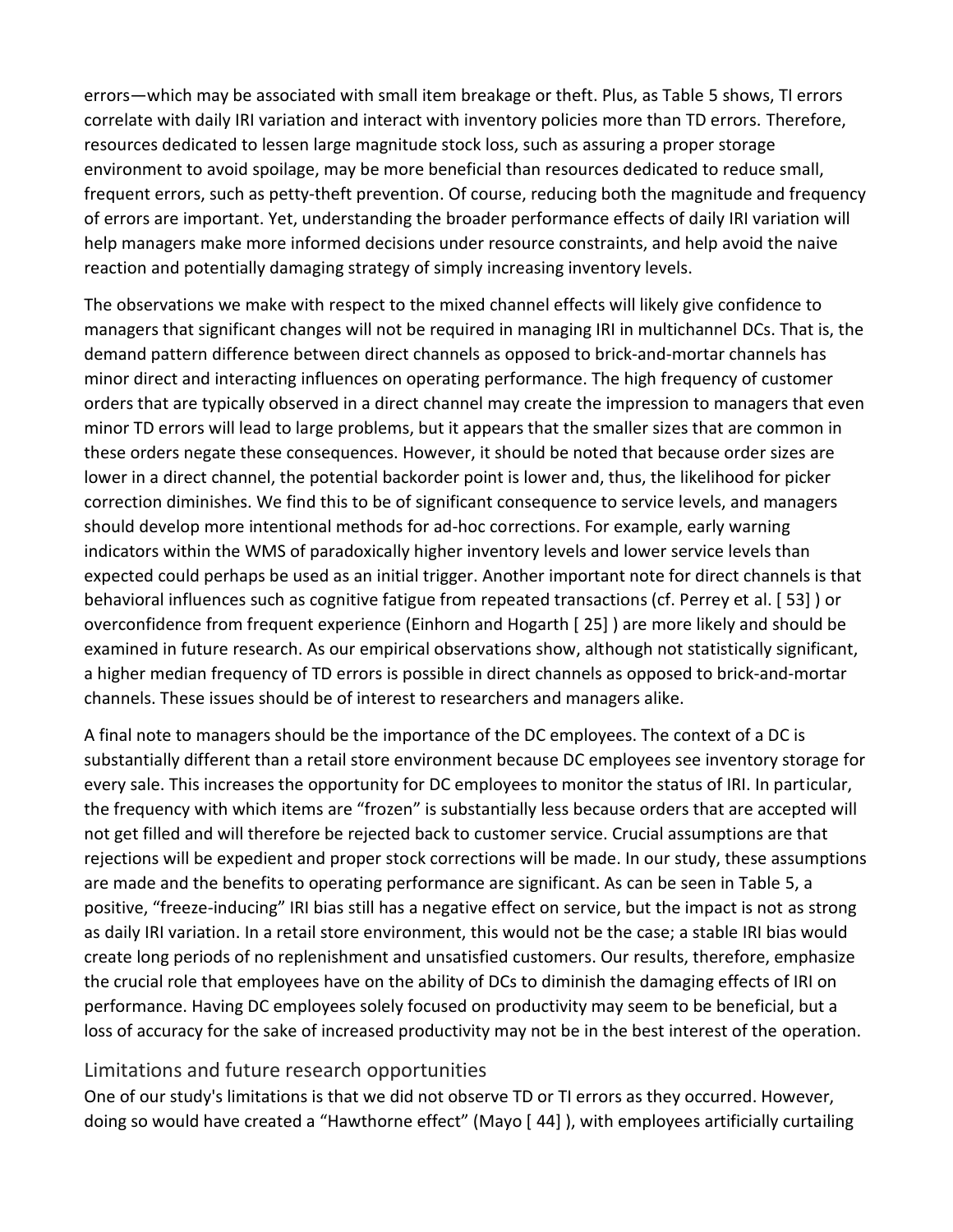IRI due to our presence in the DC. Therefore, we ensured that employees were unaware of the SKUs that we used for our study. Also, observing all stock locations and transactions for all 27 items simultaneously over 10 days is highly resource intensive. However, future studies could focus on one or two items in fewer locations to examine closely how TD and TI errors translate into IRI variation. Modeling work could also ascertain costs and benefits of daily IRI variation knowledge. While there is valuable information from multiday counts, these studies could determine how many days and under what conditions such an activity is beneficial.

Our simulation experiment assumed a zero error mean for both TD and TI errors. This designed the experiment to have no inherent IRI drift. While our empirical data support this assumption, it is possible that certain SKUs have an inherent negative or positive IRI tendency. For example, food items with short shelf-lives likely have positive TI error averages; meaning actual inventory depletes faster than recorded and leads to a positive IRI bias. Our simulation study also did not vary the total velocity (i.e., sales volume) of SKUs. The ramifications of an inherent drift or a higher volume will most likely exacerbate of the effects we already observed, but these should be investigated further.

Because we found empirically that errors do not occur in a random-walk fashion (largely due to TD errors), future research should also look into advancing reorder policies that account for this particularly those items with higher transaction frequencies. Moreover, TI errors may be incorporated as indicated by more frequent stock relocations within the WMS system (Chen et al. [ 18] ). Internal stock movement increases the opportunities for errors and such information could be used for updating the inventory policies.

Finally, our simulation experiment did not include actual behaviors of managers or employees during extreme levels of IRI. Managers will likely change inventory and monitoring policies as problems with order fulfillment occur, thus affecting IRI. Repeated failed pick attempts by employees will likely diminish confidence in the WMS, perhaps leading to communication problems or delays between departments and further exacerbating the problem. Studying the implications of such factors is beyond the scope of this paper. However, examining the social and behavioral processes that affect and interact with daily IRI variation would be interesting and useful for logistics research (Knemeyer and Naylor [ 35] ).

# Appendix

The Appendix provides additional information regarding the empirical analysis and simulation design. We organize the information by section, detail into how transaction-independent (TI) and transactiondependent (TD) error estimates were computed. It also gives specifics on the simulation model development.

# Computation of TI and TD error estimates

We use changes in the system inventory record (SIR) balance from the previous day  $J_{pat} - J_{pat-1}$  as a proxy for transaction amount. We infer that a receipt/return takes place when the SIR balance increases,  $\Delta J_{pq} > 0$ , and that a shipment takes place when the SIR balance decreases  $\Delta J_{pq} < 0$ . We assume that an error at day t is TI if a transaction is not observed at day t. However, if a transaction is observed at day t, we make an assumption that the error may be a combination of TI and TD. We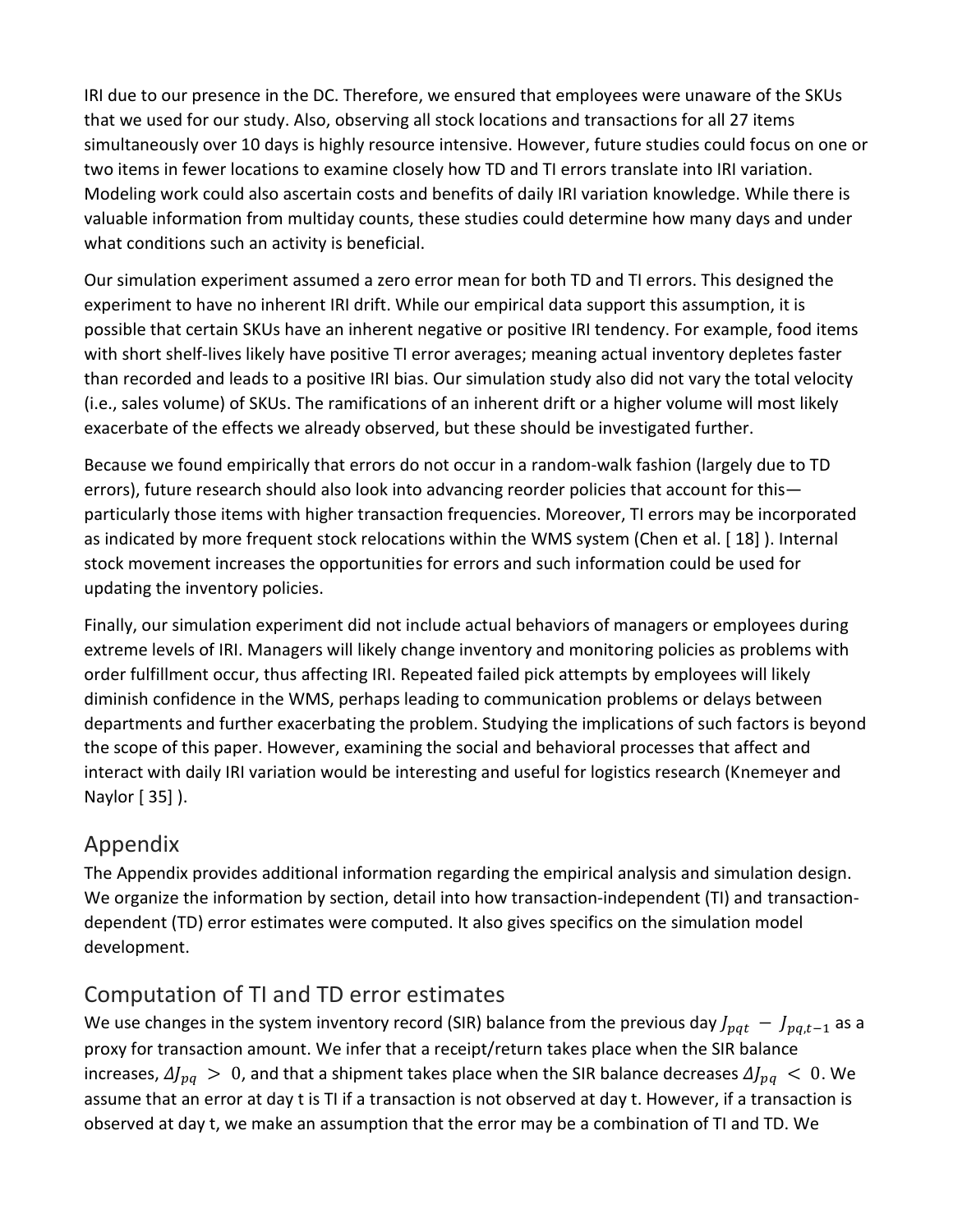explain the procedure for computing TI and TD below. Note the magnitude of the TD error,  $TD_{pat}$ , is measured as the ratio between the estimated TD error quantity (TDe) with respect to the transaction amount in day t. Conversely, the magnitude of the TI error,  $TI_{pat}$ , is measured as the ratio between the estimated TI error quantity (TIe) with respect to the available physical inventory amount in day t (Ernst et al. [ 26] , 1993). The frequency of TD is the sum of the number of simultaneous errors and transactions divided by the total number of transaction days, while the frequency of TI is the sum of the number of nontransaction errors divided by the number of nontransaction days. Thus, we demonstrate how periods of multiday counting can assess daily IRI variations and can indicate what the underlying causes may be.

Procedure Recall that

$$
IRI_{pqt} = \begin{cases} \frac{d_{pqt}}{I_{pqt}}, & \text{if }_{pqt} > 0\\ 0, & \text{otherwise} \end{cases}
$$

where  $d_{\text{pqt}}$  is the difference between the SIR balance (J<sub>pqt</sub>) and physical inventory (I<sub>pqt</sub>); and that  $e_{pqt} = d_{pqt} - d_{pq,t-1}$ 

We compute day counts D according to Table A1.

We note the proportion of days with errors  $=$   $\frac{D^e}{D}$  $\frac{D^e}{D} = \frac{D_{NT}^e + D_T^e}{D_{NT} + D_T}$  $D_{NT}+D_T$ 

Let  $\dot{e}_{nat} = \dot{e}_{nat}$  for all  $D_{NT}$  (i.e.,  $J_{nat} - J_{nat-1} = 0$ ) = independent error *Tle<sub>nat</sub>* for that instance Average  $\overline{Tle} = \frac{\Sigma e_{pqt}}{R}$  $\frac{\partial p_{\theta}^{c}}{\partial p_{\theta T}^{\theta}}$ , which estimates  $\mu(Tle)$ . Median  $M(Tle)$  = middle of  $\{Tle\}$  series

$$
P(TIe) = \frac{D_{NT}^e}{D_{NT}}
$$

Let  $\ddot{e}_{pqt} = \dot{e}_{pqt}$  for all  $D_T$  (i.e. J<sub>pqt</sub> − J<sub>pq,t−1</sub> ≠ 0) = overall error for that instance.

| Day characteristics | With errors              | <b>Without errors</b>         | l Total       |
|---------------------|--------------------------|-------------------------------|---------------|
| Without transaction | $\mathcal{C}_{_{\!N T}}$ | $\mathcal{D}_{NT}^{ne}$       | $\prime_{NT}$ |
| With transaction    | D£                       | $\mathcal{D}_{\bm{\pi}}^{ne}$ |               |
| Total               | ne                       | nne                           |               |

Table A1. Notation to classify day counting

We assume that  $\ddot{e}_{pat}$  can be a combination of a transaction independent error (TI $e_{pat}$ ) and a transaction dependent error (TDe<sub>pqt</sub>). That is,  $\ddot{e}_{pqt} = f[The, TDe, P(TIe), P(TDe)].$ 

We assume no difference exists in transaction versus nontransaction days with respect to independent errors. Because nonparametric analyses show a difference in error quantities (not percentiles) only by velocity (i.e., unique[u][ 1], slow[s], medium[m], fast[f]); we assume accurate  $\mu(TIe)$  and  $P(TIe)$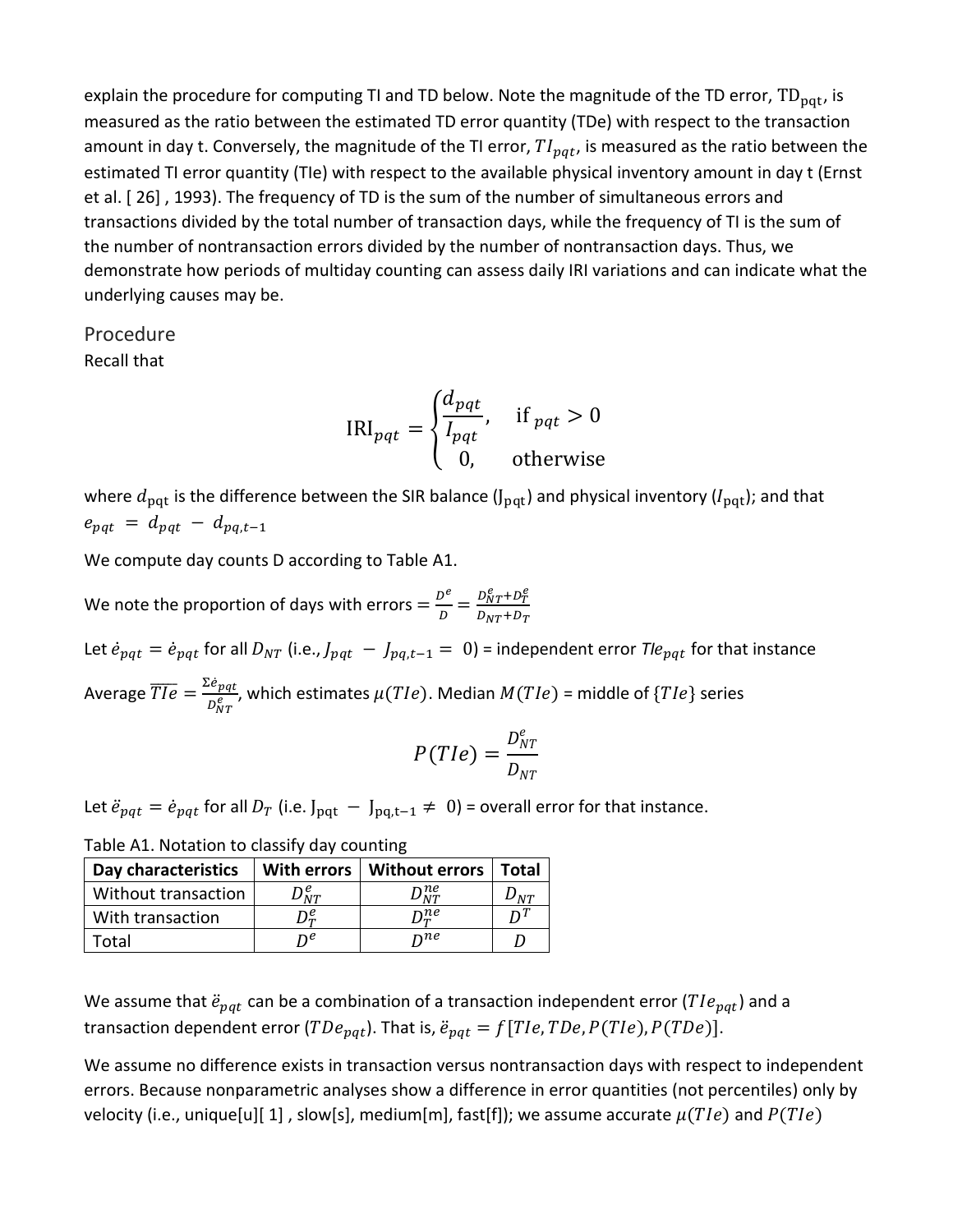estimates can be made from a "sample" of the nontransaction days (with  $\dot{e}_{nat}$  values) for the sample of instances pqt within each velocity category.

To compute TDe<sub>pqt</sub> for each velocity  $(u, s, m, f)$ , we randomly sample N values of  $\ddot{e}_{pat}$ , where  $N^{\gamma}P(Tle) \times (D_T)$ , through a random number b and estimate  $TDe^{u,s,m,f}_{pqt}$  as follows:

$$
TDe_{pqt} = \{ \ddot{e}_{pqt}, \quad \text{if } b > P(Tle) \} \forall \text{velocities}(u, s, m, f)
$$
  

$$
FDE_{pqt} = \frac{\ddot{e}_{pqt}}{\ddot{e}_{pqt} - \overline{Tle}u, s, m, f}, \quad \text{if } b \le P(Tle) \forall \text{velocities}(u, s, m, f)
$$

Therefore,  $\mu(TDe)$  is estimated by  $\overline{TDe} = \frac{\Sigma TDe_{pqt}}{2 \sum_{i=1}^{n} \sum_{j=1}^{n} p_{ij}$  $\frac{2125pqr}{\text{count of } TDe}$ , median  $M(TDe)$  = middle of  $\{TDe\}$  series, and  $P(TDe) = \frac{\text{count of } TDe}{D}$  $D_T$ 

# Simulation model development

This section provides additional information into how our simulation model was set up and verified. A daily sequence of events in our inventory system is shown in Figure A1 and closely follows past simulation studies addressing IRI (Kök and Shang [ 36] ; DeHoratius et al. [ 22] ). Figure A1 reveals important nonlinearities that underscore the necessity of using a discrete‐event simulation.

In our model, the baseline demand values ( $\mu_d$ ,  $\sigma_d$ , and  $\lambda_d$ ) represent an inventoried item having a medium sales velocity with demand and variability levels within the range of values from our empirical data. Demand order quantities follow a normal distribution with  $\mu_d = 4.0$ ,  $\sigma_d = 1$ , while demand orders' interarrival times follow a Poisson distribution with mean  $\lambda_d = 3$ . Based upon previous simulation studies in DC contexts (Ballou 2005; Rabinovich [ 54] ), the replenishment lead time from an uncapacitated supply source is modeled as being normally distributed with a mean  $\mu_{\rm{leading}} = 5$  days and a standard deviation 20% of the mean ( $\sigma_{\text{leading}} = 1$  day). Lead-time represents one day for order fulfilling and four days in transit.

Initial physical inventory is set based on a managerial expectation of 10 days of inventory on hand. Inventory is continuously reviewed following the  $(s, S)$  regime, with an order of size S minus the inventory position being placed at little s. Parameters little s and Δ are calculated based on demand and replenishment lead times characteristics ignoring IRI. Little s is calculated based upon a common reorder point formula. The Δ is set based upon expected replenishment lead times and a customer service target of a 99% order fill rate. Thus, the parameters little s and Δ are set at five and 10 days of inventory on hand, respectively. These values are within the range of values for little s and Δ in our empirical data set.

We tested the simulation program written in Arena 5.0, following the prescriptions of Kelton et al. ([ 34] ) and Sargent (2005). Model validation occurred through visual tracing, assessing output behavior, and comparing results with our empirical results. Random number seeds demonstrated low coefficient of variability across replications (<1%). Sensitivity analyses with model input parameters showed predictable patterns—for example, customer service levels decreased with longer lead times and smaller little s values. Evidence of "freezing" and "inflating" was also noticeable when higher IRI levels were induced. For each simulation factorial combination, we assessed the daily IRI time series and found a nonrandom walk ARIMA (0, 1, 1) pattern in most configurations at the 0.05 level. The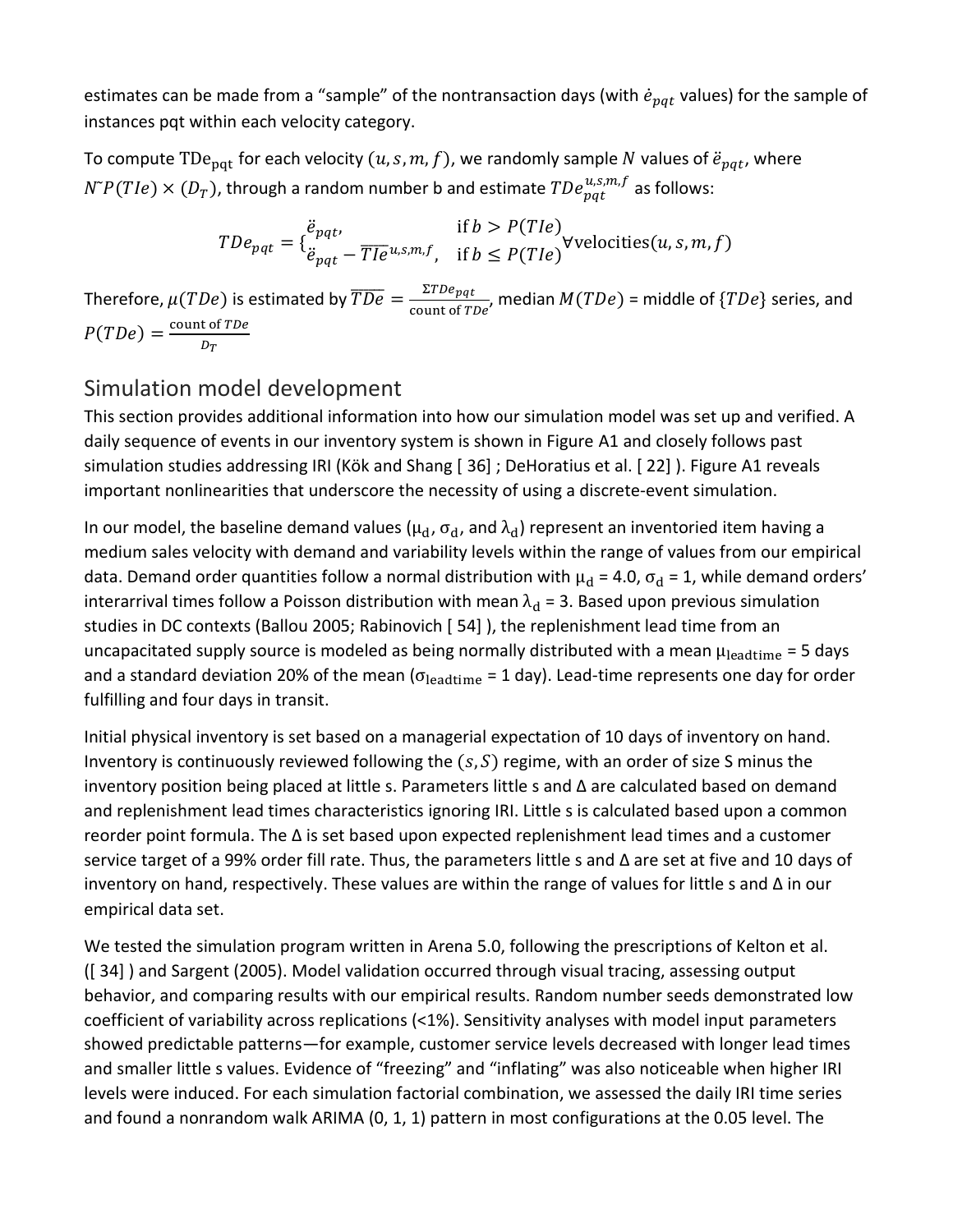typical range of values for daily IRI variability  $\sigma_{IRI}$  and IRI bias  $\mu_{IRI}$  were 0.05–1.2 and −0.29 to 0.26, respectively. The results were consistent with our empirical data, indicating that our model structure replicates more realistically than previous studies on the underlying processes of IRI. Each scenario, with its customer service levels under the condition of SIR accuracy, is shown in Table A2, and the resultant correlations among our experimental factors, IRI parameters, and DC performance variables are shown in Table A3.

| Little s (in days on hand) | $\Delta$ (in days on hand) | Channel r | Service level (%) |
|----------------------------|----------------------------|-----------|-------------------|
| 5                          | 5                          | 1         | 98.73             |
| 5                          | 5                          | 2         | 98.74             |
| 5                          | 5                          | 3         | 98.53             |
| 5                          | 10                         | 1         | 99.04             |
| 5                          | 10                         | 2         | 99.08             |
| 5                          | 10                         | 3         | 99.08             |
| 10                         | 5                          | 1         | 99.85             |
| 10                         | 5                          | 2         | 99.92             |
| 10                         | 5                          | 3         | 99.90             |
| 10                         | 10                         | 1         | 99.85             |
| 10                         | 10                         | 2         | 99.92             |
| 10                         | 10                         | 3         | 99.95             |

Table A2. Planned supply chain configuration

| Table A3. Correlations among experimental factors, IRI parameters, and DC performance variables |  |  |
|-------------------------------------------------------------------------------------------------|--|--|
|-------------------------------------------------------------------------------------------------|--|--|

|                | S     | Δ     |          | $P_{TD}$ | $P_{TI}$ | $\sigma_{\rm TD}$ | $\sigma_{\rm TI}$ |          | $\mu_{IRI}$ | $\sigma_{IRI}$ | <b>Service</b><br>level |
|----------------|-------|-------|----------|----------|----------|-------------------|-------------------|----------|-------------|----------------|-------------------------|
| $\mu_{IRI}$    | 0.291 | 0.099 | $-0.012$ | 0.000    | $-0.006$ | $-0.010$          | 0.016             | $-0.480$ |             |                |                         |
| $\sigma_{IRI}$ | 0.034 | 0.111 | $-0.008$ | 0.040    | 0.234    | 0.112             | 0.473             | 0.546    | 0.030       |                |                         |
| Service        | 0.847 | 0.085 | $-0.050$ | $-0.012$ | $-0.117$ | $-0.049$          | $-0.209$          | $-0.123$ | 0.207       | $-0.266$       | 1                       |
| level          |       |       |          |          |          |                   |                   |          |             |                |                         |
| Average        | 0.462 | 0.776 | $-0.020$ | 0.009    | 0.071    | 0.029             | 0.119             | 0.260    | $-0.115$    | 0.295          | 0.421                   |
| inventory      |       |       |          |          |          |                   |                   |          |             |                |                         |
| level          |       |       |          |          |          |                   |                   |          |             |                |                         |

Notes :  $*p < .05$ ,  $**p < .01$ .

## Footnotes

1 This can be represented by the designation ARIMA (0, 1, 0).

2 While use of a percentage measure is appropriate for our purpose, we note that it does induce a low, base level of variation: regular fluctuations in on-hand inventory vary IRI even if d remains constant. However, because such background noise is common among cases, it is accounted for through our statistical analysis.

3 To determine the number of replications, an approach based on Law and Kelton's (38, p.512)

 $n^*(\gamma) = \min\left\{i \geq n : t_{i-1,1-\frac{\alpha}{2}}\right\}$  $\frac{\alpha}{2}\sqrt{S^2(n)/i}/|\bar{X}(n)|\leq \gamma'\Big\}$  was used. The average variance and mean among the outcome variables for various scenarios were computed for 10 replications.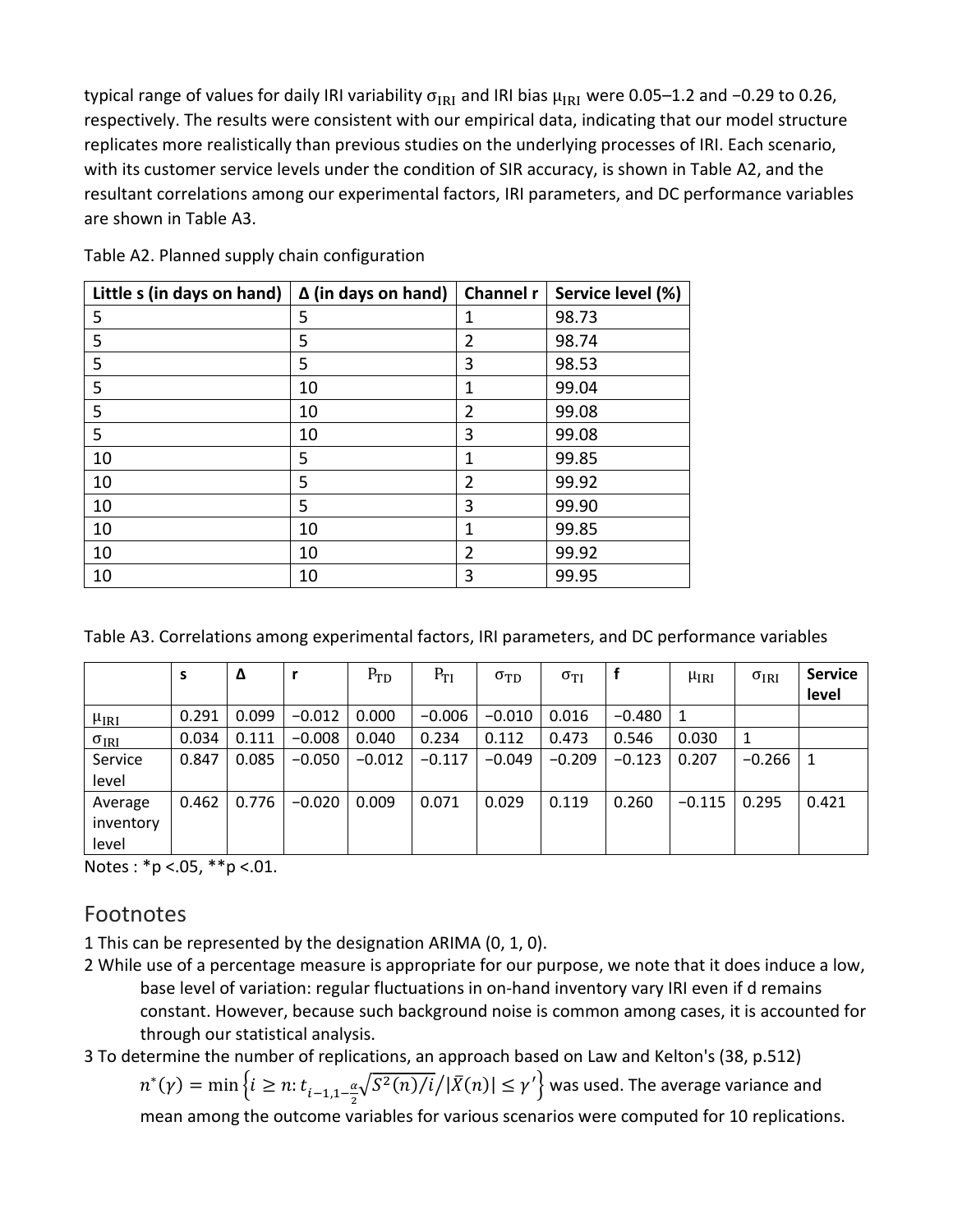Then, we incremented i from 1 to  $n^*$ , at which point an error below  $\gamma = .05$  was attained at  $\alpha = 0.01$  level. Law and Kelton (38) recommends at most  $\gamma = 0.15$  and  $\alpha = 0.05$ . It was determined that while at least 10 replications were appropriate, using 35 replications would achieve an error below 2.5% (i.e.,  $\gamma = .025$ ).

4 Unique items were announced as "discontinued" but continued to be monitored.

## References

- *1* Agatz, N., Fleischmann, M., and Van Nunen, J. 2008. " E‐Fulfillment and Multi‐Channel Distribution— A Review." *European Journal of Operational Research* 187 ( 2 ): 339 – 56.
- *2* Angulo, A., Nachtmann, H., and Waller, M.A. 2004. " Supply Chain Information Sharing in a Vendor Managed Inventory Partnership." *Journal of Business Logistics* 25 ( 1 ): 101 – 20.
- *3* Bakos, J.Y. 1997. " Reducing Buyer Search Costs: Implications for Electronic Marketplaces." *Management Science* 43 ( 12 ): 1676 – 92.
- *4* Ballou, R.H. 2004. *Business Logistics Management*. Englewood Cliffs, NJ : Prentice Hall.
- *5* Banks, J., Carson, J.S., Nelson, B.L., and Nicol, D.M. 2000. *Discrete Event System Simulation*. 3rd ed. Paramus, NJ : Pearson Education.
- *6* Barratt, M., Rabinovich, E., and Sodero, A. 2010. " Inventory Accuracy: Essential, but Often Overlooked." *Supply Chain Management Review* 14 ( 2 ): 36 – 46.
- *7* Bartezzaghi, E., and Verganti, R. 1995. " Managing Demand Uncertainty Through Order Overplanning." *International Journal of Production Economics* 40 ( 2–3 ): 107 – 20.
- *8* Bartezzaghi, E., Verganti, R., and Zotteri, G. 1999. " Measuring the Impact of Asymmetric Demand Distributions on Inventories." *International Journal of Production Economics* 60 ( 1 ): 395 – 404.
- *9* Blankley, A.I., Khouja, M., and Wiggins, C.E. 2008. " An Investigation Into the Effect of Full‐Scale Supply Chain Management Software Adoptions on Inventory Balances and Turns." *Journal of Business Logistics* 29 ( 1 ): 201 – 23.
- *10* Bonney, M., Popplewell, K., and Matoug, M. 1994. " Effect of Errors and Delays in Inventory Reporting on Production System Performance." *International Journal of Production Economics* 35 ( 1–3 ): 93 – 105.
- *11* Bowersox, D., and Closs, D. 1989. " Simulation in Logistics: A Review of Present Practice and a Look to the Future." *Journal of Business Logistics* 10 ( 1 ): 133 – 48.
- *12* Braithwaite, A., and Samakh, E. 1998. " The Cost‐to‐Serve Method." *International Journal of Logistics Management* 9 ( 1 ): 69 – 84.
- *13* Brooks, R.B., and Wilson, L.W. 1993. *Inventory Record Accuracy: Unleashing the Power of Cycle Counting*. Essex Junction, VT : Oliver Wight Publications.
- *14* Brown, K.L., Inman, R.A., and Calloway, J.A. 2001. " Measuring the Effects of Inventory Inaccuracy in MRP Inventory and Delivery Performance." *Production Planning & Control* 12 ( 1 ): 46 – 57.
- *15* Camdereli, A., and Swaminathan, J. 2005. " Misplaced Inventory at the Retailer: Information and Coordination."In *Electronic Proceedings of MSOM Conference*. Chicago, IL : INFORMS.
- *16* Cantwell, J. 1985. " The How and Why of Cycle Counting: The ABC Method." *Production and Inventory Management* 26 ( 2 ): 50 – 54.
- 17 Caro, F., and Gallien, J. 2010. " Inventory Management of a Fast-Fashion Retail Network." *Operations Research* 58 ( 2 ): 257 – 73.
- *18* Chen, L., Langevin, A., and Riopel, D. 2011. " A Tabu Search Algorithm for the Relocation Problem in a Warehousing System." *International Journal of Production Economics* 129 ( 1 ): 147 – 56.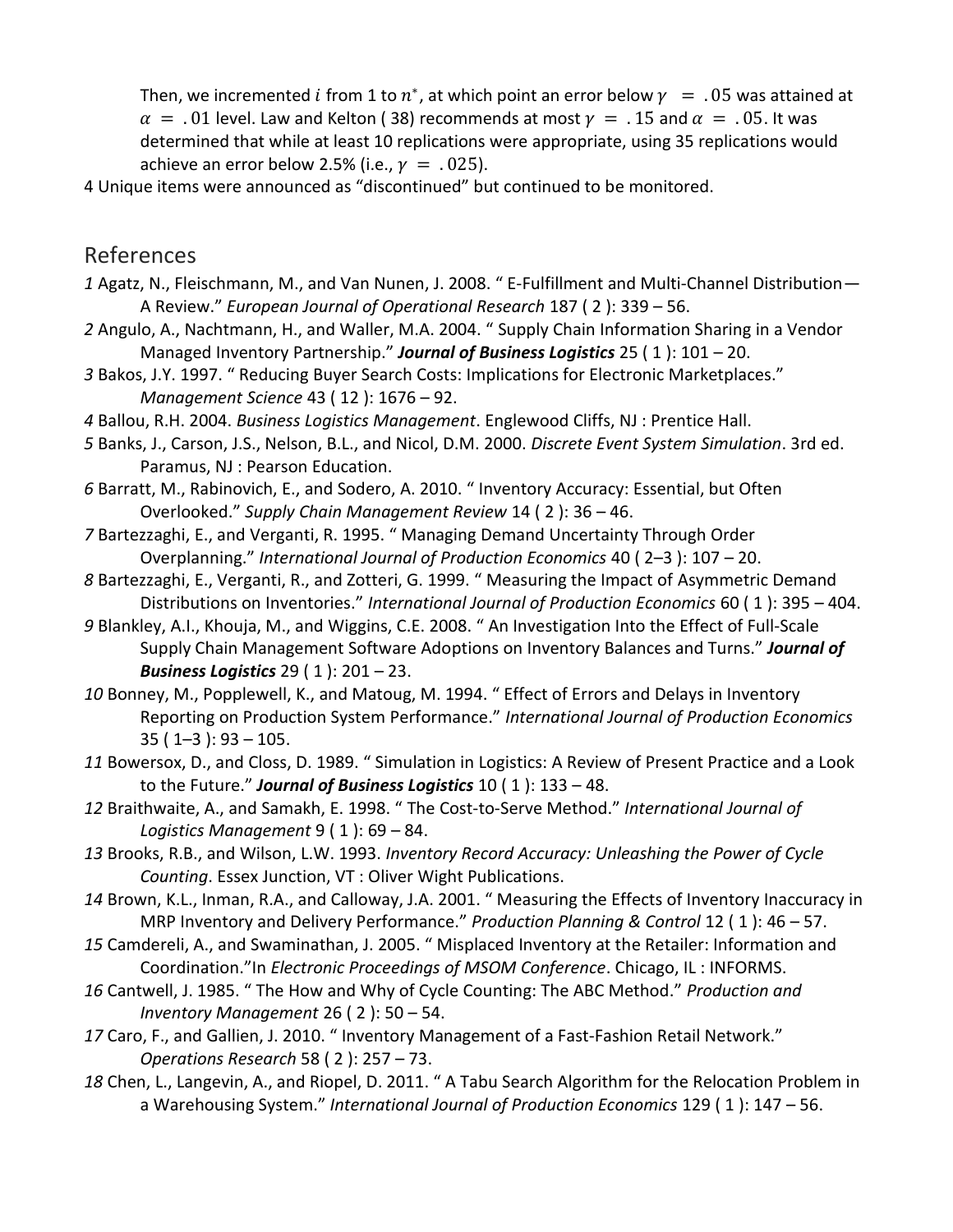- *19* Cohen, J., Cohen, P., West, S., and Aiken, L. 2003. *Applied Multiple Regression/Correlation Analysis for the Behavioral Sciences*. 3rd ed. Mahwah, NJ : Lawrence Erlbaum Associates.
- *20* Corsten, D., and Gruen, T. 2003. " Desperataly Seeking Shelf Availability: An Examination of the Extent, the Causes, and the Efforts to Address Retail out‐Of‐Stocks." *International Journal of Retail & Distribution Management* 31 ( 11/12 ): 605 – 17.
- *21* DeHoratius, N. 2002. *Critical Determinants of Retail Execution*. DBA Dissertation 3046095. Cambridge, MA : Harvard University.
- *22* DeHoratius, N., Mersereau, A.J., and Schrage, L. 2008. " Retail Inventory Management When Records Are Inaccurate." *Manufacturing Service Operations Management* 10 ( 2 ): 257 – 77.
- *23* DeHoratius, N., and Raman, A. 2008. " *Inventory Record Inaccuracy: An Empirical Analysis." Management Science* 54 ( 4 ): 627 – 41.
- *24* Delen, D., Hardgrave, B.C., and Sharda, R. 2007. " RFID for Better Supply‐Chain Management Through Enhanced Information Visibility." *Production and Operations Management* 16 ( 5 ): 613 – 24.
- *25* Einhorn, H.J., and Hogarth, R.M. 1978. " Confidence in Judgment—Persistence of Illusion of Validity." *Psychological Review* 85 ( 5 ): 395 – 416.
- *26* Ernst, R., Guerrero, J.L., and Roshwalb, A. 1992. " Maintaining Inventory System Accuracy." *International Journal of Purchasing and Materials Management* 28 ( 3 ): 33 – 37.
- *27* Fleisch, E., and Tellkamp, C. 2005. " Inventory Inaccuracy and Supply Chain Performance: A Simulation Study of a Retail Supply Chain." *International Journal of Production Economics* 95 ( 3 ): 373 – 85.
- *28* Galbreth, M.R., and LeBlanc, L.J. 2010. " Overcoming Spreadsheet Risk in Supply Chain Modeling." *Journal of Business Logistics* 31 ( 2 ): 21 – 33.
- *29* Godsell, J., and Van Hoek, R. 2009. " Fudging the Supply Chain to Hit the Number: Five Common Practices That Sacrifice the Supply Chain and What Financial Analysts Should Ask About Them." *Supply Chain Management* 14 ( 3 ): 171 – 76.
- *30* Graff, R.T. 1987. " The Limitations of Cycle Counting." *Production and Inventory Management Journal* 28 ( 4 ): 39 – 43.
- *31* Heese, H.S. 2007. " Inventory Record Inaccuracy, Double Marginalization, and RFID Adoption." *Production and Operations Management* 16 ( 5 ): 542 – 53.
- *32* Iglehart, D.L., and Morey, R.C. 1972. " Inventory Systems With Imperfect Asset Information." *Management Science Series B‐Application* 18 ( 8 ): B388 – 94.
- *33* Kang, Y., and Gershwin, S.B. 2005. " Information Inaccuracy in Inventory Systems: Stock Loss and Stockout." *IIE Transactions* 37 ( 9 ): 843 – 59.
- *34* Kelton, W.D., Sadowski, R.P., and Sturrock, D.T. 2004. *Simulation With Arena*. New York, NY : McGraw‐Hill Science Engineering.
- *35* Knemeyer, A.M., and Naylor, R.W. 2011. " Using Behavioral Experiments to Expand Our Horizons and Deepen Our Understanding of Logistics and Supply Chain Decision Making." *Journal of Business Logistics* 32 ( 4 ): 296 – 302.
- *36* Kök, A.G., and Shang, K.H. 2007. " Inspection and Replenishment Policies for Systems With Inventory Record Inaccuracy." *Manufacturing Service Operations Management* 9 ( 2 ): 185 – 205.
- *37* Kumar, S., Nottestad, D.A., and Murphy, E.E. 2009. " Effects of Product Postponement on the Distribution Network: A Case Study." *Journal of the Operational Research Society* 60 ( 4 ): 471 – 80.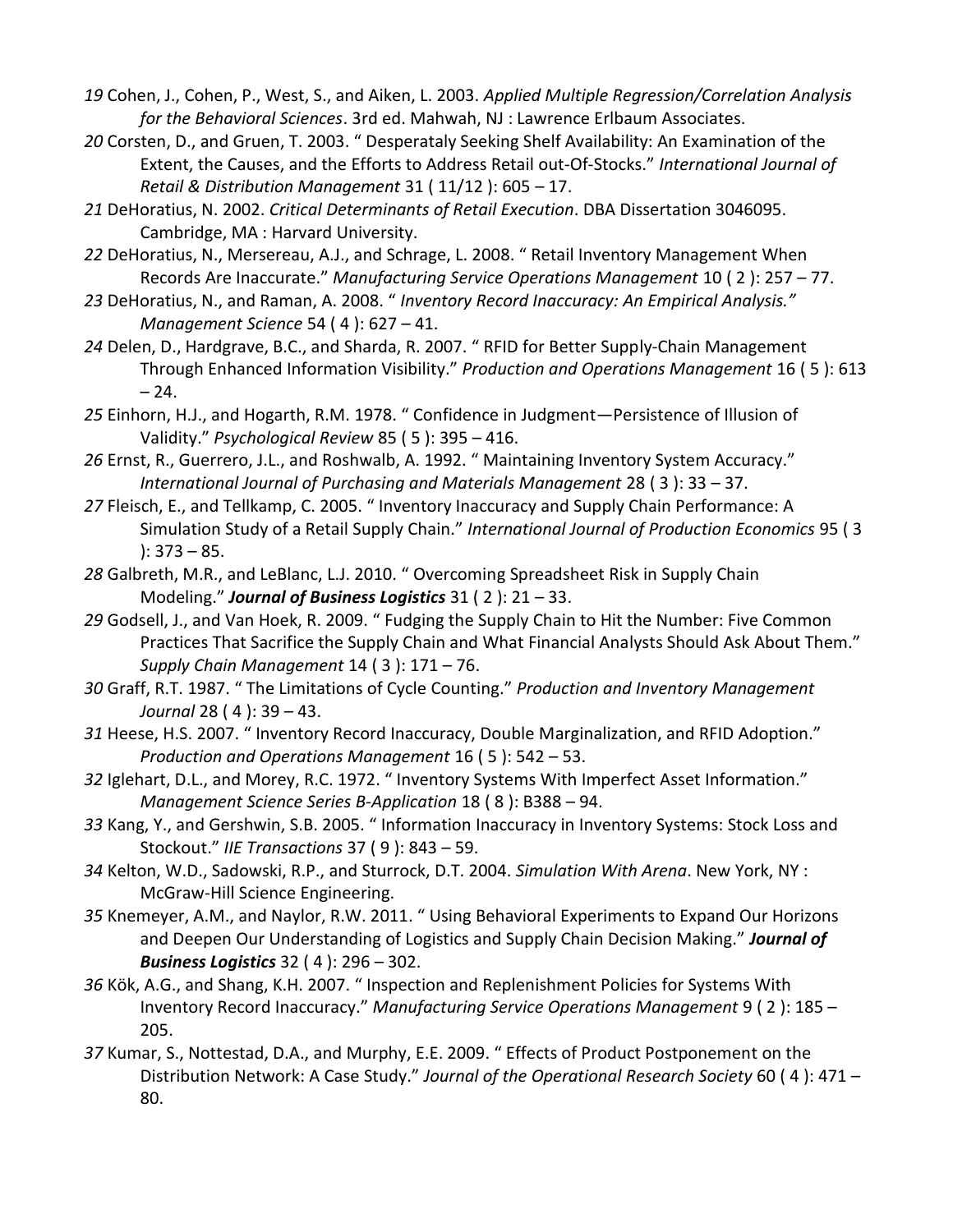- *38* Law, A.M., and Kelton, W.D. 2000. *Simulation Modelling and Analysis*. New York, NY : McGraw‐Hill Higher Education.
- *39* LeBlanc, L.J., Hill, J.A., Harder, J., and Greenwell, G.W. 2009. " Modeling Uncertain Forecast Accuracy in Supply Chains With Postponement." *Journal of Business Logistics* 30 ( 1 ): 19 – 31.
- *40* Lee, H., and Özer, Ö. 2007. " Unlocking the Value of RFID." *Production and Operations Management*  $16(1)$ :  $40 - 64$ .
- *41* Lee, H.L., and Billington, C. 1992. " Managing Supply Chain Inventory: Pitfalls and Opportunities." *Sloan Management Review* 33 ( 3 ): 65 – 63.
- *42* Li, J., Sava, A., and Xie, X. 2009. " An Analytical Approach for Performance Evaluation and Optimization of a Two‐Stage Production‐Distribution System." *International Journal of Production Research* 47 ( 2 ): 403 – 14.
- *43* Livingstone, G. 1992. " Measuring Customer Service in Distribution." *International Journal of Physical Distribution & Logistics Management* 22 ( 6 ): 4 – 6.
- *44* Mayo, E. 1933. The Human Problems of an Industrial Civilisation. New York : MacMillan.
- *45* Mentzer, J.T., and Flint, D.J. 1997. " Validity in Logistics Research." *Journal of Business Logistics* 18 (  $1$  ):  $199 - 216$ .
- *46* Metters, R., and Walton, S. 2007. " Strategic Supply Chain Choices for Multi‐Channel Internet Retailers." *Service Business* 1 ( 4 ): 317 – 31.
- *47* Morey, R.C. 1985. " Estimating Service Level Impacts From Changes in Cycle Count, Buffer Stock, or Corrective Action." *Journal of Operations Management* 5 ( 4 ): 411 – 7.
- *48* Morey, R.C., and Dittman, D.A. 1986. " Optimal Timing of Account Audits in Internal Control." *Management Science* 32 ( 3 ): 272 – 83.
- *49* Nachtmann, H., Waller, M.A., and Rieske, D.W. 2010. " The Impact of Point‐of‐Sale Data Inaccuracy and Inventory Record Data Errors." *Journal of Business Logistics* 31 ( 1 ): 149 – 58.
- *50* Nahmias, S., and Smith, S.A. 1993. " Mathematical Models of Retailer Inventory Systems: A Review." In *Perspectives in Operations Management: Essays in Honor of Elwood S. Buffa*, edited by R.K. Sarin, 249 – 78. Norwell, MA : Kluwer.
- *51* Neeley, P.S. 1983. " A Framework for Cycle Counting." *Production and Inventory Management* 24 ( 4 ): 23 – 32.
- *52* Neeley, P.S. 1987. " Simple Mathematics Applied to Inventory Accuracy." *Production and Inventory Management* 28 ( 3 ): 64 – 68.
- *53* Perrey, S., Thedon, T., and Rupp, T. 2010. " NIRS in Ergonomics: Its Application in Industry for Promotion of Health and Human Performance at Work." *International Journal of Industrial Ergonomics* 40 ( 2 ): 185 – 89.
- *54* Rabinovich, E. 2005. " Consumer Direct Fulfillment Performance in Internet Retailing: Emergency Transhipments and Demand Dispersion." *Journal of Business Logistics* 26 ( 1 ): 79 – 112.
- *55* Raman, A., DeHoratius, N., and Ton, Z. 2001. " The Achilles' Heel of Supply Chain Management." *Harvard Business Review* 79 ( 5 ): 25 – 28.
- *56* Rekik, Y. 2011. " Inventory Inaccuracies in the Wholesale Supply Chain." *International Journal of Production Economics* 133 ( 1 ): 172 – 81.
- *57* Rekik, Y., Sahin, E., and Dallery, Y. 2009. " Inventory Inaccuracy in Retail Stores Due to Theft: An Analysis of the Benefits of RFID." *International Journal of Production Economics* 118 ( 1 ): 189 – 98.
- *58* Rinehart, R.F. 1960. " Effects and Causes of Discrepancies in Supply Operations." *Operations Research* 8 ( 4 ): 543 – 64.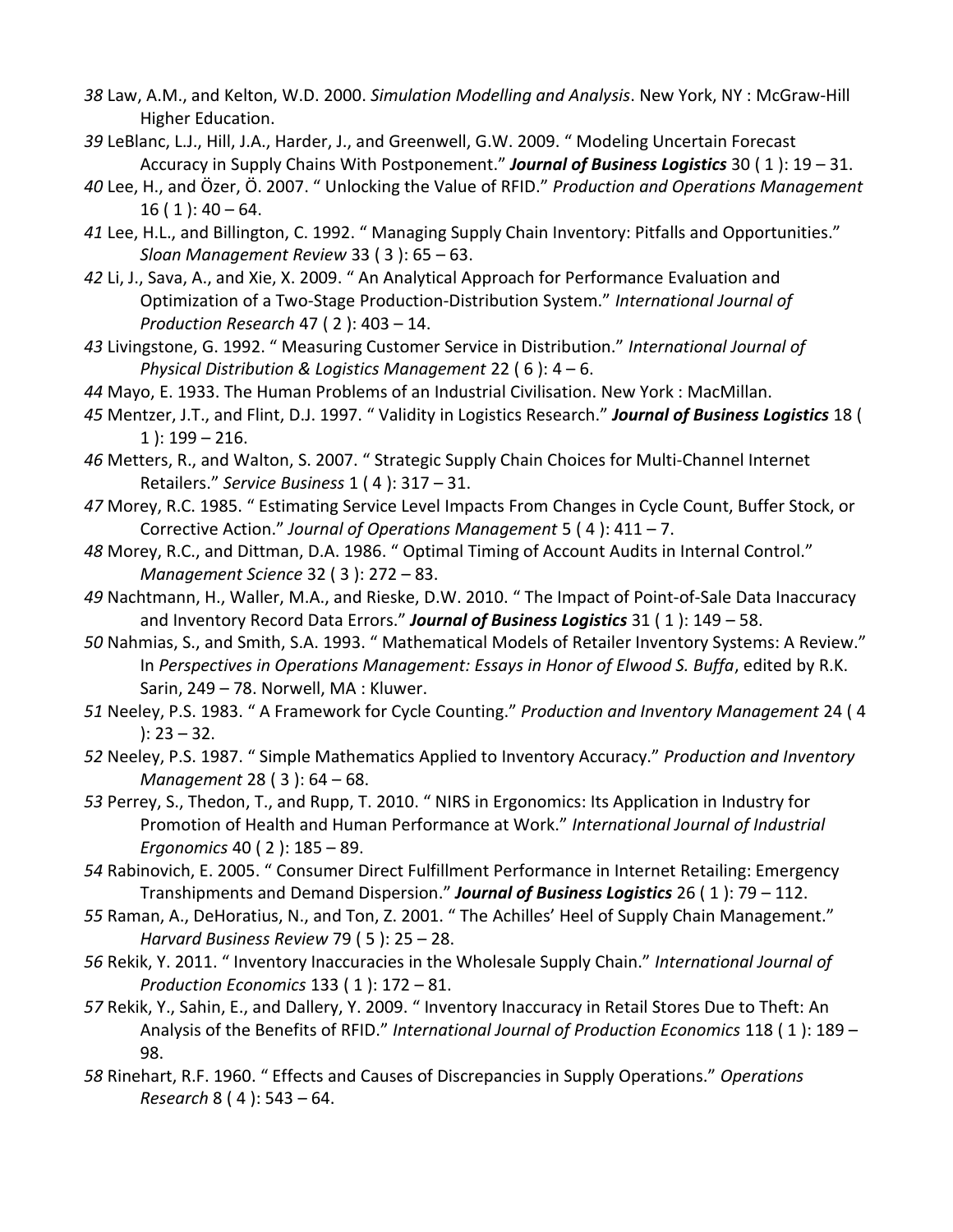- *59* Sanders, N.R., and Wagner, S.M. 2011. " Multidisciplinary and Multimethod Research for Addressing Contemporary Supply Chain Challenges." *Journal of Business Logistics* 32 ( 4 ): 317 – 23.
- *60* Sargent, R. 2000. Verification, Validation, and Accreditation of Simulation Models. Paper read at *Proceedings of the 2000 Winter Simulation Conference. Orlando, FL, December 10–13*.
- $61$  Scarf, H. 1962. " The Optimality of  $(S, s)$  Policies in the Dynamic Inventory Problem." In *Mathematical Methods in Social Sciences*, edited by K.J. Arrow, S. Karlin, and P. Suppes, 196 – 202. Stanford, CA : Stanford University Press.
- *62* Schrady, D. 1970. " Operational Definitions of Inventory Record Accuracy." *Naval Research Logistics Quarterly* 17 ( 1 ): 133 – 42.
- *63* Shapiro, J.F., and Wagner, S.N. 2009. " Strategic Inventory Optimization." *Journal of Business Logistics* 30 ( 2 ): 161 – 73.
- *64* Silver, E.A. 2008. " Inventory Management: An Overview, Canadian Publications, Practical Applications and Suggestions for Future Research." I*NFOR: Information Systems and Operational Systems* 46 ( 1 ): 15 – 27.
- *65* Tokar, T. 2010. " Behavioural Research in Logistics and Supply Chain Management." *International Journal of Logistics Management* 21 ( 1 ): 89 – 103.
- *66* Ton, Z., and Raman, A. 2010. " The Effect of Product Variety and Inventory Levels on Retail Store Sales: A Longitudinal Study." *Production and Operations Management* 19 ( 5 ): 546 – 60.
- *67* Torres, O.C., and Maltz, A.B. 2010. " Understanding the Financial Consequences of the Bullwhip Effect in a Multi‐Echelon Supply Chain." *Journal of Business Logistics* 31 ( 1 ): 23 – 41.
- *68* Ukun, C., Karaesmen, F., and Savas, S. 2008. " Investment in Improved Inventory Accuracy in a Decentralized Supply Chain." *International Journal of Production Economics* 113 ( 2 ): 546 – 66.
- 69 Viswanathan, S. 1997. " Periodic Review (s, S) Policies for Joint Replenishment Inventory Systems." *Management Science* 43 ( 10 ): 1447 – 54.
- *70* Waller, M.A., Nachtmann, H., and Hunter, J. 2006. " Measuring the Impact of Inaccurate Inventory Information on a Retail Outlet." *International Journal of Logistics Management* 17 ( 3 ): 355 – 76.
- *71* Waller, M.A., Williams, B.D., and Eroglu, C. 2008. " Hidden Effects of Variable Order Review Intervals in Inventory Control." *International Journal of Physical Distribution & Logistics Management* 38  $(3)$ : 244 – 58.
- *72* Ward, J.B. 1978. " Determining Reorder Points When Demand is Lumpy." *Management Science* 24 ( 6 ): 623 – 32.
- *73* Williams, B.D., and Tokar, T. 2008. " A Review of Inventory Management Research in Major Logistics Journals." *International Journal of Logistics Management* 19 ( 2 ): 212 – 32.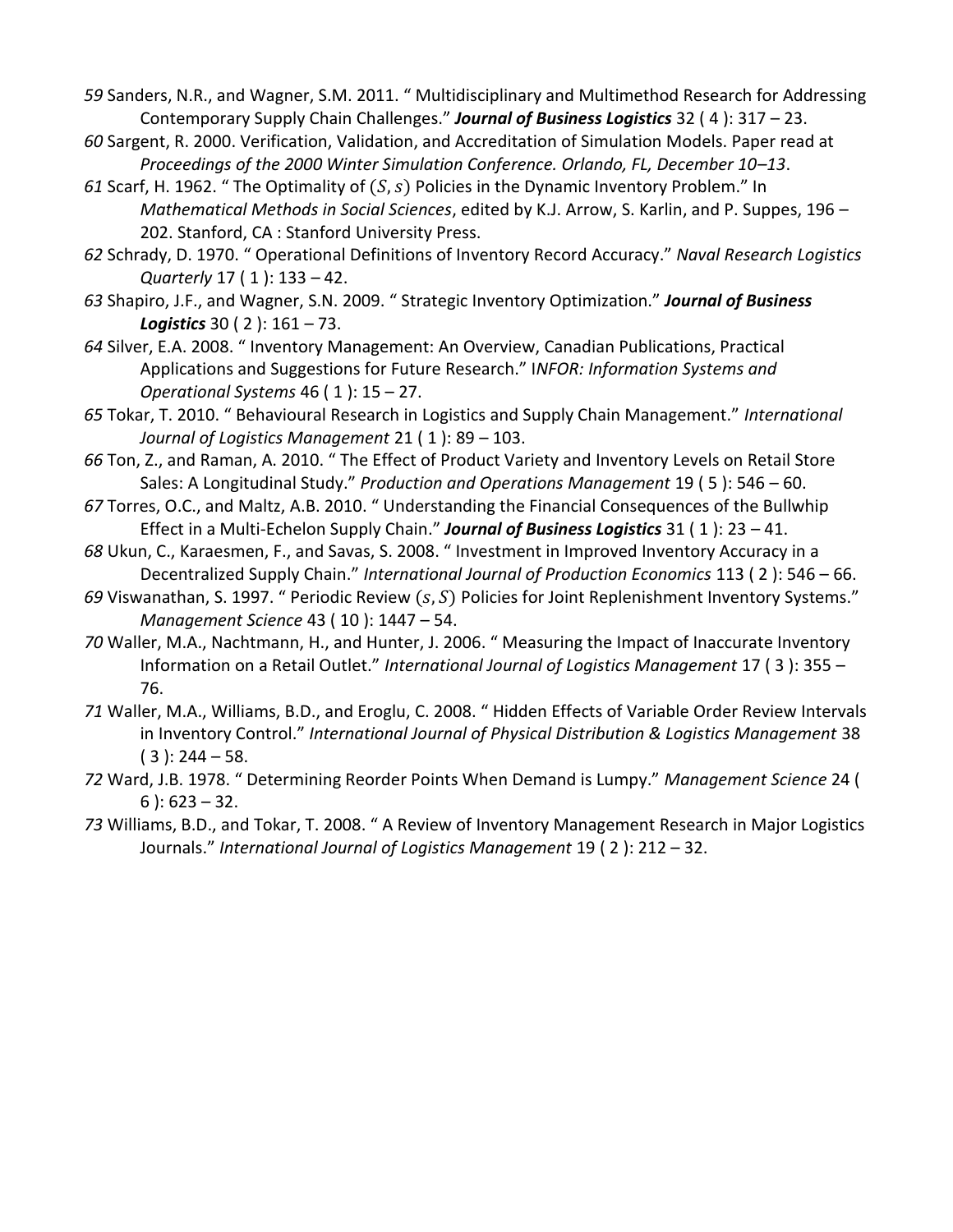# Figures



Figure 1. The reorder interval of an inventory profile with inventory record inaccuracy ( IRI ). Note: SIR, system inventory record.



Figure 2. Influence of dynamic inventory record inaccuracy ( IRI ) characteristics on distribution center (DC) **operating performance.**<br>Brick-And-Mortar Channel



Figure 3. Example patterns of actual daily inventory record inaccuracy variations over 10 days.